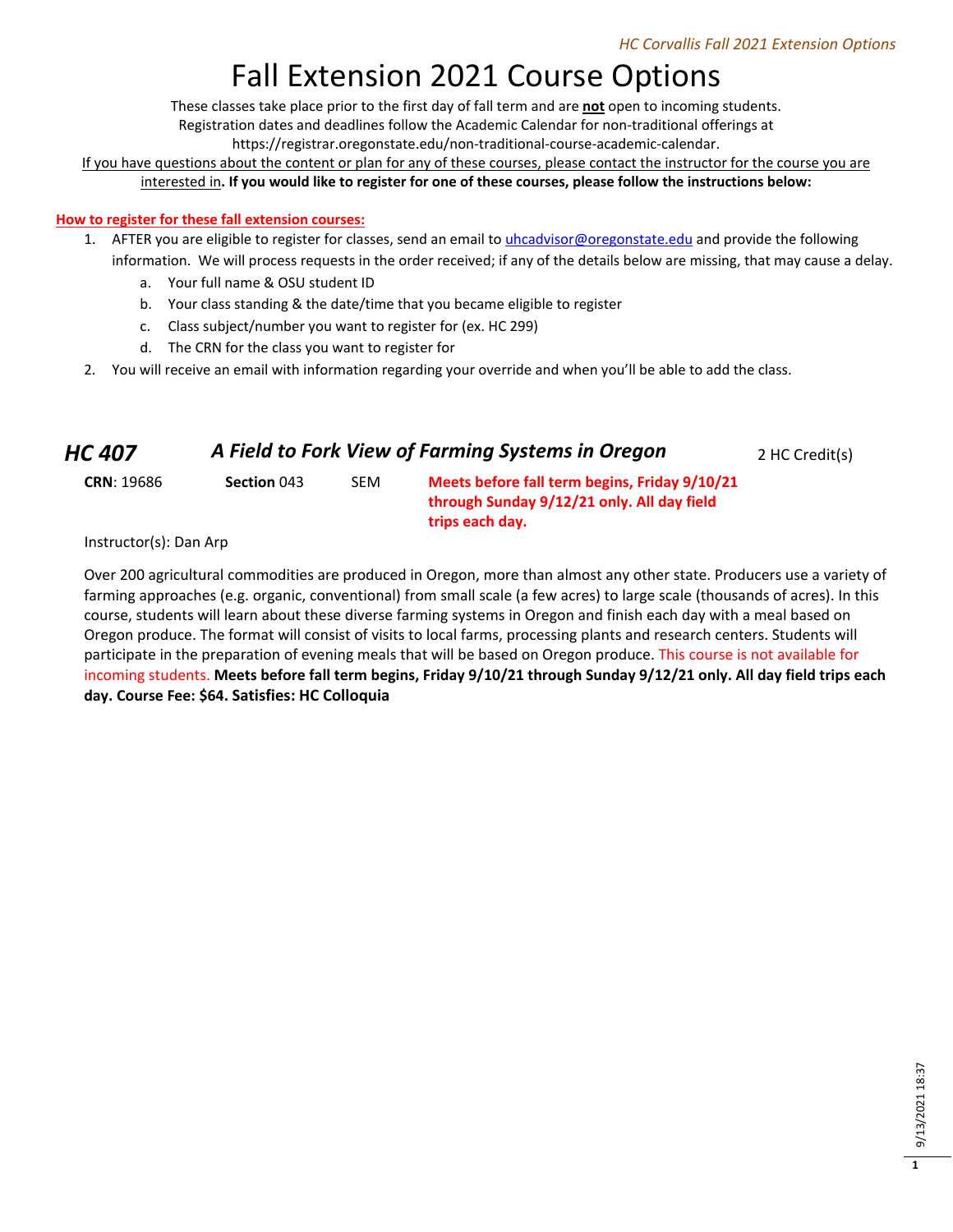# **Fall 2021 Corvallis HC Bacc Core**

### **ANS 121H Introduction to Animal Sciences 4 HC Credit(s) 4 HC Credit(s)**

*Register for both the lecture and the lab*

| <b>CRN: 15825</b> | Section 001 | TEC. | TR 800 - 920  |
|-------------------|-------------|------|---------------|
| <b>CRN: 15826</b> | Section 010 | I AB | T 1200 - 1350 |

Instructor(s): Matthew Kennedy & Dawn Sherwood

Students will be exposed to basic science concepts needed to manage/raise/care for domestic animals such as beef cattle, dairy cattle, horses, swine, sheep, companion animals, and poultry. Current issues/concerns that arise with domestic animals such as animal welfare, sustainability, and management practices will be addressed and discussed throughout the course. Labs will include field trips to animal units here at OSU and in the Corvallis community with opportunities to learn more about daily care alongside current research and events occurring at each site. **Course Fee: \$55. Satisfies: HC BaccCore** - **Biological Science**

| ANTH 330H                    |             | <b>Evolution of People, Technology, and Society</b> | 3 HC Credit(s)  |  |
|------------------------------|-------------|-----------------------------------------------------|-----------------|--|
| <b>CRN: 18298</b>            | Section 001 | LEC.                                                | MWF 1600 - 1650 |  |
| Instructor(s): Neal Endacott |             |                                                     |                 |  |

Overview of the evolution and prehistory of the human species, including the development and interaction of human biology, technology, and society. **Satisfies: HC BaccCore** - **Science, Technology, Society**

| <b>BI 221H</b>    | <b>Principles of Biology: Cells</b>   | 4 HC Credit(s) |                                          |               |
|-------------------|---------------------------------------|----------------|------------------------------------------|---------------|
| <b>CRN: 18605</b> | Section 001                           | LEC.           | MWF 1300 - 1350<br><b>Group Midterms</b> | Nathan Kirk   |
|                   | AND register for a lab section below: |                |                                          |               |
| <b>CRN: 18606</b> | Section 010                           | LAB            | W 1400 - 1650                            | Carmen Harjoe |
| <b>CRN: 18607</b> | Section 011                           | LAB            | Th 800 - 1050                            | Carmen Harjoe |
| <b>CRN: 18608</b> | Section 012                           | LAB            | F 1400 - 1650                            | Carmen Harjoe |
|                   |                                       |                |                                          |               |

Instructor(s):

Introduction to fundamental biological concepts and theories about the chemical and molecular basis of life, structure and function, transformation of energy and matter and information flow at a cellular and molecular level. PREREQS: (CH 121 or 201) or (CH 231/231H and (CH 261/261H or CH 271)). All may be taken concurrently. **Course Fee \$29. Satisfies: HC BaccCore** - **Biological Sciences**

### *BI 306H* **Environmental Ecology Example 2 A** *BI* **3 HC Credit(s)**

**CRN**: 18300 **Section** 001 LEC **TR 1400 - 1520**

Instructor(s): Kate Lajtha

Students will be introduced to the biological, physical, and chemical nature of both natural and human-disturbed communities; we will stress ways in which humans have altered terrestrial and aquatic ecosystem structure and function. Part of the point of this course is to focus on topics that are of interest to the class, so the course outline, and each day's topic, is relatively open. This means that discussion and argument are critical! Student voices are what make this class interesting! **Satisfies: HC BaccCore** - **Contemporary Global Issues**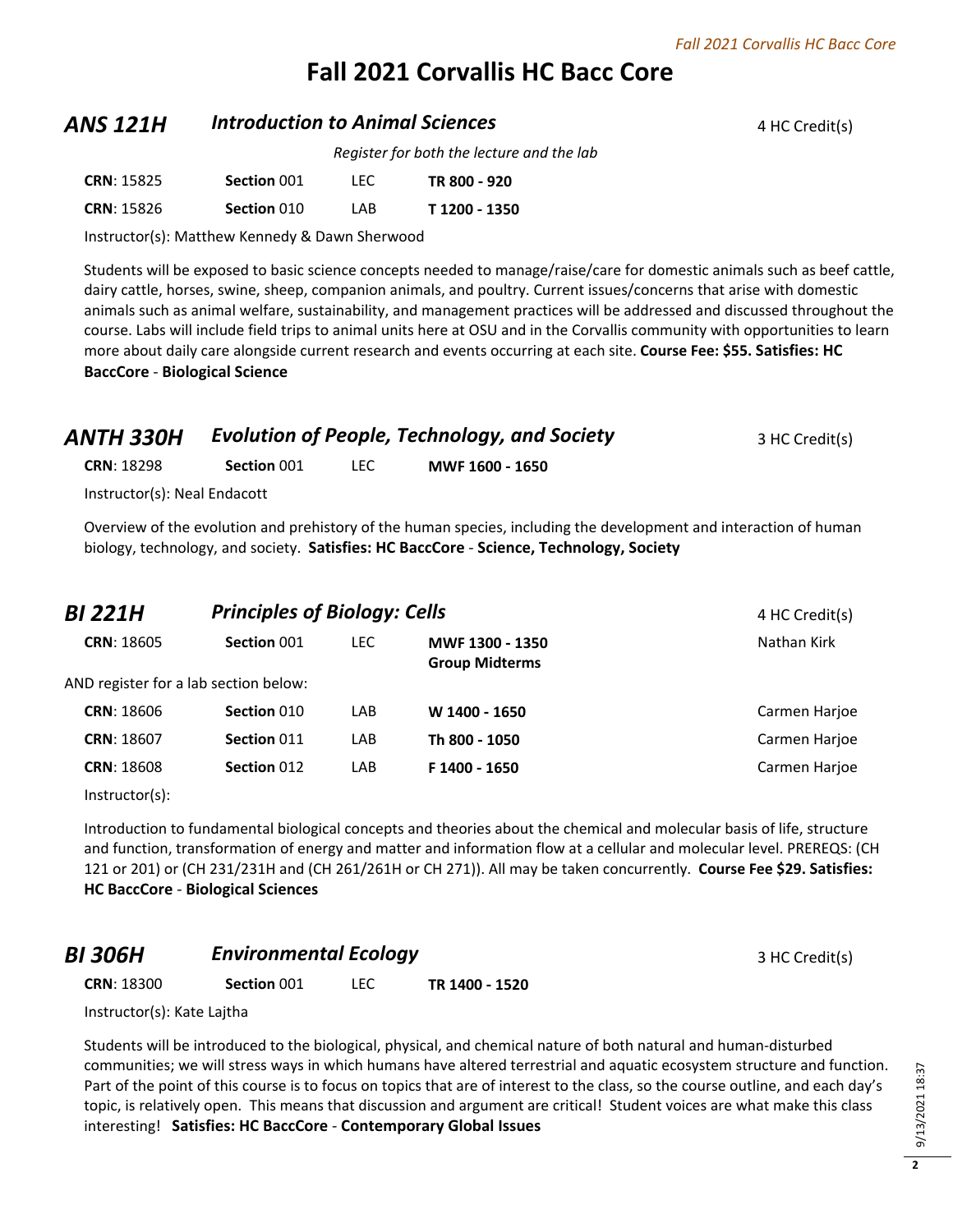|                   |                                 |            |                                                | <b>Fall 2021 Corvallis HC Bacc Core</b> |
|-------------------|---------------------------------|------------|------------------------------------------------|-----------------------------------------|
| <b>CH 231H</b>    | <b>Honors General Chemistry</b> |            |                                                | 4 HC Credit(s)                          |
| CRN: 14719        | Section 001                     | LEC.       | MWF 1200 - 1250                                | <b>Staff TBD</b>                        |
|                   |                                 |            | And register for one REC section               |                                         |
| <b>CRN: 14721</b> | Section 010                     | <b>REC</b> | T 1100 - 1150                                  | <b>Staff TBD</b>                        |
| <b>CRN: 14722</b> | Section 011                     | <b>REC</b> | Th 1400 - 1450                                 | <b>Staff TBD</b>                        |
|                   |                                 |            | And register for one CH 261H LAB section       |                                         |
| <b>CH 261H</b>    |                                 |            | <b>Laboratory for Honors General Chemistry</b> | 1 HC Credit(s)                          |
| <b>CRN: 13565</b> | Section 010                     | LAB        | T 1500 - 1750                                  |                                         |
| <b>CRN: 13566</b> | Section 011                     | LAB        | Th 1200 - 1450                                 |                                         |
|                   |                                 |            |                                                |                                         |

Instructor(s): Michael Burand

This first course in a General Chemistry sequence is for Honors College students with one year of high school chemistry. This sequence examines the characteristics of molecular and atomic behavior and the way in which these influence chemical properties and reactions. \$30 fee for the laboratory section. CH 231H must be taken simultaneously with CH 261H OR CH 271 (if students elect to take the CH 271 lab instead of CH 261H, the credit earned for the lab will not count toward Honors College requirements). **CH 261H must be taken concurrently with CH 231H.** PREREQS: MTH 111 OR MTH 112 OR MTH 251/251H OR MTH 252/252H OR MTH 254/254H. COREQ: CH 261H OR CH 271. **Course Fee \$30. Satisfies: HC BaccCore** - **Physical Sciences**

| <b>ED 216H</b><br><b>CRN: 17020</b>         | Purpose, Structure, & Function of Education in a<br><b>Democracy</b> | 3 HC Credit(s) |                 |  |
|---------------------------------------------|----------------------------------------------------------------------|----------------|-----------------|--|
|                                             | Section 001                                                          | LEC.           | MWF 1000 - 1050 |  |
| $Instructor(c)$ , Mike $O^{\dagger}$ Mallou |                                                                      |                |                 |  |

Instructor(s): Mike O'Malley

Introduction to the historical, social, philosophical, political, legal, and economic foundations of education in Oregon, the United States, and other countries in order to provide a framework from which to analyze contemporary educational and environmental issues in various schools, communities, and workplaces. **Satisfies: HC BaccCore** - **Difference, Power, Discrimination**

**CRN**: 20136 **Section** 001 LEC **TTh 1600 - 1750 (lectures)**

**M 1800 - 2150 (required film screenings)**

Instructor(s): Jon Lewis

An interdisciplinary study of film, literary, and philosophical visions of the future. Three hours of lecture and separate screenings each week. **Course Fee: \$20. Satisfies: HC BaccCore** - **Literature & The Arts**

**3**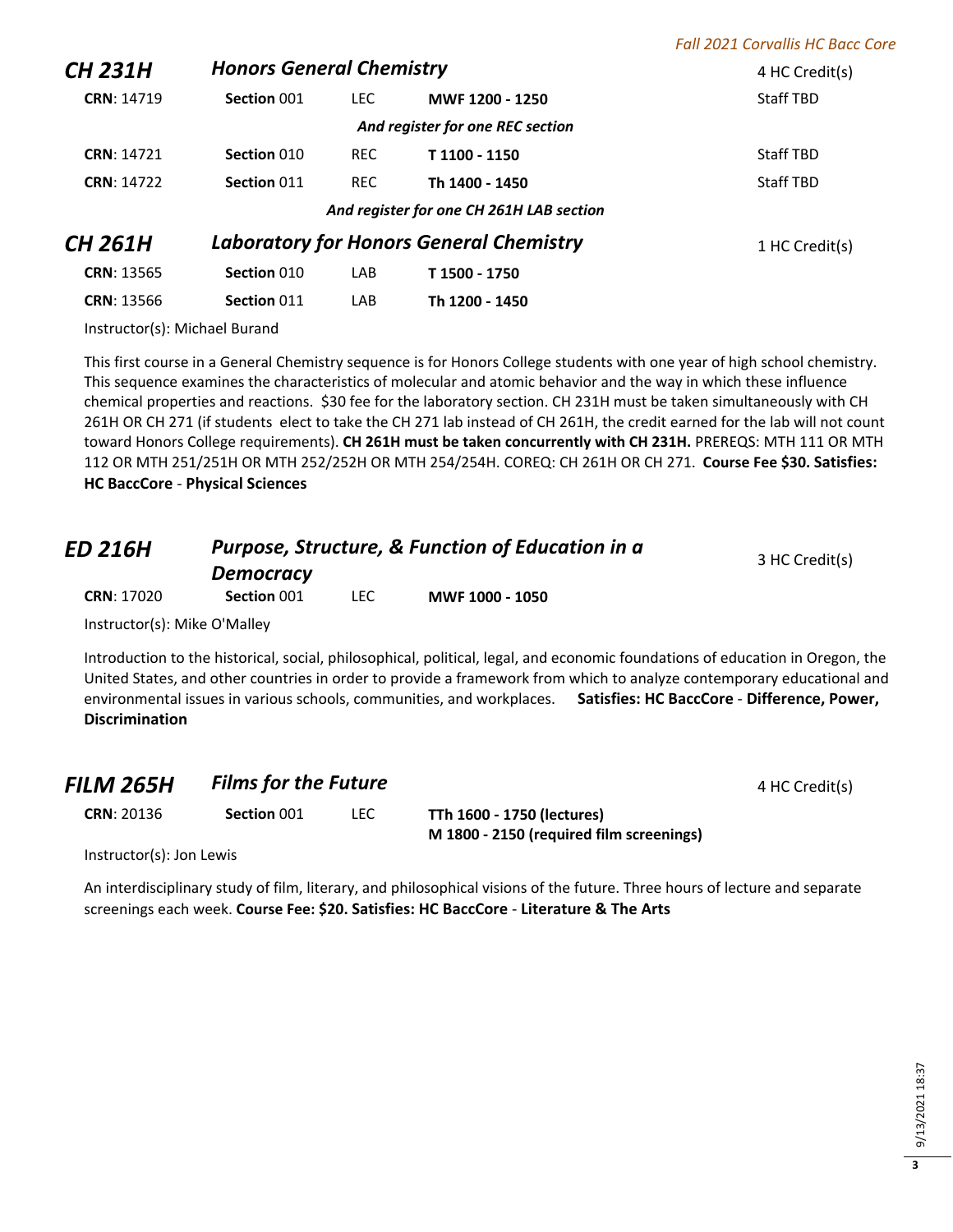### *H 333H Global Public Health* <sup>3</sup> HC Credit(s)

**CRN**: 18301 **Section** 001 LEC **TR 1600 - 1720**

Instructor(s): Sunil Khanna

This course introduces global health by putting its contemporary definition, determinants, development, and direction as a field into a broad global context. The course is divided into four core themes: a) introduction to global public health and the burden and distribution of disease; b) the social determinants and consequences of global health inequities; c) the development of global health intervention programs and policies; and, d) overview of global health governance. We will examine these themes in relation to wider patterns of global interdependency, highlighting how both global health inequities and global health policy responses are themselves shaped by global relationships. **Satisfies: HC BaccCore** - **Social Processes & Institutions**

### **HC 199 Honors Writing** *HC* **199 3 HC Credit(s)**

*Choose one lecture section* **CRN**: 10906 **Section** 001 LEC **MWF 900 - 950 CRN**: 10907 **Section** 002 LEC **TTh 1200 - 1320**

Instructor(s): Eric Hill

Becoming a critical reader and thinker promotes clear writing and verbal communication. You will hone your skills in a discussion/debate format, along with frequent in-class writing assignments and presentations. You will also further develop your abilities to be a critical reader. We will be examining texts from many disciplines and on a variety of topics; you will also bring in examples for discussion. The research paper, which includes both formal documents and informal writing, will focus on an ethical/controversial issue or current research within your discipline; this will include field and library research. PREREQS: WR 121/121H. **Satisfies: HC BaccCore** - **Writing II**

## *MTH 251H Differential Calculus* <sup>4</sup> HC Credit(s)

Choose one lecture section. *MTH 251H does not have recitations – that time is built into the lecture.*

| <b>CRN: 11792</b> | Section 001        | I FC. | MW 1200 - 1350 | Sara Clark |
|-------------------|--------------------|-------|----------------|------------|
| <b>CRN: 14349</b> | Section 002        | LEC   | MW 1000 - 1150 | Staff TBD  |
| <b>CRN: 15265</b> | <b>Section 003</b> | LEC   | MW 800 - 950   | Sara Clark |

This is the first term of the calculus sequence for scientists, engineers, and others, including mathematics majors. The first two terms of the sequence, MTH 251 and MTH 252, focus on real-valued functions of a single real variable, including polynomial, rational, algebraic, trigonometric, exponential, and logarithmic functions. Differential calculus involves the study of rate of change in all its forms, including velocity, acceleration, population growth and other natural and physical phenomena. Differential calculus features the derivative, techniques of differentiation, and applications of the derivative, including optimization problems, the geometry of curves, and analysis of motion. This course emphasizes geometric reasoning not just computation. PREREQS: MTH 112 or MTH 150X. Sufficent test scores may waive MTH 112 PREREQ. **Course Fee \$10. Satisfies: HC BaccCore** - **Mathematics**

| c<br>∞<br>᠆ |
|-------------|
| ᠵ<br>ົ<br>¢ |
| t<br>٢      |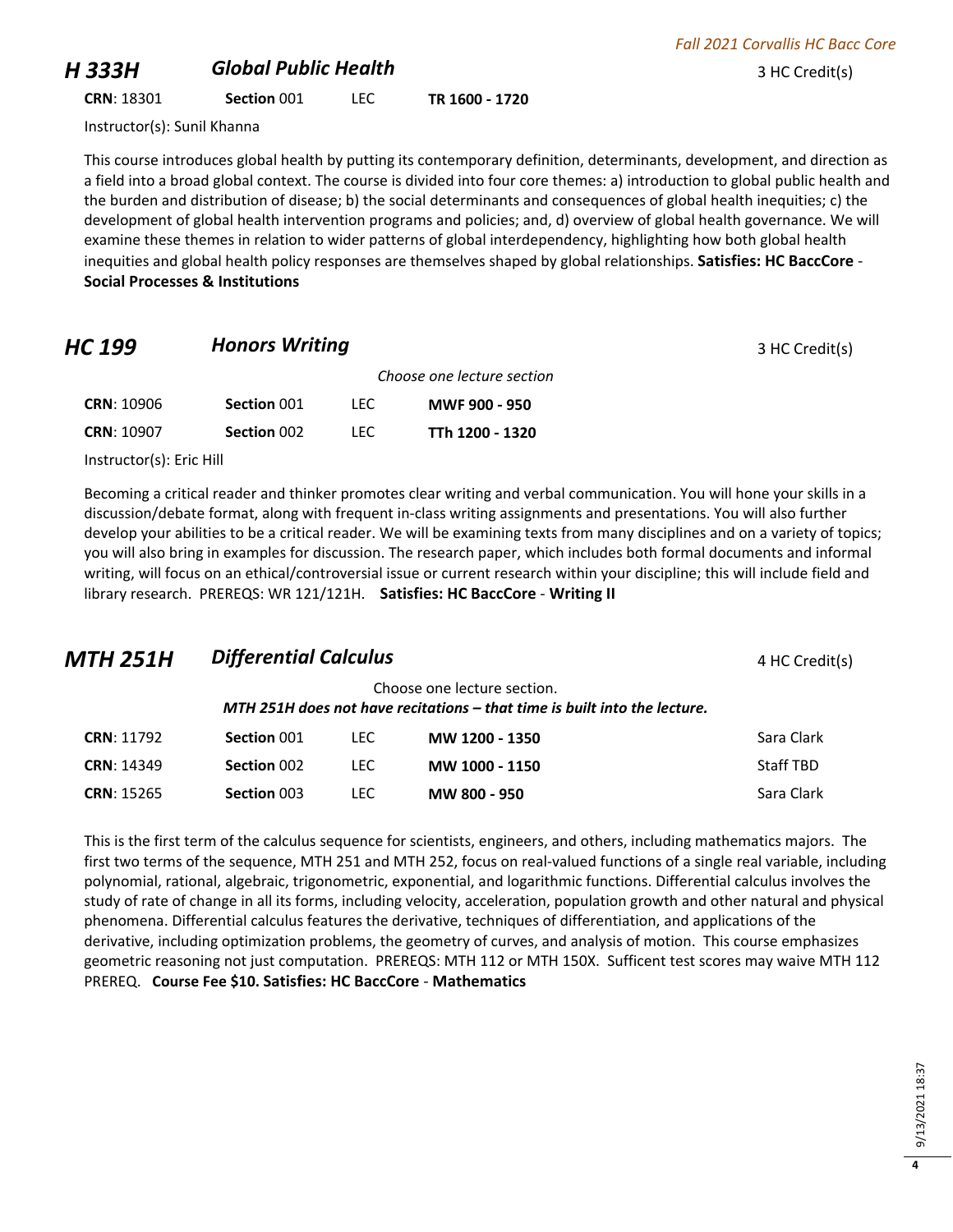### *MUS 102H* **History of Rock & Roll All and Secure 2 HC Credit(s)** 3 HC Credit(s)

**CRN**: 13261 **Section** 001 LEC **MWF 1200 - 1250**

Instructor(s): Ryan Biesack

This survey is a selected examination and study of musical and social events that have occurred in popular culture over a period of roughly the past 50 years, and what has come to be known generally as "Rock" music. The survey will begin its journey looking at the 1950s and the beginnings of Rock music and conclude with the Rock culture of today. The term "Rock" music will be used as an umbrella or generic term to cover the many variations of popular music that fall under its reach: Motown, Soul, R&B, Disco, Acid Rock, Death Metal, Thrash Metal, Punk Rock, Indy Rock, Grunge, etc. As there are numerous artists and performers who have contributed to Rock music, this survey will focus on a selected group who have significantly changed, or illustrate the change, in Rock music. This course will examine some of the pinnacle recordings, repertoire, artists, concerts, performances, and events to provide insight and meaning as to "how" and "what" this music was changing within pop culture in a historical and social context. By examining different works of Rock music, we can hope to extrapolate broader meaning and understanding of these events in an overarching sense relative to recent history. This course will also examine how Rock music has functioned as a vehicle for commentary on everything from sex to religion to politics, and how this music continues to be a relevant and ever changing vehicle in the present day. **Satisfies: HC BaccCore** - **Literature and the Arts**

### **PAC 325H Wilderness First Aid** 1 HC Credit(s)

**CRN**: 19677 **Section** 002 ACT **W 1400 - 1550**

**Required all day "Wild Day" field trip Saturday Nov 13, 2021**

Instructor(s): Sheila Evans

Crunch! Uhg… Ouch! Do you recreate with accident-prone friends or family? Do you spend any time playing in the outdoors? Knowing the fundamentals of emergency care in non-urban environments is a useful skill. There will be a number of outdoor sessions so come prepared with "grubby" clothes that will get dirty or bloody (fake blood). The course has two components: knowledge as evidenced by performance on written exams and quizzes, and practical skills as demonstrated throughout the course and on the final exam. This course covers the fundamentals of emergency care in a non-urban environment, including physiology, injury assessment, short term care, anatomy, and small group rescues. While much of the material appears to be standard emergency care information, the backcountry emphasis with long-term care and evacuation complications makes this course unique. **Required all day "Wild Day" field trip Saturday Nov 13, 2021 Course Fee: \$167. Satisfies: HC BaccCore** - **Fitness**

| PH 212H           | <b>General Physics with Calculus</b> |      |                            | 4 HC Credit(s) |
|-------------------|--------------------------------------|------|----------------------------|----------------|
| <b>CRN: 17269</b> | Section 001                          | LEC- | MWF 1300 - 1350            |                |
|                   |                                      |      | And choose one lab section |                |
| <b>CRN: 17270</b> | Section 010                          | LAB. | T 1600 - 1750              |                |
| <b>CRN: 17271</b> | Section 020                          | LAB  | T 800 - 950                |                |

Instructor(s): Henri Jansen

A comprehensive introductory survey course intended primarily for students in the sciences and engineering. Topics include mechanics, wave motion, thermal physics, electromagnetism, and optics. Elementary calculus is used. PREREQS: PH 211/211H. **Satisfies: HC BaccCore** - **Physical Sciences**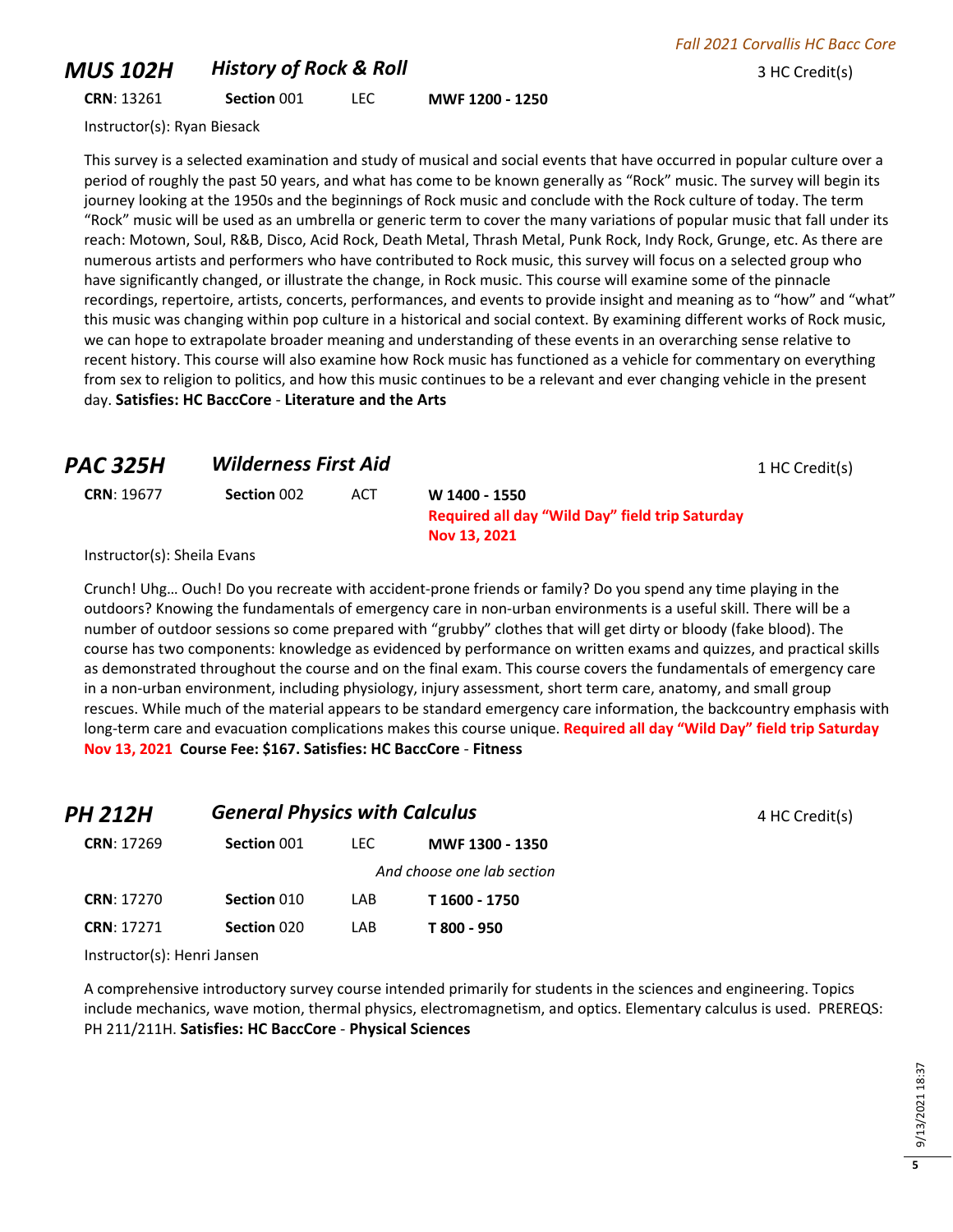| <b>PHL 205H</b>              | <b>Ethics</b> |       |                 | 4 HC Credit(s) |
|------------------------------|---------------|-------|-----------------|----------------|
| <b>CRN: 20141</b>            | Section 001   | LEC . | TTh 1200 - 1350 |                |
| Instructor(s): Marta Kunecka |               |       |                 |                |

Introduction to ethical theory and to the evaluation of ethical issues in society such as sexual ethics and euthanasia. Includes the study of philosophical theories of moral responsibility and moral virtue, and the philosophical ideas behind ethics debates in society. Students are encouraged to develop their own positions on ethical issues through discussion projects and term papers. **Satisfies: HC BaccCore** - **Western Culture**

### **PHL/REL 160H Quests for Meaning: World Religions** 4 HC Credit(s)

*Fall 2021 Corvallis HC Bacc Core*

**Choose** *either* **the PHL 160H section** *OR* **the REL 160H section.**

| <b>PHL 160H CRN: 20143</b> | <b>Section 001 LEC</b> |       | MW 1400 - 1550 |
|----------------------------|------------------------|-------|----------------|
| <b>REL 160H CRN: 20144</b> | Section 001            | - LEC | MW 1400 - 1550 |

Instructor(s): Stuart Sarbacker

A survey and analysis of the search for meaning and life fulfillment represented in major religious traditions of the world, such as Hinduism, Buddhism, Taoism, Zen, Confucianism, Judaism, Christianity, and Islam. **Satisfies: HC BaccCore** - **Cultural Diversity**

### **PHL/REL 444H Biomedical Ethics 4 HC Credit(s) 4 HC Credit(s)**

**Choose** *either* **the PHL 444H section** *OR* **the REL 444H section.**

| <b>PHL 444H CRN: 13569</b> | Section 001            | IFC. | TTh 1600 - 1750 |
|----------------------------|------------------------|------|-----------------|
| <b>REL 444H CRN: 15051</b> | <b>Section 001 LEC</b> |      | TTh 1600 - 1750 |

Instructor(s): Jonathan Kaplan

In this class, we will cover ethical principles and decision-making processes to selected problems in medicine, health care, and biotechnology. Special attention given to end-of-life choices, reproductive rights and technologies, organ transplantation, research ethics, genetic engineering, and allocating scarce resources. An interdisciplinary focus that draws on social, legal, economic, and scientific issues in ethical decision in medicine. **Satisfies: HC BaccCore** - **Science, Technology, Society**

### **PS 315H** *The Politics of Media: Cultural Representations of Politics* 4 HC Credit(s)

**CRN**: 21133 **Section** 002 LEC **TTh 1400 - 1550**

Instructor(s): Philipp Kneis

For most citizens, access to politics is primarily mediated through various forms of communication and representation: be they newspapers, radio, television, films, web sites, blogs, online communities, etc. In order to access political knowledge and to gain knowledge over politics, these media need to be consulted, consciously or subconsciously. This course analyses various forms of cultural representations of politics in different media. First, we will discuss core theories of media and representation, and then apply these theories to different media examples. Students are provided with a selection of such examples, but are required to find some source materials of their own. **Satisfies: HC BaccCore** - **Social Processes & Institutions**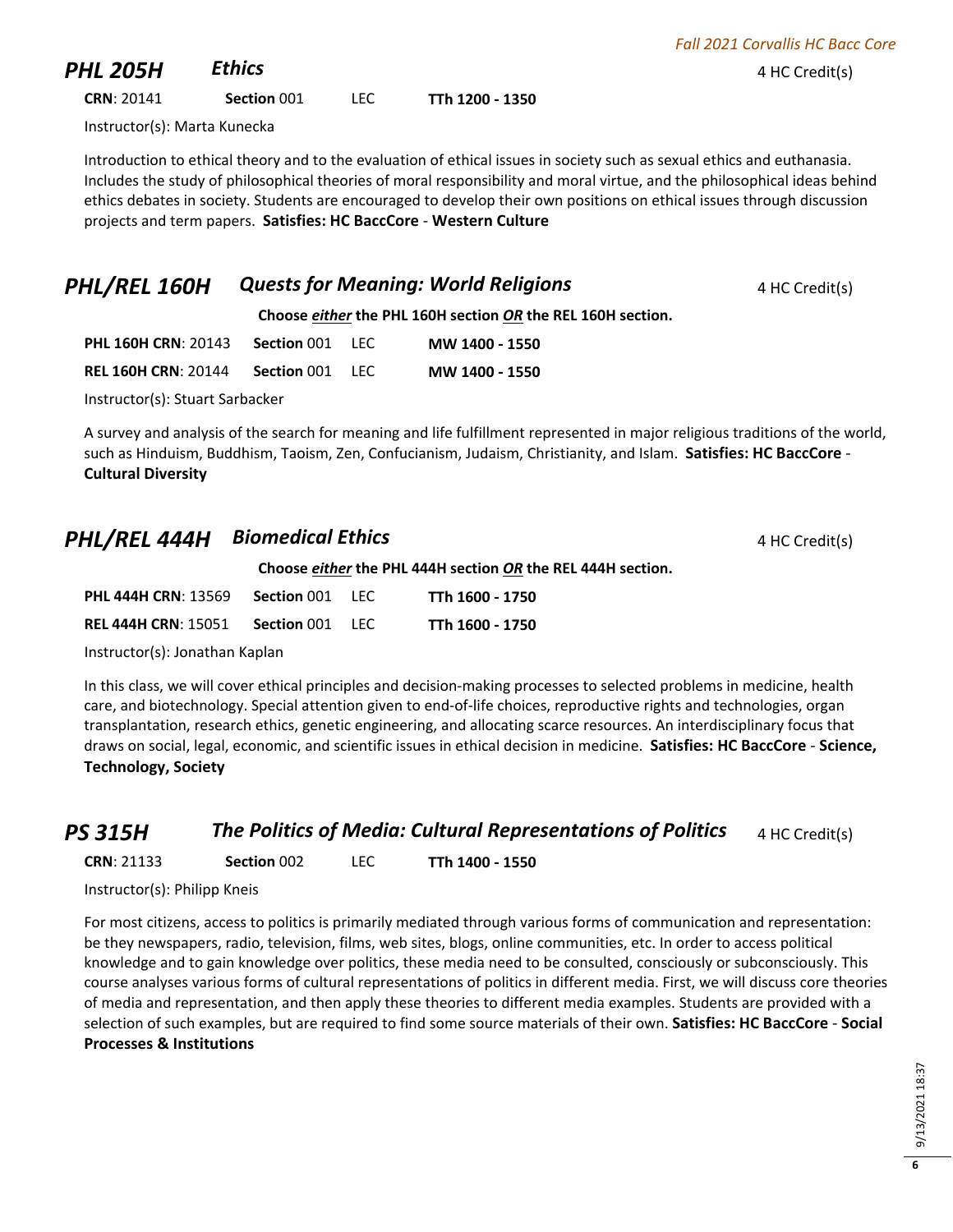## **PSY 201H General Psychology All Constants A HC Credit(s) 4 HC Credit(s)**

**CRN**: 18347 **Section** 001 LEC **TTh 1400 - 1550**

Instructor(s): Juan Hu

Scientific study of behavior and experience. Neuroscience; sensation and perception; conditioning, learning and memory; thinking, problem solving, language, intelligence, and consciousness. **Satisfies: HC BaccCore** - **Social Processes and Institutions**

| Choose either the PHL 160H section OR the REL 160H section. |  |  |                |  |  |
|-------------------------------------------------------------|--|--|----------------|--|--|
| <b>REL 160H CRN: 20144 Section 001 LEC</b>                  |  |  | MW 1400 - 1550 |  |  |
| <b>PHL 160H CRN: 20143 Section 001 LEC</b>                  |  |  | MW 1400 - 1550 |  |  |
| Instructor(s): Stuart Sarbacker                             |  |  |                |  |  |

**REL/PHL 160H Quests for Meaning: World Religions** 4 HC Credit(s)

A survey and analysis of the search for meaning and life fulfillment represented in major religious traditions of the world, such as Hinduism, Buddhism, Taoism, Zen, Confucianism, Judaism, Christianity, and Islam. **Satisfies: HC BaccCore** - **Cultural Diversity**

## **REL/PHL 444H Biomedical Ethics 4 HC Credit(s) 4 HC Credit(s)**

**Choose** *either* **the PHL 444H section** *OR* **the REL 444H section.**

| <b>REL 444H CRN: 15051</b> | Section 001 | -LEC.  | TTh 1600 - 1750 |
|----------------------------|-------------|--------|-----------------|
| <b>PHL 444H CRN: 13569</b> | Section 001 | - LEC. | TTh 1600 - 1750 |

Instructor(s): Jonathan Kaplan

In this class, we will cover ethical principles and decision-making processes to selected problems in medicine, health care, and biotechnology. Special attention given to end-of-life choices, reproductive rights and technologies, organ transplantation, research ethics, genetic engineering, and allocating scarce resources. An interdisciplinary focus that draws on social, legal, economic, and scientific issues in ethical decision in medicine. **Satisfies: HC BaccCore** - **Science, Technology, Society**

### **WR 121H English Composition English Composition 4 HC Credit(s)**

|                   |             | Choose one lecture section.<br>WR 121H is not restricted by last name. |                |  |
|-------------------|-------------|------------------------------------------------------------------------|----------------|--|
| <b>CRN: 15134</b> | Section 001 | TEC.                                                                   | TTh 800 - 950  |  |
| <b>CRN: 15630</b> | Section 002 | TEC.                                                                   | MW 1000 - 1150 |  |
| <b>CRN: 16254</b> | Section 003 | LEC                                                                    | MW 1600 - 1750 |  |

Instructor(s): Kristy Kelly

Introduction to critical thinking, the writing process, and the forms of expository writing. Intensive writing practice, with an emphasis on revision. **WR 121H is not restricted by last name. Satisfies: HC BaccCore** - **Writing I**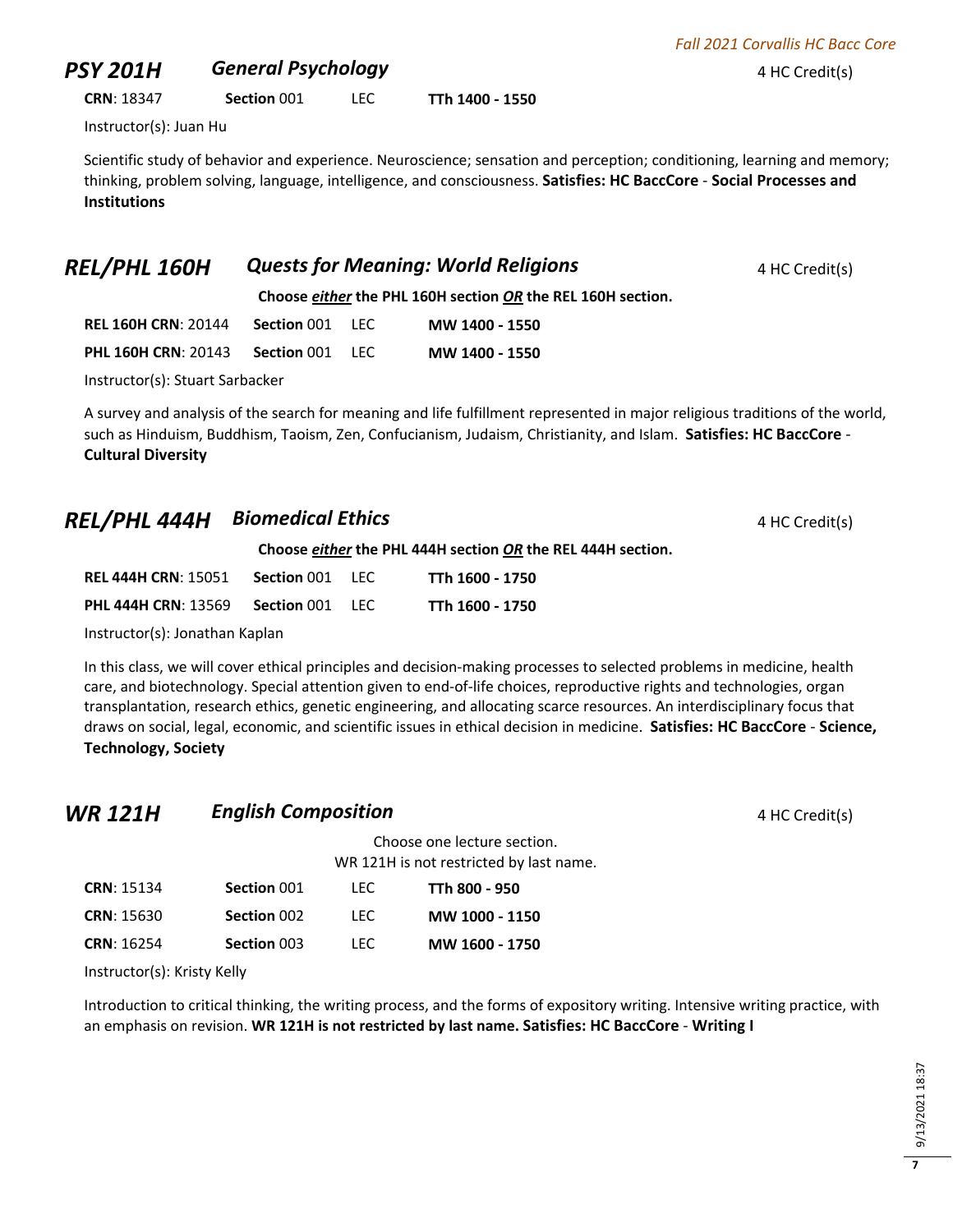## **WR 327H** *Technical Writing* 3 HC Credit(s)

**CRN**: 17018 **Section** 001 LEC **MWF 1600 - 1650**

Instructor(s): Emily Elbom

Continued practice in writing with an emphasis on the rhetorical and critical thinking demands of writers in scientific and technological fields. PREREQS: WR 121/121H. RESTRICTIONS: Minimum of sophomore standing required. **Satisfies: HC BaccCore** - **Writing II**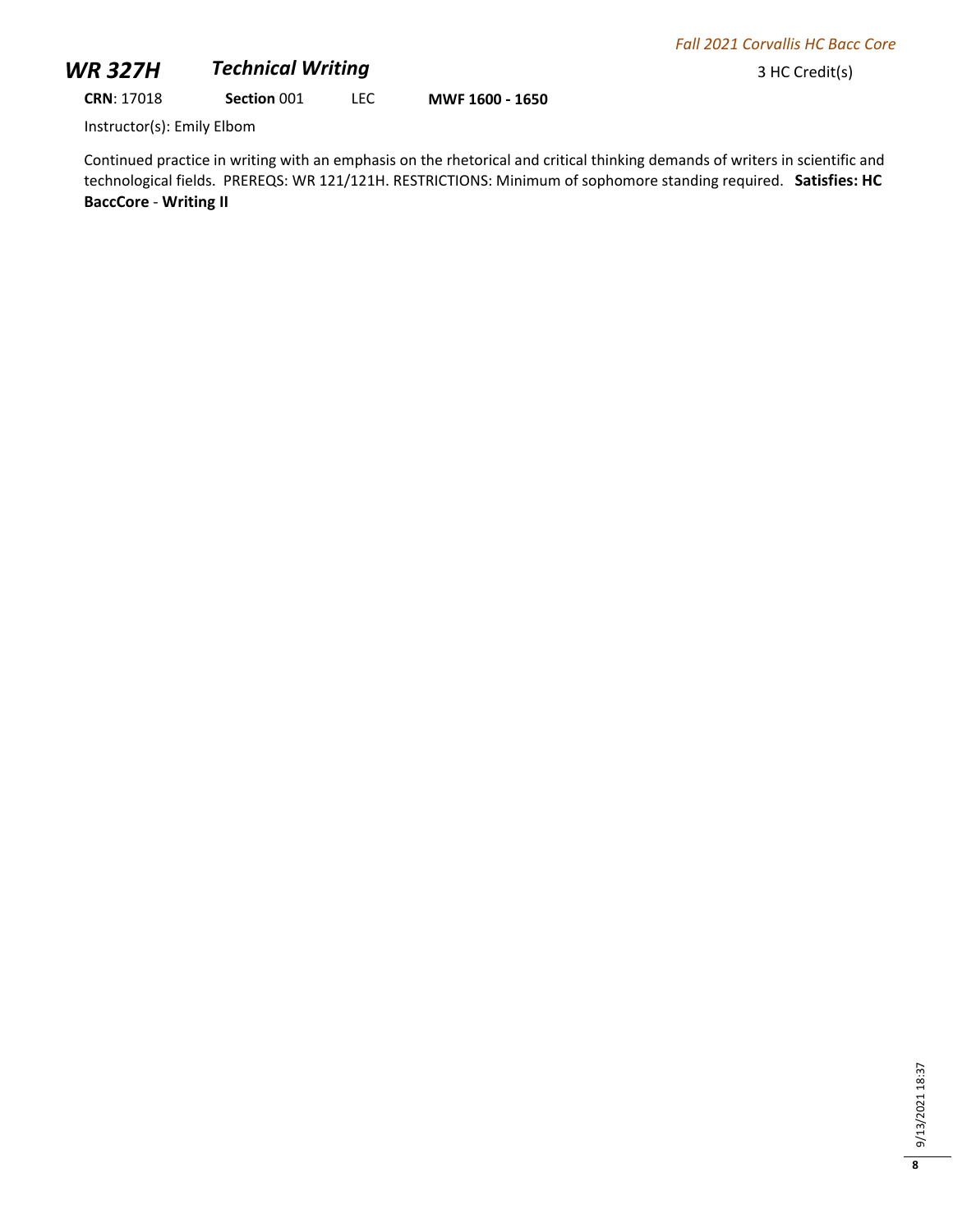# **Fall 2021 Corvallis HC Colloquia**

### **BB 407H Learn to Love Your Lying Eyes (and Brain)** 2 HC Credit(s)

**CRN**: 18299 **Section** 001 SEM **W 1400 - 1550**

Instructor(s): Kenton Hokanson

We humans can pick a single voice out of a noisy room, instantly recognize a childhood friend, and esaliy raed mespesilld wrods. Our brains are amazing! Why, then, was the world briefly paralyzed in 2015, when we couldn't even agree whether "The Dress" was white and gold or blue and black? The answer is that our brains are messy, complicated machines, remarkably good at many things, but easily fooled by others. In this class, we will explore sensory illusions that reveal the limits of our brains, then discuss research in neuroscience and psychology that helps explain our experiences. We will practice analyzing and creating scientific writing, and presenting it to peers. Finally, we will reflect on how our knowledge of our brains' imperfections can inform our approach to the debates and challenges of society today. This course will be a fun and active introduction to our human brains. It assumes no previous neuroscience or biology coursework. **Graded: P/N. Satisfies: HC Colloquia**

## *ENSC 407H / Introduction to Traditional Ecological Knowledge (TEK) HC 407*

2 HC Credit(s)

| Choose either the ENSC 407H section OR the HC 407 section |  |
|-----------------------------------------------------------|--|
|-----------------------------------------------------------|--|

| <b>ENSC 407H CRN: 16599</b> | Section 400 | -SFM | - online - |
|-----------------------------|-------------|------|------------|
| <b>HC 407 CRN: 16598</b>    | Section 401 | -SFM | - online - |

Instructor(s): Samantha Hatfield

The goal of this course is to understand Traditional Ecological Knowledge (TEK) and sustainability practices from a Native American perspective, focusing on the Pacific Northwest but also addressing other Tribes nationally. The emphasis will be on techniques the Siletz have implemented and continue utilizing, but we will also incorporate other techniques from tribal perspectives in local and national areas, as well as how these utilizations coincide with agencies on local, state, and federal levels. This class will focus on how state and federal guidelines, laws, and regulations affect and implement tribal policies and tribal members. This course promotes TEK as a viable sustainability technique and teaches students and community members about further understanding TEK, in cooperation through agencies and policies such as treaties and NAGPRA on Indigenous lands, traditional areas, and cultural practices. *This is an Ecampus course. Tuition rates for Ecampus courses are different than on-campus courses and can be found at* 

*ecampus.oregonstate.edu/services/tuition.* **Satisfies: HC Colloquia**

### *HC 299* **Farside Entomology** *PHC 299* 2 HC Credit(s)

**CRN**: 13624 **Section** 001 SEM **W 1800 - 1950**

Instructor(s): Michael Burgett

Farside Entomology is designed to introduce you to the humanistic side of entomology by utilizing the entomological humor of Gary Larson, et alia as paradigms of human-insect interactions. Interactions between humans and insects are numerous, of variable time scales and of varying implications (for both the human and the insect), ranging from the mildly humorous to the deadly serious. The "cartoon" format provides an anthropomorphic view of insects. This can be an incredibly rich venue as an introduction to the more serious aspects of insects and their relevance to human activities. At the first meeting the class will be divided into teams of 2 students per team. On an every other week basis each team will be required to present their entomological and humanistic interpretation of an entomologically based cartoon. Appropriate reference materials will be attached to each assignment. Every week thereafter a 10 to 12 minute oral presentation will be made by half of the teams. This format will allow students to serve as presenters four times during the academic quarter. Weekly out-of-class preparation time is critically important to team success. **Satisfies: HC Colloquia**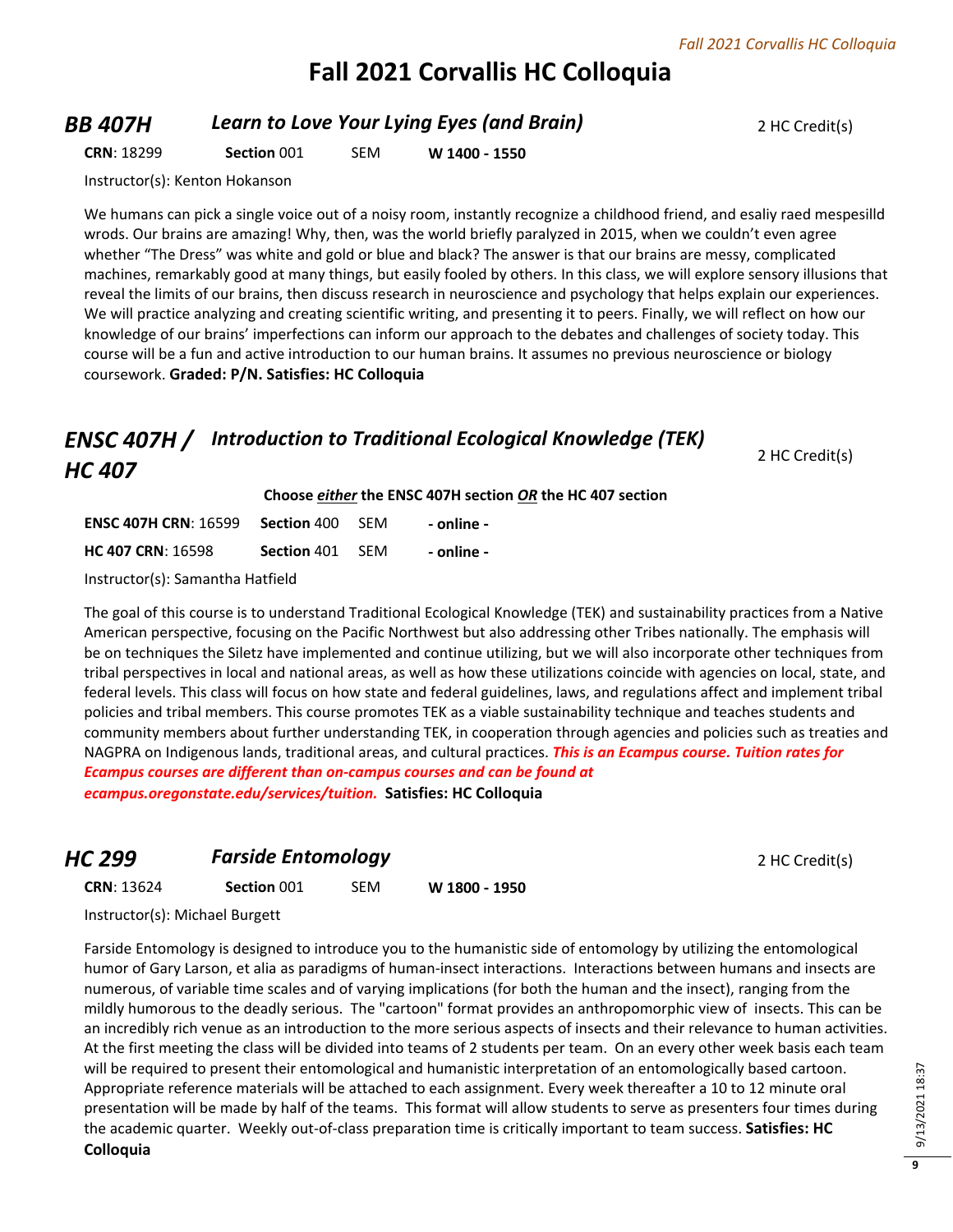## **HC 299** *Internationalizing Your HC Experience* 1 HC Credit(s)

*Fall 2021 Corvallis HC Colloquia*

**CRN**: 16000 **Section** 002 SEM **R 1500 - 1550**

Instructor(s): David Kovac

The Honors College wants you to be successful—not just in the classroom, but in the world. Learn about the benefits of "internationalizing" your OSU education and your Honors College experience. This colloquium will help you explore options such as faculty-led study abroad programs, international service experiences, the International Studies Undergraduate Major, and the Global Development Studies minor. Melding these opportunities into your Honors College experience will require some thought and planning, and this course is designed to help you discover which opportunities will best supplement your HC and OSU experience as we prepare for a more globally connected future. **Satisfies: HC Colloquia**

**Pandemics and Philosophies: Who Lives, Who Dies, Who** *Decides?* 2 HC Credit(s) **CRN**: 19670 **Section** 003 SEM **TR 1600 - 1650**

Instructor(s): Courtney Campbell

The COVID-19 pandemic has changed every aspect of the way we live, and unfortunately, for millions of people worldwide, the way we die. "Pandemics and Philosophies: Who Lives?, Who Dies?, Who Decides?" brings the life wisdom of the humanities and the health humanities to bear on our personal, communal, university, and cultural experience of a pandemic. This humanistic wisdom includes: questions in (a) professional, philosophical, and religious ethics, (b) lessons from historical narratives, and (c) cultivation of civic virtues through story-telling and literary narratives. Course readings, discussions, case studies, and writing assignments have been selected to provide profound insights into our decisionmaking about who lives and who dies in the COVID-19 era. **Satisfies: HC Colloquia**

### *HC 407* **Writing About Music** *PHC 407* **Writing About Music**

**CRN**: 15687 **Section** 001 SEM **MW 1200 - 1250**

Instructor(s): Eric Hill

This class will focus on how we attempt to use words to discuss something that works outside of language. Does music defy description? Is it possible to employ concrete terms for something that, for many, remains abstract and/or subjective? Is writing about music like dancing about architecture? You will be asked to examine and respond to music and texts about music. Through in-class discussions, presentations, and assignments, you will discuss what you see as the values and limitations of these texts, as well as how they compare with your own written attempts to react to music. Much of the material you will be listening to and writing about will come from pieces that you bring in (some of it will be music that I subject you to). You will be writing about music through various forms of expression (description, review, analysis), explaining not only the characteristics of the music but also how context can affect your experience (live versus recorded, instrumental versus lyrics, visual components, etc.). You are not required to play an instrument or to know music theory, but we will go over some theoretical terms that may provide you with some basic vocabulary. **Graded: P/N. Satisfies: HC Colloquia**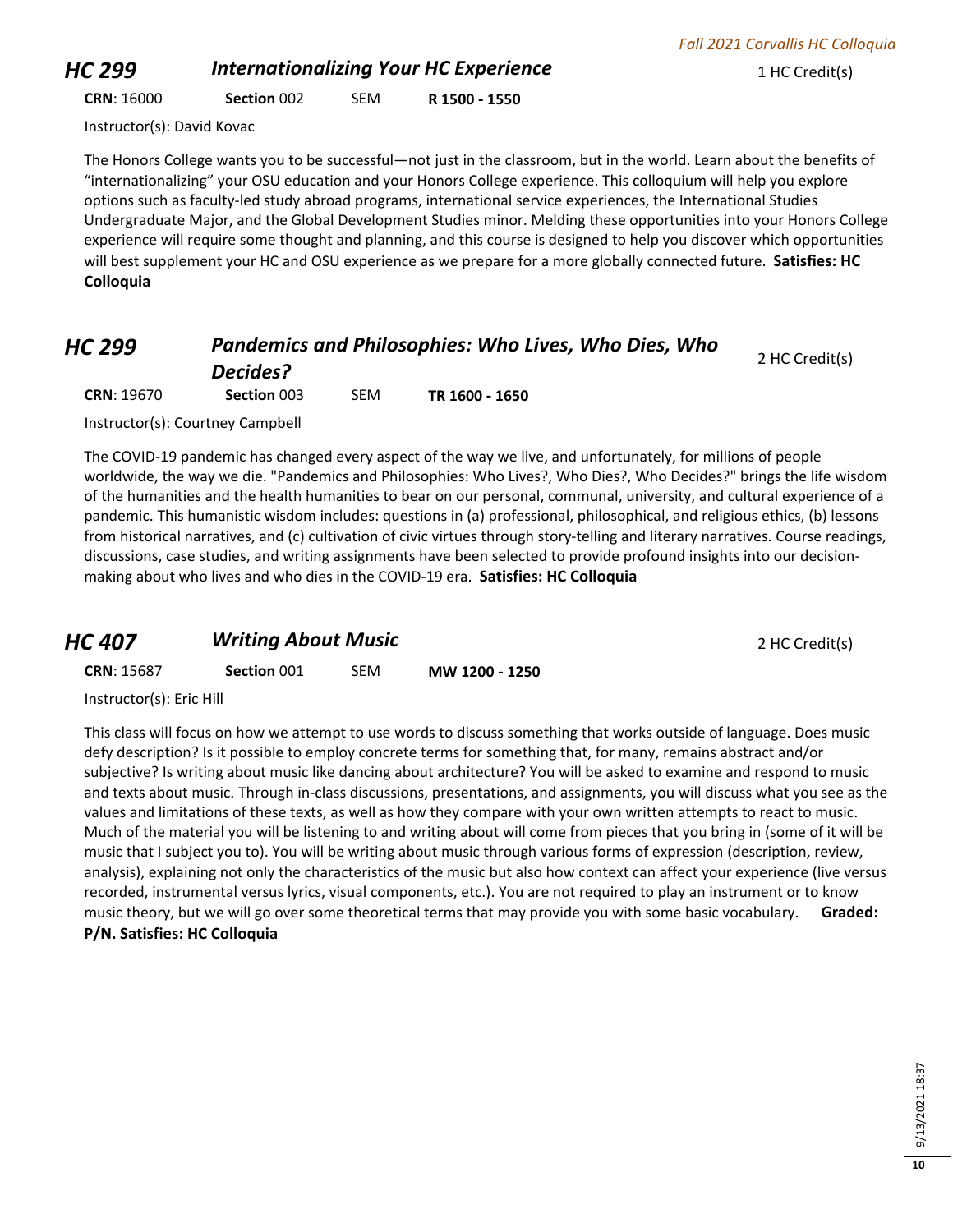*HC 407 Toy-Based Technology for Children with Disabilities* **2 HC Credit(s)** 

**CRN**: 15060 **Section** 002 SEM **T 1400 - 1550**

Instructor(s): Sam Logan

This is a 'hands-on' and 'brains-on' course where students will gain skills and knowledge through real-world experience and the reading and discussion of current scientific research related to core course topics. This experience will be driven through engagement with the Go Baby Go (GBG) program. GBG is a community-based outreach program that works with families, clinicians and industry to provide modified ride-on toy cars to children with disabilities to use for fun, function, and exploration. http://health.oregonstate.edu/gobabygo. Students will gain the necessary technical skills such as cutting PVC pipe and basic wiring. Students will work directly with families to customize ride-on car modifications to meet the individual needs of children with disabilities. The technical skills and scientific research will be open and accessible to all students, regardless of previous background or experience. **Satisfies: HC Colloquia**

### *HC 407* **Leadership and Positive Psychology 2 HC Credit(s)**

**CRN**: 13812 **Section** 003 SEM **M 1000 - 1150**

Instructor(s): Don Johnson

This seminar focuses on the relationship between leadership and being a well balanced human being. Leadership is the creation of a solution. Doesn't it make sense that a leader who is a well balanced person and lives a life focused on personal wellness would be better prepared to lead in the creation of solutions that are affective and lasting? In this seminar we will study the work of Martin Seligman, the creator of Positive Psychology, and the designer of the PERMA Theory. We will use the PERMA Theory as the foundation for responding to "real" case studies. **Graded: P/N. Satisfies: HC Colloquia**

### *HC 407* **Circular Economy: A Framework for Responsible Design** 1 HC Credit(s)

**CRN**: 17011 **Section** 004 SEM **W 1300 - 1350**

Instructor(s): Shanna Ruyle

Explore what a Circular Economy is and could be through a designer lens. Try different methods that designers use to help design products and services that can help make a better world. You'll sketch, brainstorm and create to find your own insights and build your point of view of the Circular Economy.

‣ Learn method-based tools that can help you discover where we can best influence and create change for a product, service or business model.

‣ Use creativity-based approaches to imagine radically new solutions for a challenge you see—or a product you wish could be designed more responsibly.

‣ Explore key concepts and how your future roles and interests relate.

‣ Interact with people around the globe who are exploring how to make products and services with the Circular Economy in mind

‣ Take your ideas beyond the classroom to create a project, experience or creative endeavor to inspire yourself (or others). **Graded: P/N. Satisfies: HC Colloquia**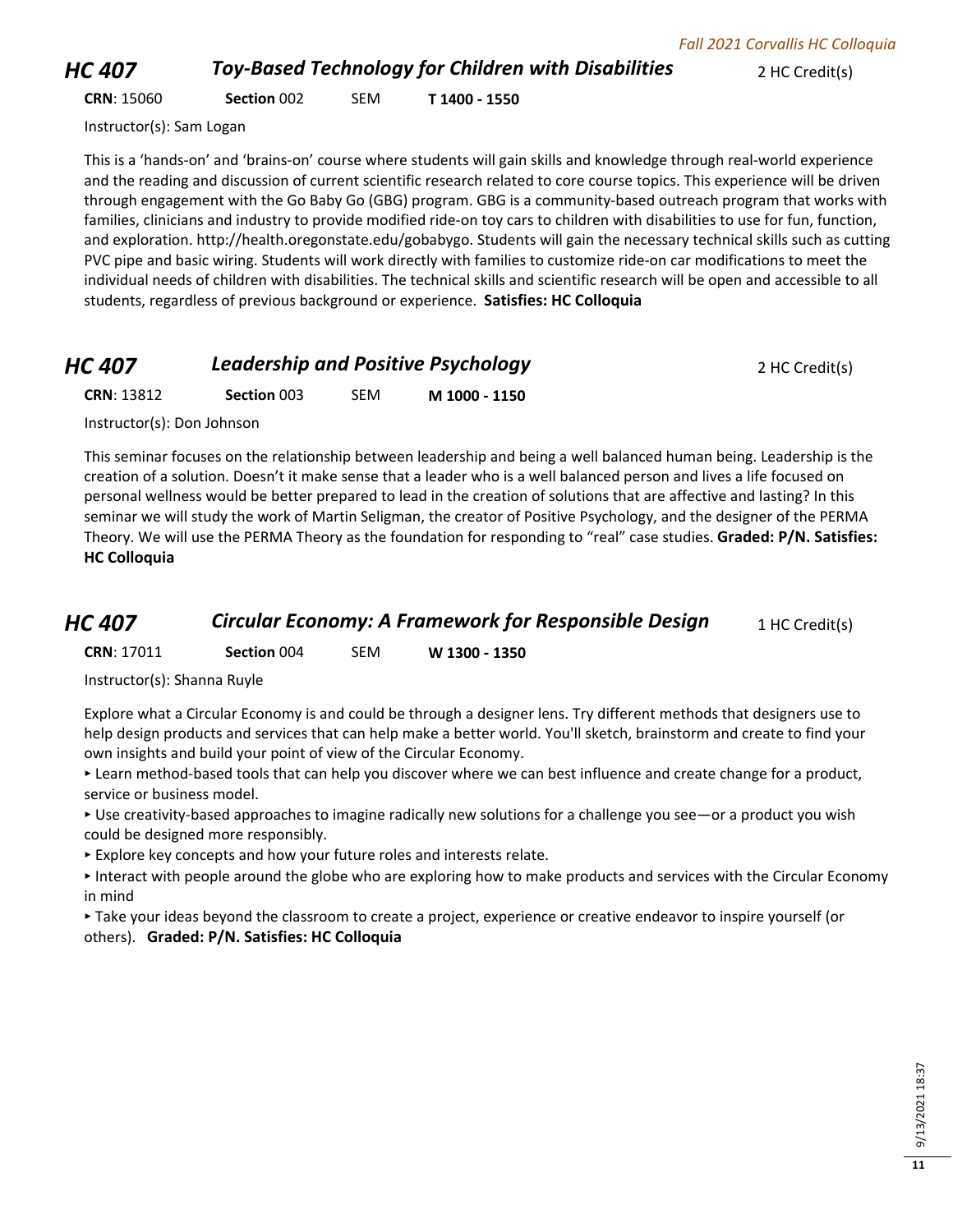### **HC 407 Race and Science** *Race and Science PHC 407 Race and Science* **<b>***PHC 802 HC Credit(s)*

**CRN**: 15688 **Section** 005 SEM **R 1000 - 1150**

Instructor(s): Thomas Bahde

This course considers the role of science and pseudoscience in shaping ideas about race and practices of racism from the mid-18th through the early 21st centuries. For most of this time, mainstream scientific thought held that empirical determinations of racial difference provided for "natural" social organization, explained widespread discrimination, and justified global inequality, even as the meaning of race remained ambiguous in scientific discourse. We will be looking at how ideas about race have been created and re-created at the intersection of popular culture, scientific communication, and institutional authority over two centuries in order to better understand the many meanings of race in our own historical moment, when genetic editing technology raises the prospect of customizable bodies, the COVID-19 pandemic more widely exposes the health effects of systemic racism, and tense national politics hinge largely on issues of ongoing racial discrimination, disenfranchisement, and violence. **Graded: P/N. Satisfies: HC Colloquia**

### **HC 407 The Science of Art/The Art of Science** 1 HC Credit(s)

**CRN**: 13813 **Section** 006 SEM **R 1000 - 1050**

Instructor(s): Randall Milstein

What do ballerinas and spiral galaxies have in common? Why is photography one of the pivotal inventions of human history? Is the Golden Ratio really a mathematical expression of beauty? This colloquium challenges the mindset that science and art are opposing endeavors, and instead suggests neither would be as powerful without the other since both require great imagination and creativity to be productive and move humankind forward. Guests to aid in our discussions will include visual artists, musicians, dancers, and scientists whose interests and skills blend science and art. **Graded: P/N. Satisfies: HC Colloquia**

| HC 407            | American Identity in the World   |     |              | 2 HC Credit(s) |
|-------------------|----------------------------------|-----|--------------|----------------|
| <b>CRN: 15047</b> | Section 007                      | SEM | MW 900 - 950 |                |
|                   | Instructor(s): Elizabeth Barstow |     |              |                |

This class invites you to read about and discuss some of the key issues that have contributed to ideas about American identity in the world. As we engage with the class readings, we will constantly ask questions such as: How have people used the term "American" at different points in United States history? Who has been included or excluded from this category at different points in U.S. history? How have American ideas of the "good" or "correct" life influenced U.S. relations with people in other parts of the globe? What are some of the ways in which Americans have consciously attempted to offer a vision of "American identity" to people in other parts of the globe? How have economic endeavors (and challenges) served to shape American identity both at home and throughout the globe? How have various forms of art—film, literature, music—etc. served to create a sense of American identity? **Graded: P/N. Satisfies: HC Colloquia**

### *HC 407* **Crises, Catastrophes, and Cataclysms in Earth History** 1 HC Credit(s)

**CRN**: 13814 **Section** 008 SEM **R 1300 - 1350**

Instructor(s): Randall Milstein

Often Earth has a bad day: asteroid impacts, extreme volcanism, solar storms, climate change, and mass extinctions – events and outcomes that have, and will, alter life on Earth. This colloquium will review the scientific evidence, scenarios, and after-effects of significant Earth altering processes. What would happen if Earth were struck by a two kilometer in diameter asteroid? What would happen to American culture if a large coronal mass ejection from the Sun destroyed our power grid? What would be the byproduct of a SARS, Ebola, or COVID-19 pandemic among humans? **Graded: P/N. Satisfies: HC Colloquia**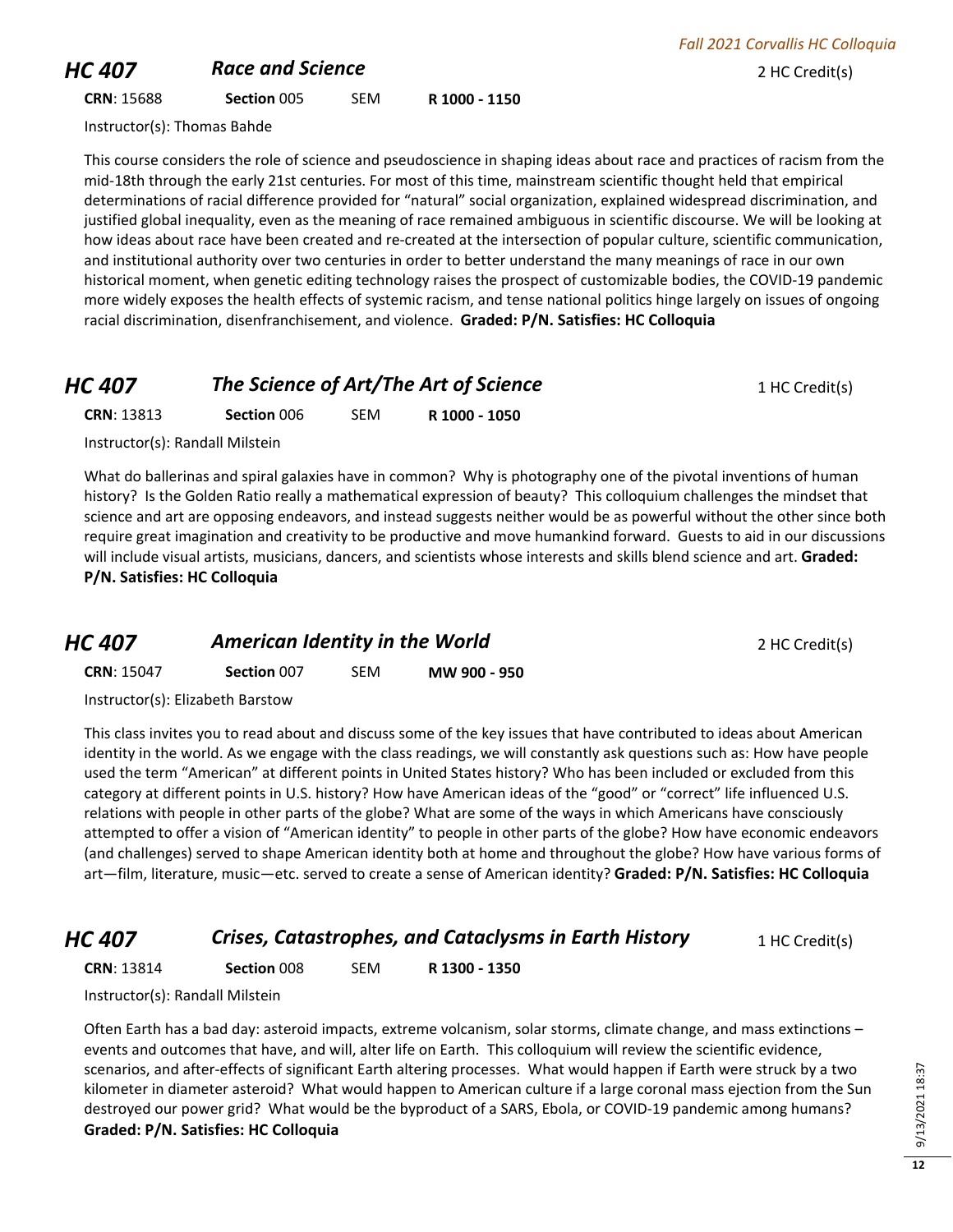*HC 407 Experiential Marketing - Sports, Tourism & Performing Arts* 2 HC Credit(s)

**CRN**: 19870 **Section** 009 SEM **T 1600 - 1750**

**Required all day field trip Sunday, October 17th**

Instructor(s): Sheryl Spann

This course covers basic principles used by marketing professionals employed in the highly experiential product/services world of marketing within experiential tourism, cultural, sports, special events and performing arts. We will discuss relationships between customers, products, organizations and the unique specialty marketing required in this exciting, dynamically evolving world of experiential products while offering an experiential class component. **Required all day field trip Sunday, October 17th. Graded: P/N. Satisfies: HC Colloquia**

### *HC 407* **Bulletproofing Your Research with Open Science Practices** 1 HC Credit(s)

**CRN**: 19675 **Section** 010 SEM **F 900 - 950**

Instructor(s): Jason McCarley

Over the past 10 years or so, discoveries of fraud and untrustworthy data have embarrassed researchers and undermined trust in science. In response, the Open Science movement has emerged to promote more rigorous and transparent research practices. In this colloquium, we will discuss causes of low scientific replicability, and review simple methods that researchers--including Honors thesis writers--can adopt to protect the integrity of their own findings. Topics to be covered include preregistration, replication, data sharing, and analytic reproducibility. Emphasis will be on behavioral and social sciences. **Graded: P/N. Satisfies: HC Colloquia**

| HC 407            | How to be Less Wrong: A Study in Common<br><b>Misconceptions</b> |            |               | 2 HC Credit(s) |
|-------------------|------------------------------------------------------------------|------------|---------------|----------------|
| <b>CRN: 19680</b> | Section 011                                                      | <b>SEM</b> | T 1400 - 1550 |                |

Instructor(s): Andy Olstad & Kiri Wagstaff

Help make the world a little better by checking your own misconceptions! Each week we will choose a different area of knowledge (cooking, literature, science, religion, history, and more) and investigate common misconceptions. We will draw from several sources, including Lies My Teacher Told Me or even The Structure of Scientific Revolutions. Students will have the opportunity to make predictions, do their own myth-busting, and survey friends to find out how common a mistaken belief is. Students should come to this class ready to joyfully delve into something we thought we knew - and be willing to learn that what we know ain't so! **Graded: P/N. Satisfies: HC Colloquia**

| HC 407            | God, Pain, and the Problem of Evil: An Introduction to CS | 2 HC Credit(s) |               |  |
|-------------------|-----------------------------------------------------------|----------------|---------------|--|
|                   | Lewis                                                     |                |               |  |
| <b>CRN: 20138</b> | <b>Section 012</b>                                        | LEC.           | M 1600 - 1750 |  |

Instructor(s): Gary Ferngren

C. S. Lewis (1898-1963), Oxford don, novelist, and literary critic, was one of the most gifted and popular theological writers of his generation. Lewis dealt in his philosophical and imaginative works with some of the most basic and perennial moral and religious questions. The format will consist of discussion based on selected readings from four wellknown books of C. S. Lewis. I will encourage the expression of a variety of points of view and help students both to analyze Lewis's ideas and to express their own opinions in a rational and informed manner. Lewis is provocative and his writings lend themselves to discussion and debate. A writing component is included in the form of a short paper of five or six pages based on the assigned reading for the course. The topic: 'How does C. S. Lewis develop and illustrate in his fictional works the themes that he discusses in his philosophical works?' It will be graded on both content and style. Verbal communication skills will be cultivated by the discussion format. **Graded: P/N. Satisfies: HC Colloquia**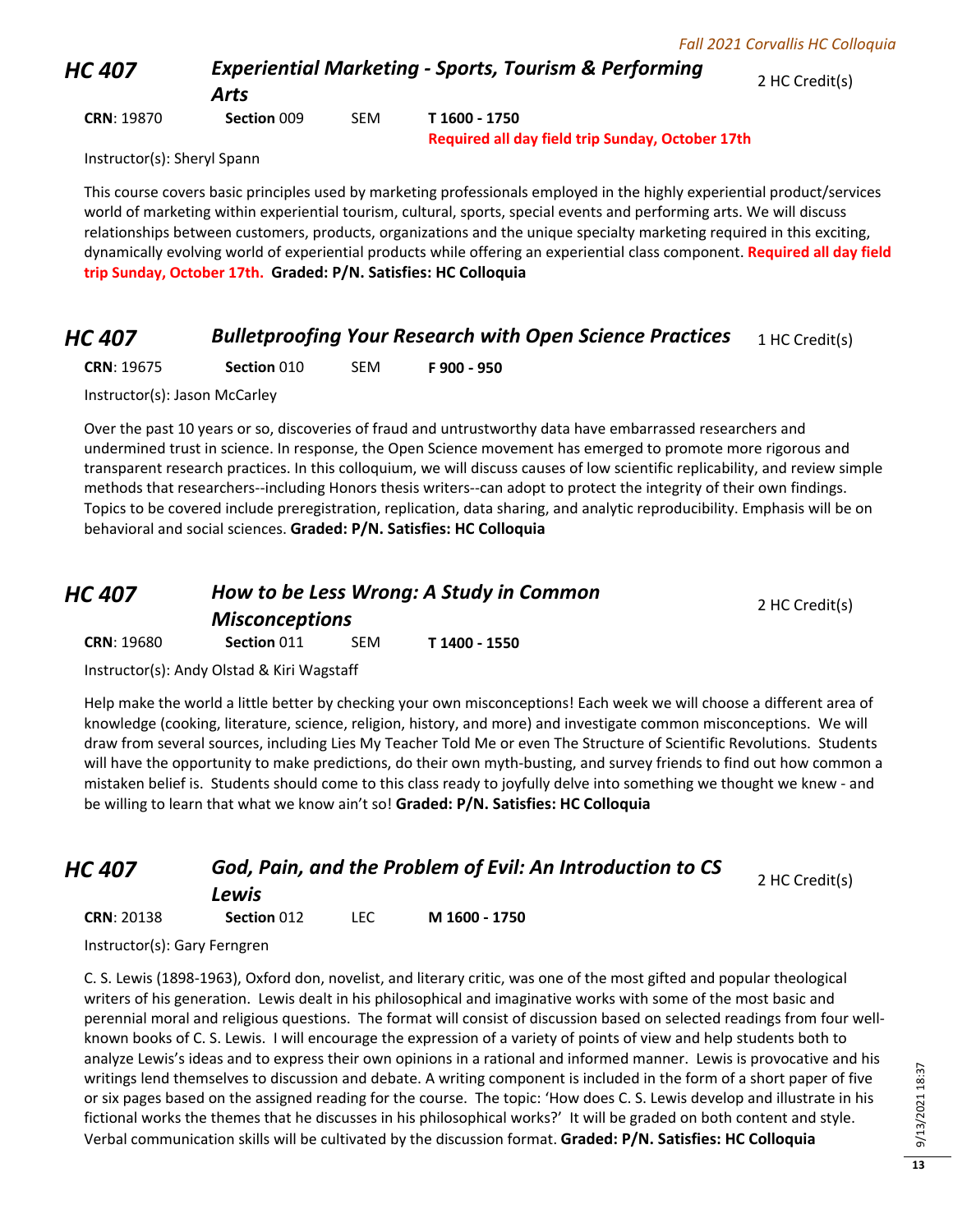*HC 407* **The New Yorker Cartoons: History and Humor 2 HC Credit(s) CRN**: 19674 **Section** 013 SEM **T 1700 - 1850**

Instructor(s): Andrea Marks

The world-renowned New Yorker is an iconic magazine and much of its success is due to the many New Yorker cartoons included in each week's issue. This colloquium will explore The New Yorker cartoons as a vehicle to analyze and discuss the cultural, social, political and general zeitgeist of the time. **Graded: P/N. Satisfies: HC Colloquia**

| <b>Coaching Youth Programs</b><br><b>HC 407</b> | 1 HC Credit(s) |
|-------------------------------------------------|----------------|
|-------------------------------------------------|----------------|

**CRN**: 18305 **Section** 014 SEM **R 1100 - 1150**

Instructor(s): Karen Swanger

This course focuses on developing the skills necessary to work with youth in any setting! Instruction is based on the model of Positive Youth Development and the research surrounding it. Positive Youth Development focuses on building relationships with youth by increasing confidence, developing character and life skills competence, by showing and developing compassion, and by most importantly by creating connections. Students will learn to impact the social and emotional growth of any youth they interact with now and in their future careers. Students will have the opportunity to work with youth in a positive youth development setting and develop lesson plans during the course. They will develop applicable skills to working with youth in sport and recreation such as written and oral communication skills, planning and organization, and project and lesson management. Topics will include Positive Youth Development, identity development, growth mindset, communication skills. **Satisfies: HC Colloquia**

| HC 407            | <b>Going Viral: Memes and Social Media in the Age of</b><br>(Mis)Information |     |               | 2 HC Credit(s) |
|-------------------|------------------------------------------------------------------------------|-----|---------------|----------------|
| <b>CRN: 19682</b> | <b>Section 015</b>                                                           | SEM | F 1000 - 1150 |                |

Instructor(s): Kristy Kelly

What's the most hilarious meme you've seen recently, and could you describe it to your mom? Like the inside jokes of the internet, memes spread based on shared cultural knowledge: to get it, you kind of have to be there. From memes like "Distracted Boyfriend" or "Is this a Pigeon?" to the meme-ification of white nationalism, this colloquium explores what makes memes so compelling and how they impact culture. We'll look at viral trends that invade the collective consciousness, examining their relationship to comedy, political critique, systems of power, and the shape of democracy itself. We'll consider how social media platforms encourage information to spread—and how they privilege some ideas and identities over others. Investigating such topics as algorithmic bias, meme theory, and deepfakes, this colloquium turns a critical eye toward our consumption of information. Students will trace the history of significant memes, analyze internet subcultures, and create plenty of their own memes along the way. **Graded: P/N. Satisfies: HC Colloquia**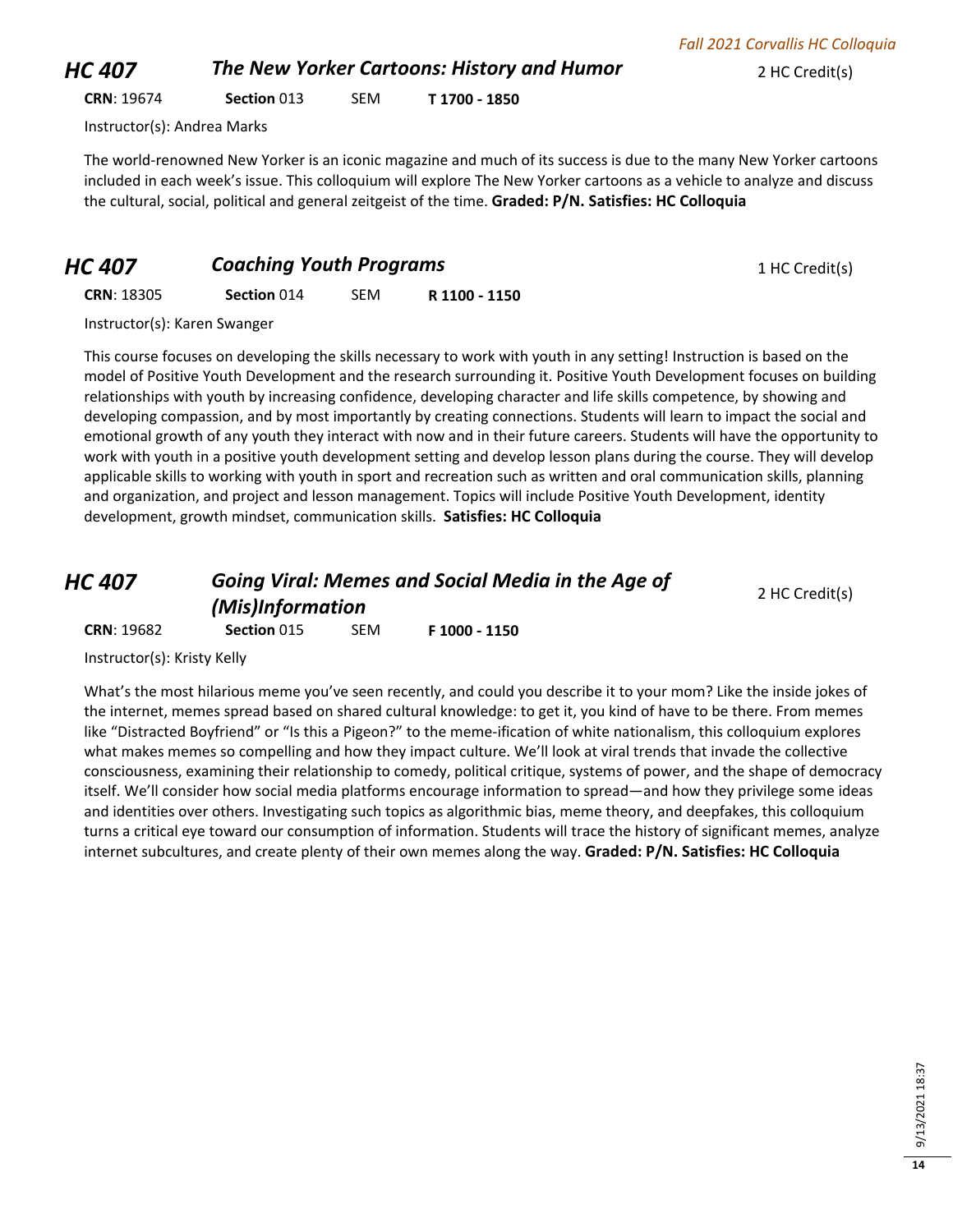*HC 407* **The Truth Is Out There: The Rise of Conspiracy Theories** 2 HC Credit(s)

**CRN**: 19683 **Section** 016 SEM **Th 1200 - 1350**

Instructor(s): Rob Drummond

According to a recent study cited in the Washington Post, more than 50% of Americans believe in at least one conspiracy theory. Why this is true, and how it currently shapes much of our cultural and political landscape, will be our focus in this course. We will pose ourselves not as conspiracy theorists but as conspiracy analysts (to paraphrase Gore Vidal), investigating humankind's fascination with sinister plots and paranoid fantasies past and present. As we seek patterns across conspiracies, we'll consider the almost-true and the wildly outrageous alike, and ask ourselves when conspiracy theories stop being fun and start feeling dangerous. Our term-long goal will be to make connections, define common traits, and explore what makes conditions ripe for conspiracy theorists to run rampant. Students will complete two projects during the term: Teach A Conspiracy, and Make A Conspiracy. **Graded: P/N. Satisfies: HC Colloquia**

### *HC 407* **Dawn of the Anthropocene** 1 HC Credit(s)

**CRN**: 14707 **Section** 017 SEM **R 1400 - 1450**

Instructor(s): Jacob Hamblin

We grew up believing that "geological time" and "human history" were quite distinct, with one extending across ages beyond imagination and the other occurring as a tiny blip. But in recent years, scientific findings about the lasting effects of climate change, deforestation, ocean acidification, and other human-caused natural changes have led us to a new realization: we now live in an era of the earth's history that is defined by human influence. How has this changed the ways we look at the world around us? Does it require a new brand of ethics? Does it make us rethink our own history? Does it direct our imagination? In this course we will explore the environmental arts and humanities to confront the ways our culture responds to living in an age we did not intend, yet is of our own making. **Graded: P/N. Satisfies: HC Colloquia**

| HC 407            | <b>Visual Culture and the Meaning Behind Images</b> |     |                | 2 HC Credit(s) |
|-------------------|-----------------------------------------------------|-----|----------------|----------------|
| <b>CRN: 19673</b> | <b>Section 018</b>                                  | SEM | MW 1100 - 1150 |                |

Instructor(s): Daniele Di Lodovico

We live in a culture dominated by images and while we are always able to see them, often time we miss the chance to really understand how these images work and why they have the power to significantly modify our behavior and affect our lives. This course explore the dynamic behind the significance of images and how they create the meaning that influence and shape our perspective on society and life. Students will have the chance to build the critical skills to analyze and comprehend how an image creates meaning and establishes different ranges of human responses. Each week we will explore a topic related to visual culture with an interdisciplinary approach that will include elements of art history, visual studies, philosophy, anthropology, photography, advertisement and social media studies. Course activity will entail the making of art, active interpretation of images and student-led discussions. All students will become independent critical thinkers and build the ability to analyze images in an original and analytical way, based on contextual and visual evidence. **Graded: P/N. Satisfies: HC Colloquia**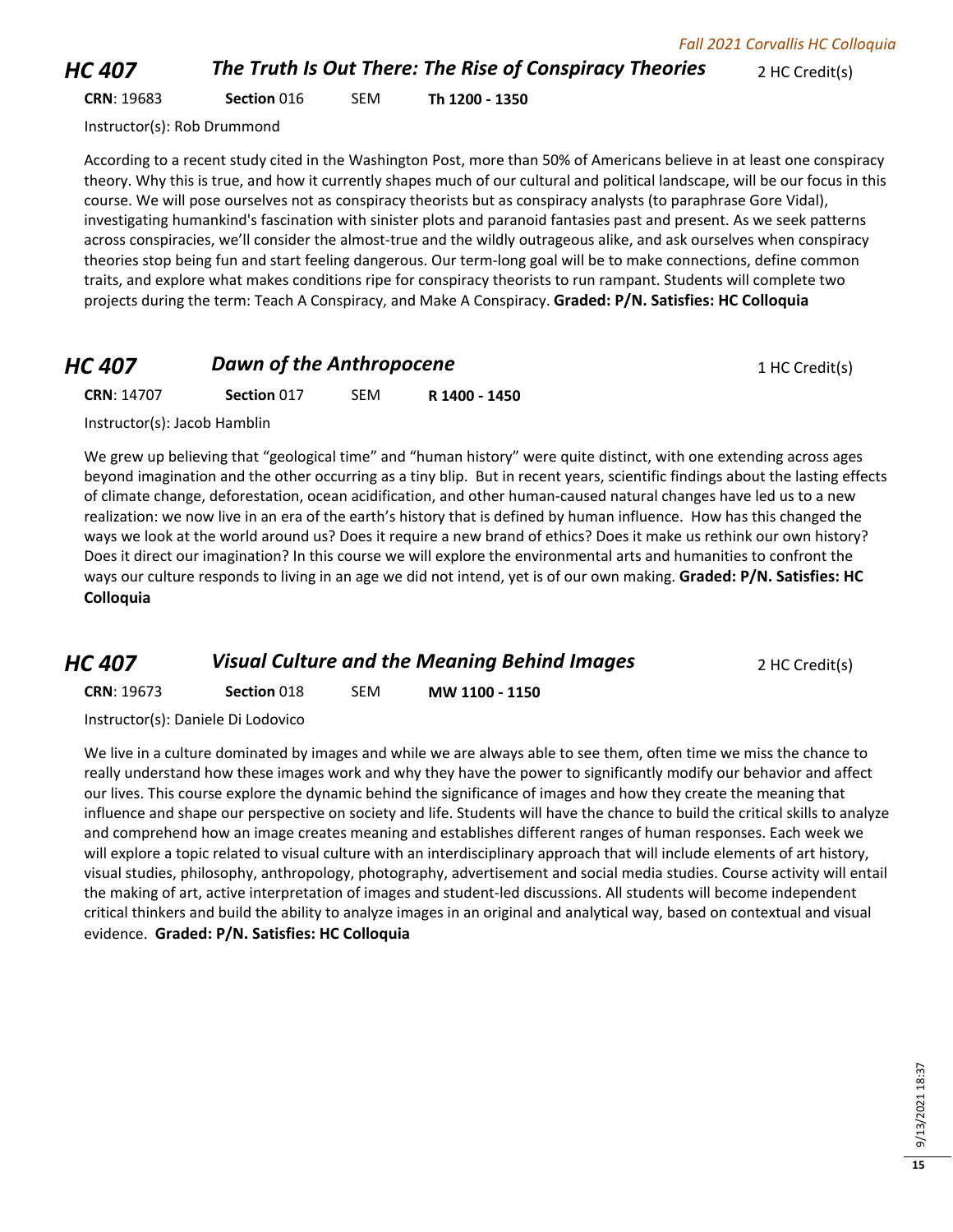## **HC 407 The Science of Science Fiction 1 HC Credit(s)**

### **CRN**: 15232 **Section** 019 SEM **T 1000 - 1050**

Instructor(s): Randall Milstein

The good, the bad, the inventive, and the absolutely awful examples of "science" portrayed in science fiction films, television shows, comic books, and literature. Aliens, lightsabers, space battles, gravity drives, warp speed, laser beams, star gates, and worm holes; what's real, what's a possibility, what's speculation, and what is impossible. There is a codependency between science and science fiction; many scientists and engineers acknowledge science fiction helped spark their imaginations of what might be possible. And science fiction authors are inspired by future science possibilities, but how do novel scientific ideas get into SciFi authors' heads in the first place? Discussion and viewing of some of our favorite and least favorite science fiction, so we know what to look for while enjoying modern society's best loved metaphors and mythologies. **Graded: P/N. Satisfies: HC Colloquia**

### *HC 407* **Diagnosis, Stat: An Introduction to Clinical Diagnostics** 1 HC Credit(s)

| <b>CRN: 18306</b> | Section 020 | SEM | W 1600 - 1750               |
|-------------------|-------------|-----|-----------------------------|
|                   |             |     | <b>Meets Weeks 1-5 Only</b> |

Instructor(s): Vincent Remcho

Are you curious about what happens to that blood sample that is drawn when you make a visit to the doctors' office? Interested in what kinds of information a CBC, or complete blood count, provides to the medical professionals on whom we rely for advice on how to lead our most healthy, productive lives? A majority of people - and domestic animals - will at some post in time have a blood sample drawn for the purpose of clinical analysis. In addition to the CBC, many other kids of medical diagnostics can be run, and samples other than blood can be used for diagnostic purposes as well. This course will equip you to better understand and interpret the results of common diagnostic assays, will teach you how several of these assays work, and will provide you with the opportunity to learn more about how new assays are developed. Class will meet once per week, and you will invest 1-2 hours per week of additional time on your own schedule, consisting of some reading from materials provided to you. Class time will be invested in presentation and discussion of modern methods of clinical analysis. If you are interested in a career in pharmaceutical sales, health care/hospital administration, medicine (human or animal), health related science (chemistry, biology, biochem, medical device development), or simply curious about what happens when that sample disappears behind that door, this colloquium is a good fit for you. Your grade in the course will be based on participation and engagement in the discussions. **Meets Weeks 1-5 Only. Graded: P/N. Satisfies: HC Colloquia**

### **HC 407 Vampires, Race, and Gender 1988 <b>2** AC Credit(s)

**CRN**: 16251 **Section** 021 SEM **MW 1600 - 1650**

Instructor(s): Jonathan Kaplan & Benita Blessing

Vampires are more than characters in scary stories. Together, we will explore the ways in which vampires tell us who we are, and who we fear. Our sources will include novels, vampires in history, films, and even literature from self-identifying vampires today. Using an interdisciplinary approach, we will engage with the ways in which vampire stories interact with issues of race, ethnicity, gender, and sexuality. Students will regularly share their findings with the colloquium about vampires and their meanings, and create a final poster on a topic related to these issues, to be shared in a "postersession" with the class. **Satisfies: HC Colloquia**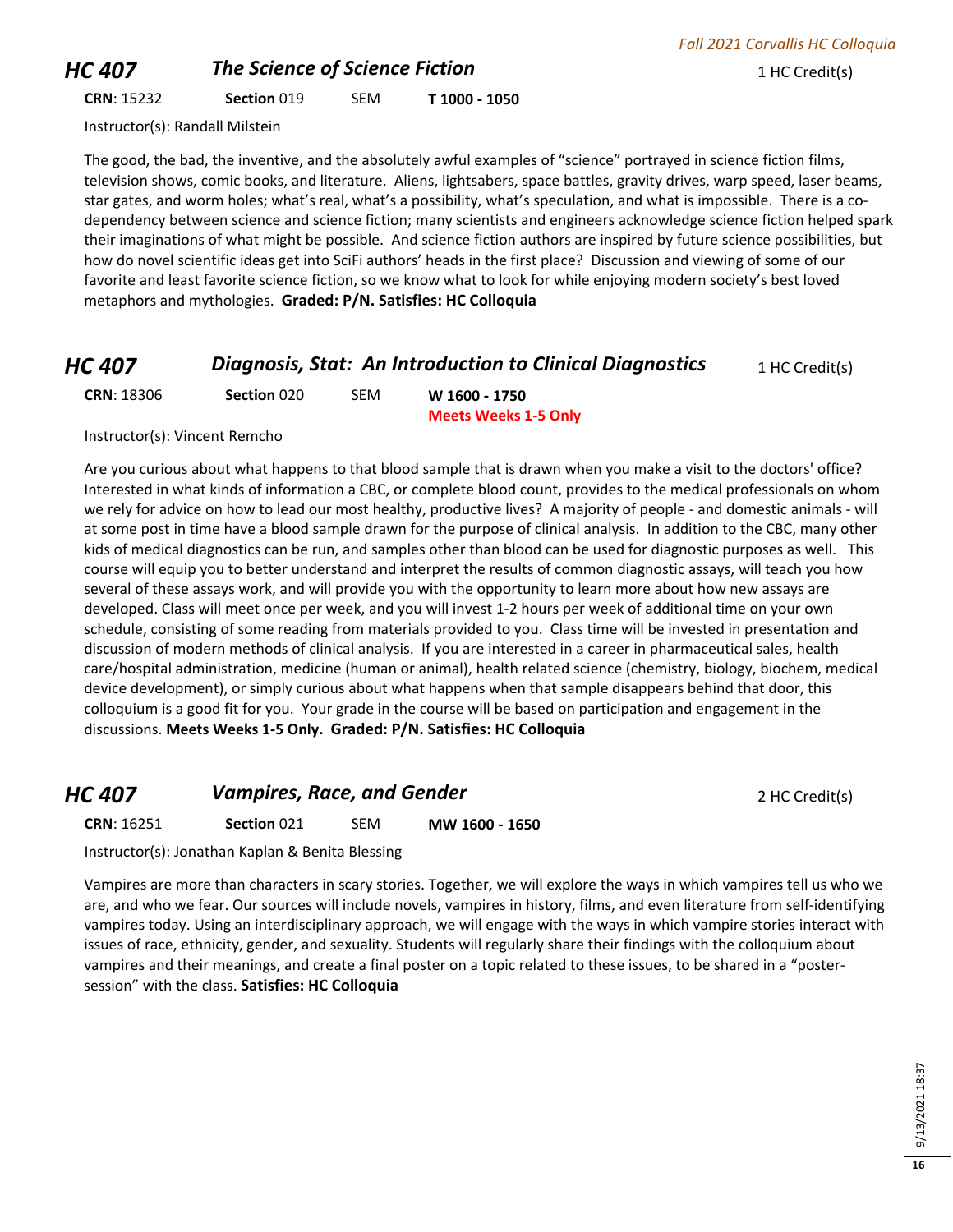## *HC 407 Migration and the Politics of Belonging* 2 HC Credit(s)

### **CRN**: 19672 **Section** 022 SEM **MW 1400 - 1450**

Instructor(s): Doug Clark

This colloquium offers a dialogue about migration in the contemporary world. Our primary concern is to understand how nation-state migration policies and international laws and norms impact people migrating for purposes of work, study, family unification, and refuge. Globalization has created new challenges for citizenship and human security. Boundaries are being blurred and the authority of states is being physically and conceptually eroded. Millions of people have multiple citizenship, while millions more lack citizenship of their country of residence. Cultural heterogeneity is escalating. Identities are unstable and insecure. Refugee populations currently exceed 65 million, more than at any time since World War II. There are increasing numbers of people who do not 'belong.' They are the 'others.'

We will explore the implications of migration for individuals. These issues are essentially epiphenomenal, i.e. they occur as a result of something else happening such as political repression, inequality, discrimination. We will focus on a political world organized on the basis of sovereignty. Sovereignty ensures that every state has the authority to determine who is permitted to cross its borders, and how they will do so. Currently, no countries have open borders. In addition, we must examine the nature and effectiveness of international laws (for example, asylum laws) and multilateral organizations (for example the EU and UN) and the potential to assist and protect migrants. Our approach then, is to employ levels of analysis: individual, state, and international, to understand the dimensions of human insecurity accompanying migration and necessary to identify strategies and policies to support human security (belonging) and the development of democratic systems of government serving a diversity of democratic citizens. **Graded: P/N. Satisfies: HC Colloquia**

| HC 407            | Science and Solutions for a Hot, Sour, and Breathless | 2 HC Credit(s) |                                                     |  |
|-------------------|-------------------------------------------------------|----------------|-----------------------------------------------------|--|
|                   | Ocean                                                 |                |                                                     |  |
| <b>CRN: 19684</b> | Section 023                                           | <b>SEM</b>     | T 1200 - 1250                                       |  |
|                   |                                                       |                | <b>Required Overnight Field Trip Oct 9-10, 2021</b> |  |

Instructor(s): Francis Chan

Increasing marine heatwaves, low oxygen dead zones, and acidifying waters are resulting in what many are calling a hot, breathless, and sour ocean. How certain are we that changes are real, that climate change is responsible, or what future ocean food webs will look like? Do we have the right science in place to inform society of the risks ahead? Who gets to decide what is the right science? What actions can we take? This course will introduce students to the science of climate change. We will focus on ocean changes on our own backyard. Through a combination of lectures, readings, discussions, and hands-on deployment of ocean climate sensors, our class will examine how the information that informs society's understanding of climate change in the sea is collected, interpreted, and used. We will have one overnight weekend field trip to the Oregon Coast where we will explore systems at risk and make our own measurements of ocean temperature, oxygen, and pH in Yaquina Bay to help build the body of climate knowledge that will inform environmental policies in Oregon. Along the way, we will learn how scientists think, why they get things right, why they get things wrong, and what happens when they think outside the box. There will be a course fee to cover the field trip. Please contact the instructor if fees or conflicts with work on the weekend are an issue. **Required Overnight Field Trip Oct 9-10, 2021. Course Fee: \$56. Graded: P/N. Satisfies: HC Colloquia**

### *HC 407* **Imaging the American West 2 HC Credit(s) 2 HC Credit(s)**

### **CRN**: 19685 **Section** 024 SEM **W 1000 - 1150**

Instructor(s): John Campbell

Images of the American West are formative in American and, to some extent, world culture. The Western landscape has been portrayed as iconic: a stage on which cultural constructions of individualism, gender, empire, otherness, and nature are graphically enacted. Western peoples, similarly, have often been presented as archetypes (or as stereotypes) representative of American myths, fears, and ideals. In this course, we will explore images of the West—paintings, photographs, and Western films—and their implications for contemporary culture and identity. As an integral part of this exploration, we will create original images in order to experience the power of visual depiction in a landscape context. **Graded: P/N. Satisfies: HC Colloquia**

9/13/2021 18:37 9/13/2021 18:37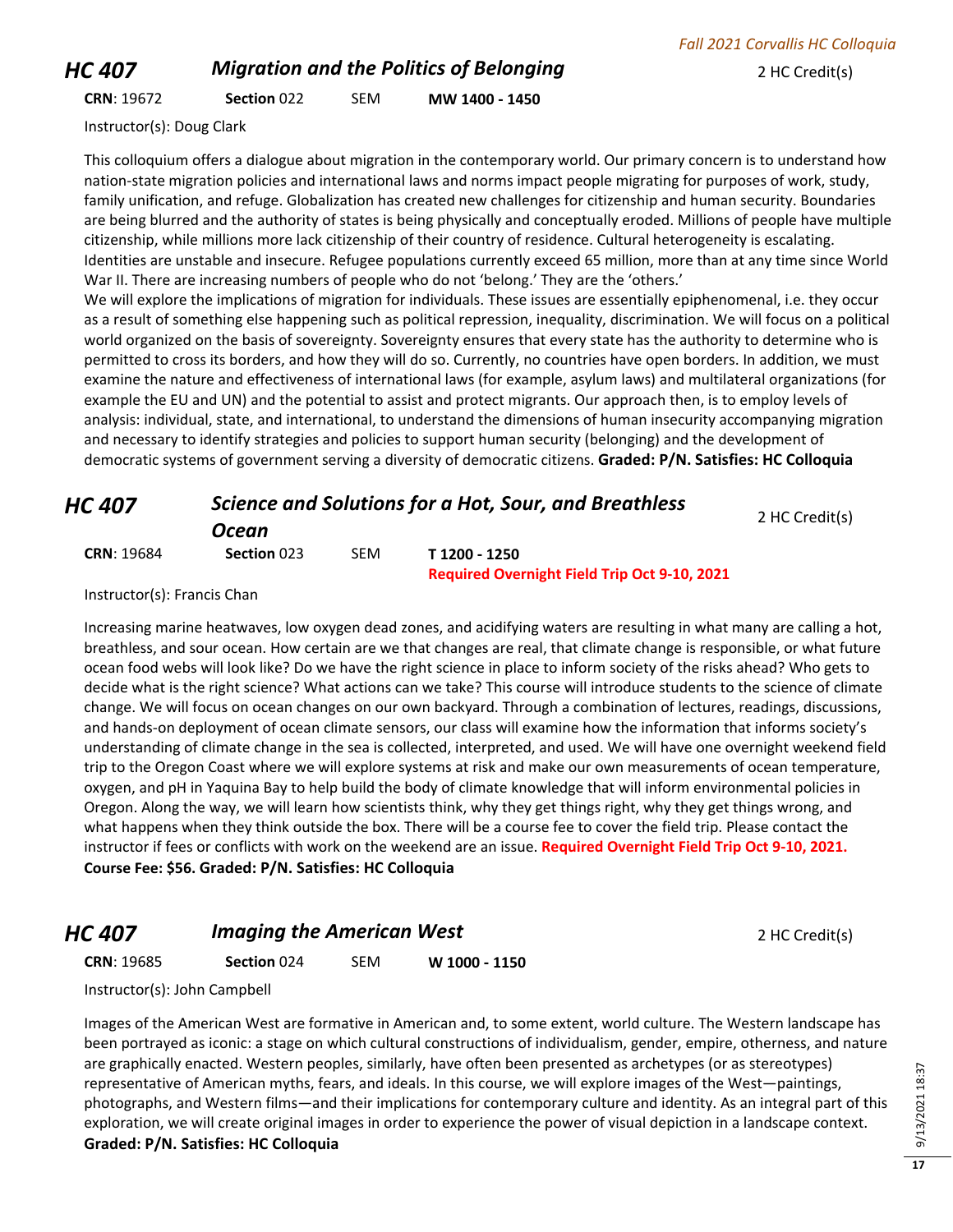## **HC 407 Science, Ethics and Star Trek** 1 HC Credit(s)

*Fall 2021 Corvallis HC Colloquia*

**CRN**: 17015 **Section** 025 SEM **R 1500 - 1550**

Instructor(s): Diana Rohlman

"What you're doing isn't self-defense. It's the exploitation of another species for your own benefit. My people decided a long time ago that that was unacceptable, even in the name of scientific progress." Captain Kathryn Janeway, Starfleet. To this day, while we have the ability to clone animals (and therefore humans), the ethical and moral ramifications have tempered many scientific advances. The fictional universe of Star Trek often explores the nexus of advanced technologies and the resultant ethical considerations. This class will use episodes from the Star Trek universe, paired with real-life case studies to delve into the seen and unforeseen consequences of science and medicine. We will go where few have gone before, using Star Trek as a lens to understand the role of ethics in biological and clinical research. Engage! **Satisfies: HC Colloquia**

### *HC 407* **Life - The Biosphere Through Space and Time** 2 HC Credit(s)

**CRN**: 18310 **Section** 026 SEM **M 1000 - 1150**

Instructor(s): Stephen Atkinson

In this course we will cover aspects of biology, ecology, parasitology, geology, astronomy and how these filter into our everyday human lives through the news media, science fiction and other genres. Students will get a brief introduction to different means of artistic expression, and demonstrate how you can convey scientific concepts in creative ways. This colloquium class should satisfy anyone who is curious about the living world in and around them, and wants to experience a synthesis of academic and artistic learning. Typical class time will involve discussion on the weekly topic, student presentations, and hands-on activities. Assessment will be through creative assignments that include: short oral presentations, art creations using different media, and written reflections and critiques posted to Canvas. There will be no mid- or final- exams. If you don't have a science or art background - don't worry! Everyone is welcome, and all activities will be demonstrated. We will all benefit from hearing and seeing the variety of experiences and skills you each bring to the class. **Graded: P/N. Satisfies: HC Colloquia**

### *HC 407* **Exploring the History of Commerce through Board Games** 2 HC Credit(s)

**CRN**: 19671 **Section** 027 SEM **R 1600 - 1750**

Instructor(s): Dennis Adams

What can board games teach us about human interaction throughout time? Let's find out! In this class we will explore the economic and historical themes of various Euro-style board games by actually playing selected games in class. Expect self-directed research, informal presentations, playful debate, and reflective writing. This class is intended to be fun and highly interactive. We'll alternately educate, learn from, impress, and oppress (as games occasionally demand) each other, all in a spirit of mutual respect and curious exploration. **Graded: P/N. Satisfies: HC Colloquia**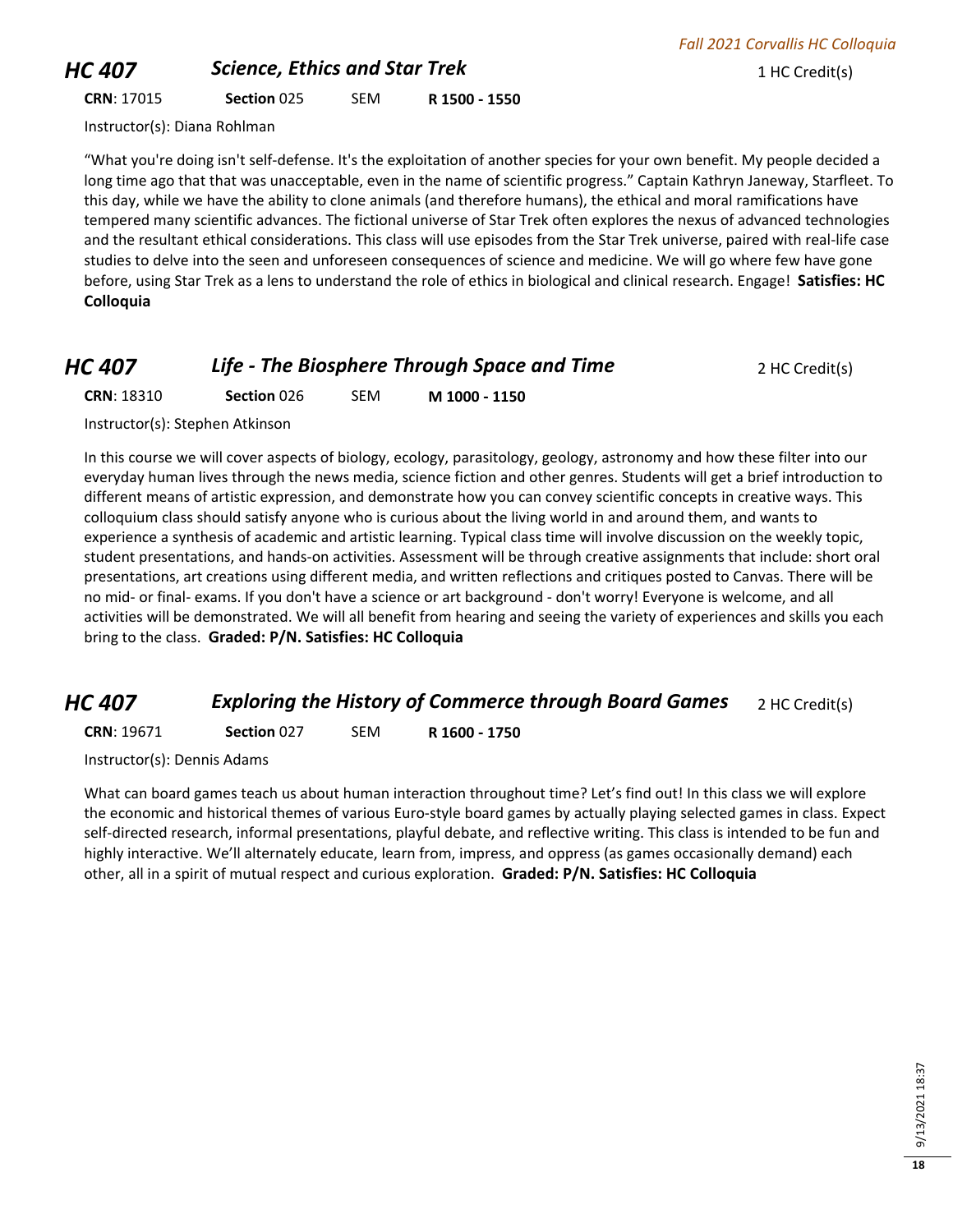## **HC 407** *What Is Creativity?* 2 HC Credit(s)

*Fall 2021 Corvallis HC Colloquia*

### **CRN**: 18316 **Section** 028 SEM **M 1400 - 1550**

Instructor(s): Jeremy Townley

When we think about creativity, most of us privilege art: painting, sculpture, literature, and film. If we think a little harder, we might include dance, opera, photography, symphonic music, and theater, among other highbrow art forms. Yet why do we usually confine notions of creativity to the fine arts? Don't popular art (graphic novels, Hollywood movies, pop music, public graffiti-murals), not to mention other domains (architecture, computer science, engineering, math, physics), demand similar types of creativity? Is it possible to generalize patterns of thought and/or behavior from one creative endeavor to another? We will explore these and other questions through readings and films by creative practitioners and scholars, short written reflections, small-group and class discussions, informal presentations, a short synthesis essay, and a final creative project. **Graded: P/N. Satisfies: HC Colloquia**

| HC 407 | "The Play's the Thing": A Survey of Theater | 1 HC Credit(s) |
|--------|---------------------------------------------|----------------|
|--------|---------------------------------------------|----------------|

**CRN**: 15242 **Section** 030 SEM **F 1100 - 1150**

Instructor(s): Eric Hill

In this class we will be looking at everything from Aristophanes' ancient Greek comedy Lysistrata (where the women withhold sex from their husbands until they promise to cease fighting the Peloponnesian War), to Shakespeare, to Tony Kushner's Angels in America (that covers the AIDS epidemic during the Reagan years, Mormonism, McCarthyism, and the supernatural). Be prepared to explore live theater in a variety of ways. Whether you're a thespian, avid theater goer, or just interested in exploring live theater from a variety of perspectives, this course is for you! **Graded: P/N. Satisfies: HC Colloquia**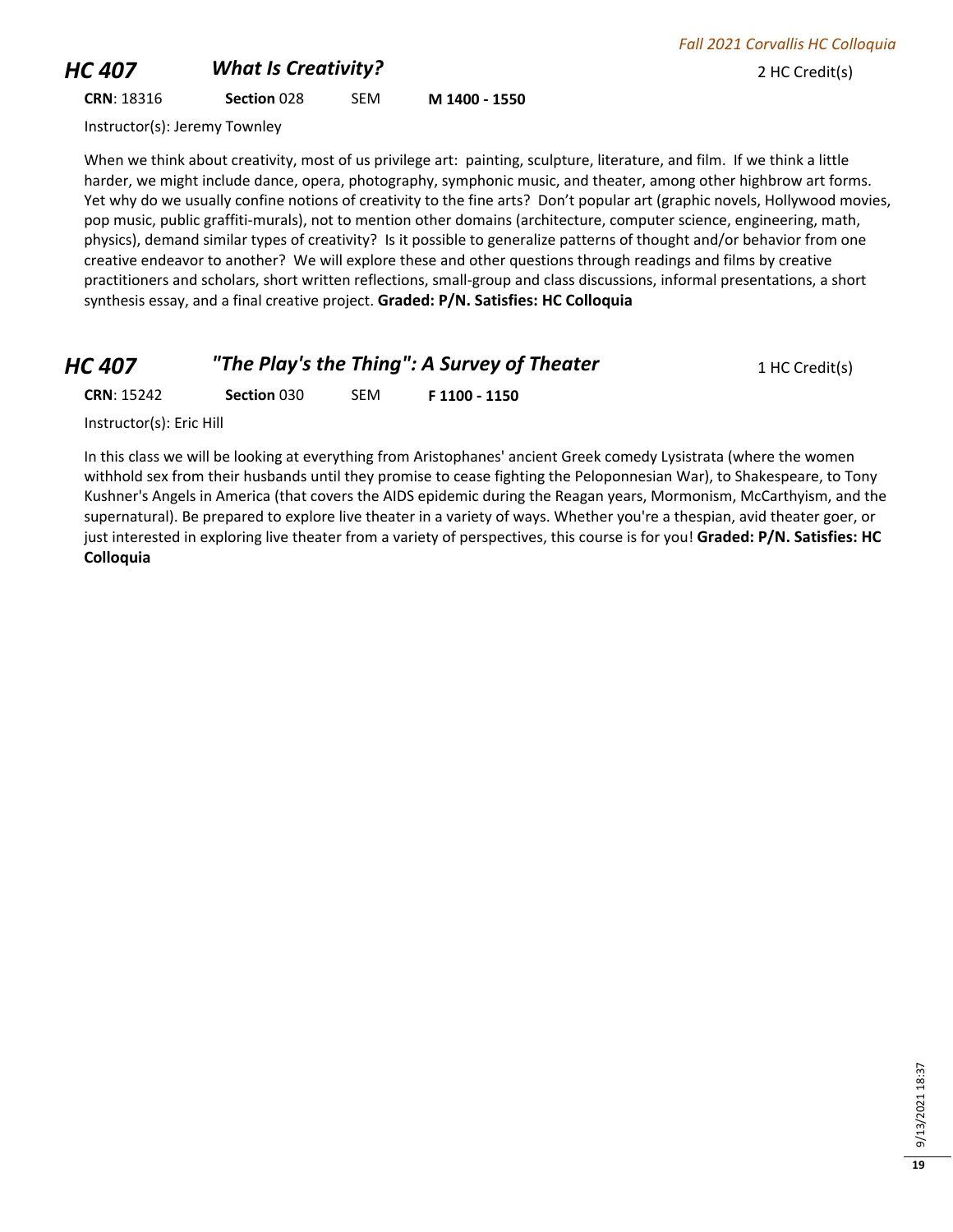### *HC 407* **Enchanted Objects: Magic, Design, and Data** 2 HC Credit(s)

**CRN**: 20734 **Section** 031 SEM **M 1600 - 1750**

Instructor(s): Chet Udell

Arthur C Clarke famously wrote, "Any sufficiently advanced technology is indistinguishable from magic." How have our ideas of enchanted objects inspired new technology over time? How has advancing technology transformed our notions of magic? What are we doing today that would be considered magical a few decades ago? What do we consider magical now that may be possible in mere decades? You will explore these ideas through experiential hands-on projects using plug and play wireless sensors to build your very own enchanted objects that interact with the seemingly magical digital world around us. These projects will require your time, thought, and attention.

From Harry Potter to Hunger Games, magical objects are not only ubiquitous in our popular culture, but have also fundamentally transformed the products we use and the things we can do in daily life. Shoes keep track of how far and fast we run, watches detect when their bearer has heart trouble, and you can click your heels three times (to send an emergency call to your phone) to get out of a meeting or bad date. While technologies and the words we use to describe them may evolve, our desire to acquire objects that augment our capacities to gain knowledge, communicate, protect, and create have remained largely consistent throughout recorded history and across cultural barriers. Enchanted objects that facilitate these wishes are extant in our folklore, mythologies, epic poems, religious texts and can be found in much of our earliest recorded literature. We'll supplement and inform our project experiences through reading and video excerpts you select to investigate a variety of magical objects and their real-world counterparts throughout history. It is expected that a wide diversity of disciplines will be represented in the classroom. Each student is encouraged to leverage the strengths of their unique backgrounds and experiences to shape skills and knowledge learned toward their personal interests. Some examples include: Business students might use this knowledge to identify and invest in the 'next big thing;' Literature students will be able to relate their knowledge with technical practice; Engineering and Computer Science students could push technical boundaries of the activities and gain new creative and cultural insights into their practice; Music, Art, and Communications students may gain new technical and cultural insights to augment their creative practice. **Graded: P/N. Satisfies: HC Colloquia**

*HC 407 Gender, Sexual Politics, and Music: Case Studies in Musical Identity and Representation* **CRN**: 16324 **Section** 032 SEM **F 1200 - 1350**

1 HC Credit(s)

**Meets Weeks 1-5 Only**

Instructor(s): Kimary Fick

This course aims to participate in the discourse on the inequity and discrimination experienced by women and members of the LBGTQ community in music. Students will examine key literature in music and gender studies that identifies theories, methodologies, and key concepts. Each weekly meeting will be devoted to applying these methods through case studies across the history of western music to today. Topics include an examination of the different cultural conditions in which women made music, the influence of women on the musical world and the surviving canon, music and identity formation, and representations of women and sexuality both on the historical stage and in contemporary popular music. Through this course students will develop a deep understanding of issues surrounding gender and music studies and form a personal viewpoint on addressing these topics as related to modern culture and society. **Meets Weeks 1-5 Only. Graded: P/N. Satisfies: HC Colloquia**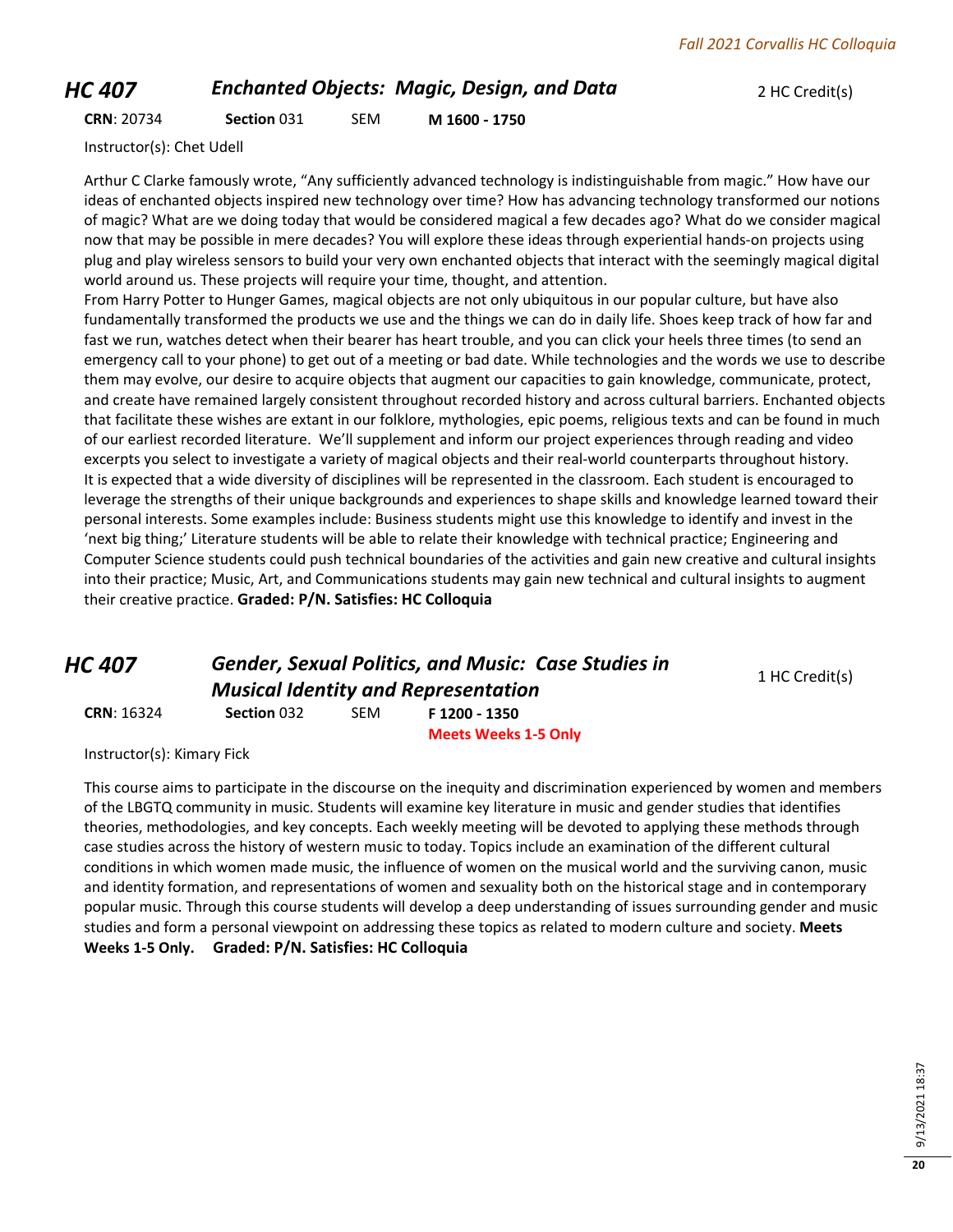## **HC 407 Adaptation for the Stage 2 HC Credit(s) 2 HC Credit(s)**

**CRN**: 16325 **Section** 033 SEM **MW 1300 - 1350**

Instructor(s): Elizabeth Helman

This course is a hands-on workshop where students will develop existing literary material for the stage. Students will explore the basic elements of creating "stageable" dramatic works including characterization, structure, conflict, perspective, setting, and plot. Projects include the development of several short adaptations based on class prompts, the adaptation of a historical account, an adaptation of the student's choosing, and participation in a class showcase. In this setting students will read and critique each other's work and participate in an editing process. **Satisfies: HC Colloquia**

## **HC 407 Disruptive Innovation 1 HC Credit(s)**

**CRN**: 15926 **Section** 034 SEM **M 1400 - 1550**

**Meets Weeks 1-5 Only**

Instructor(s): Dave King

Creativity and innovation are the foundation of virtually all new and successful ideas. However, truly disruptive innovations—ideas that alter the status quo and take us in a new direction—require some understanding of what is disruptive (and what is not) and how to harness it. Working from the basic disruptive innovation concepts developed by Clayton Christensen of the Harvard Business School, this seminar takes a hands-on approach to developing ideas that will actually change things. **Meets Weeks 1-5 Only. Graded: P/N. Satisfies: HC Colloquia**

## *HC 407* **Philosophy and Happiness 2 HC Credit(s)**

| <b>CRN: 18312</b> | Section 035 | SEM | TR 800 - 950                |
|-------------------|-------------|-----|-----------------------------|
|                   |             |     | <b>Meets Weeks 1-5 Only</b> |

Instructor(s): Marta Kunecka

We all have a desire to be happy. Is human need for happiness causing us to suffer while looking for an unobtainable illusion or is this desire substantial and necessary to live a fulfilled life? What is it that we are looking for? What, in fact, is happiness—can it even sustain a definition? In this course we will immerse in the wisdom of some of the greatest philosophers, and search for answers which can become guidelines for life. By closely examining the thought of a few chosen Western and Eastern thinkers as well as analysis of studies emerging from the field of positive psychology, we will explore and discuss different ideas of happiness in order to find its essence. **Meets Weeks 1-5 Only. Graded: P/N. Satisfies: HC Colloquia**

### **HC 407 Imaging the Universe 1 HC Credit(s) 1 HC Credit(s)**

**CRN**: 21089 **Section** 037 SEM **M 1700 - 1750**

Instructor(s): Tom Carrico

Astrophotography will be the focal point for discovering the entire spectrum of the universe. Using your own camera, one you borrow from campus SMS, or a remote controlled telescope, you will be able to image the universe. Instruction will be given on how to process the images using software available for free. Your images will be used along with data from other sources like larger optical telescopes, radio telescopes, x-ray among others to reveal all the universe has to offer. There will be numerous opportunities to take images with a DSLR on clear evenings near campus (day/time flexible with alternative options based on your schedule). We will also have access to multiple nights with a remote controlled telescope to image the universe with even finer detail. Connection to this telescope will be via Zoom. It is up to you to decide if you want to use a DSLR, telescope or both! At the end of the class, you will have images you captured using a variety of image capture and processing technologies. **Graded: P/N. Satisfies: HC Colloquia**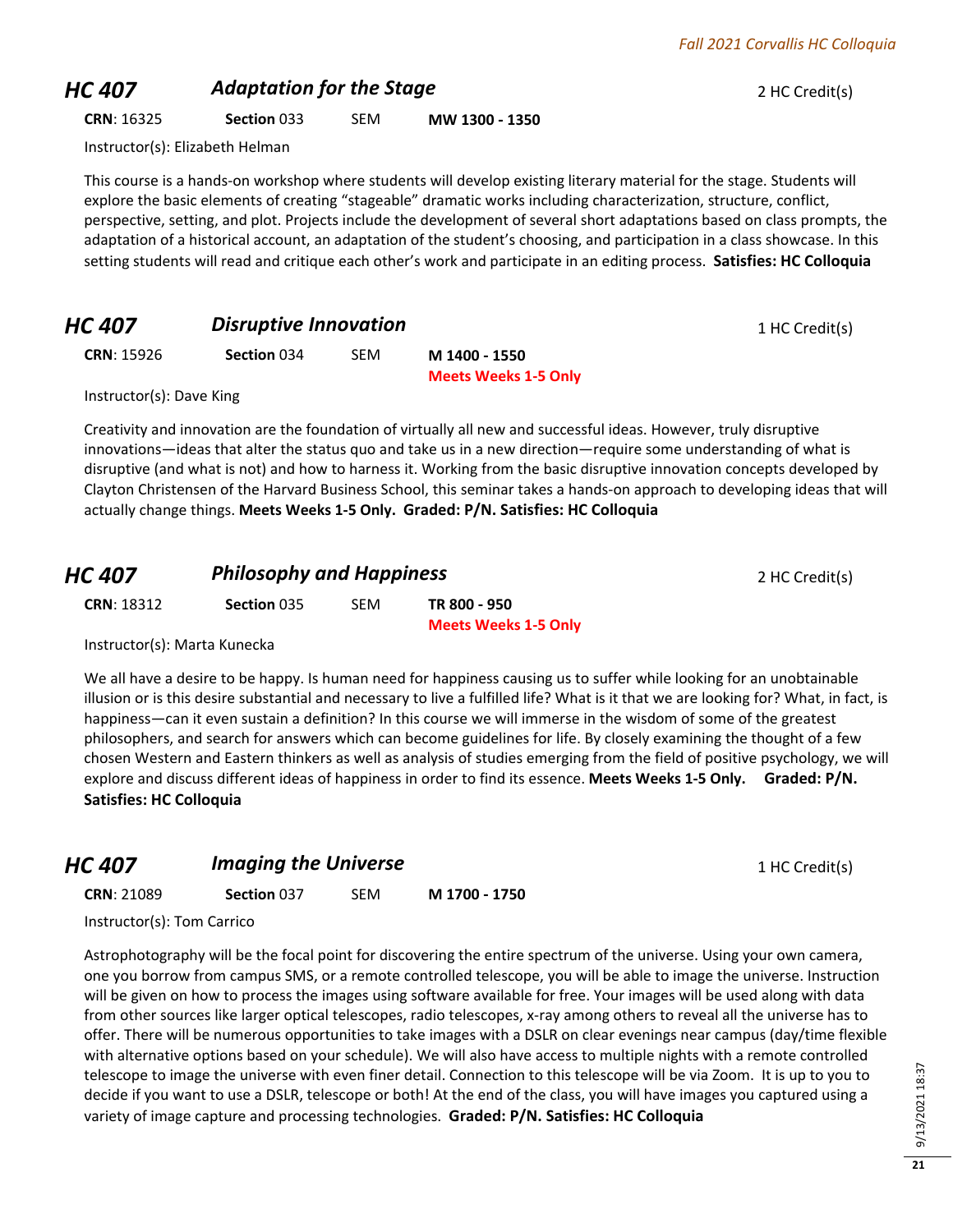## **HC 407 Imaging the Universe 1 HC Credit(s) 1 HC Credit(s)**

**CRN**: 21090 **Section** 038 SEM **T 1600 - 1650**

Instructor(s): Tom Carrico

Astrophotography will be the focal point for discovering the entire spectrum of the universe. Using your own camera, one you borrow from campus SMS, or a remote controlled telescope, you will be able to image the universe. Instruction will be given on how to process the images using software available for free. Your images will be used along with data from other sources like larger optical telescopes, radio telescopes, x-ray among others to reveal all the universe has to offer. There will be numerous opportunities to take images with a DSLR on clear evenings near campus (day/time flexible with alternative options based on your schedule). We will also have access to multiple nights with a remote controlled telescope to image the universe with even finer detail. Connection to this telescope will be via Zoom. It is up to you to decide if you want to use a DSLR, telescope or both! At the end of the class, you will have images you captured using a variety of image capture and processing technologies. **Graded: P/N. Satisfies: HC Colloquia**

### *HC 407 / ENSC 407H Introduction to Traditional Ecological Knowledge (TEK)*

**Choose** *either* **the ENSC 407H section** *OR* **the HC 407 section**

| <b>HC 407 CRN: 16598</b>           | Section 401 | -SFM  | - online - |  |  |
|------------------------------------|-------------|-------|------------|--|--|
| <b>ENSC 407H CRN: 16599</b>        | Section 400 | - SFM | - online - |  |  |
| $l$ atsuatas(a): Camantha Uatfiald |             |       |            |  |  |

Instructor(s): Samantha Hatfield

The goal of this course is to understand Traditional Ecological Knowledge (TEK) and sustainability practices from a Native American perspective, focusing on the Pacific Northwest but also addressing other Tribes nationally. The emphasis will be on techniques the Siletz have implemented and continue utilizing, but we will also incorporate other techniques from tribal perspectives in local and national areas, as well as how these utilizations coincide with agencies on local, state, and federal levels. This class will focus on how state and federal guidelines, laws, and regulations affect and implement tribal policies and tribal members. This course promotes TEK as a viable sustainability technique and teaches students and community members about further understanding TEK, in cooperation through agencies and policies such as treaties and NAGPRA on Indigenous lands, traditional areas, and cultural practices. *This is an Ecampus course. Tuition rates for Ecampus courses are different than on-campus courses and can be found at ecampus.oregonstate.edu/services/tuition.* **Satisfies: HC Colloquia**

### **PH 407H The Mystery of Consciousness** 1 HC Credit(s) **CRN**: 21091 **Section** 002 SEM **F 1400 - 1450**

Instructor(s): Albert Stetz

Think of all your loves and desires, all your memories and everything that makes you a unique individual existing through time. All this arises from your brain, three pounds of wrinkled grey meat. Operating a full capacity, it consumes about 12 watts of power, as much as a dim light bulb. How is this possible? The short answer is that we just don't know. Part of the problem is the brain's vast complexity. We have as many neurons as there are stars in the galaxy, as many dendrites as there are leaves on all the trees in the Amazon rain forest. There are some promising lines of investigation however. We understand the physiology of neurons and know, at least in outline how vision comes about. There are computers with the architecture of neural nets than can perform some of the tasks of human intelligence. Functional MRI allows us to "see" where various thought processes take place in the brain. Philosophers have wrestled with the mystery of consciousness at least since Descartes in the 17th century. They have shown us, if nothing else, how subtle and difficult it is. This is a subject that encompasses philosophy, neuroscience, computer science and physics. It is my goal in this course to give you a broad perspective on this exciting subject. **Satisfies: HC Colloquia**

9/13/2021 18:37 9/13/2021 18:37

2 HC Credit(s)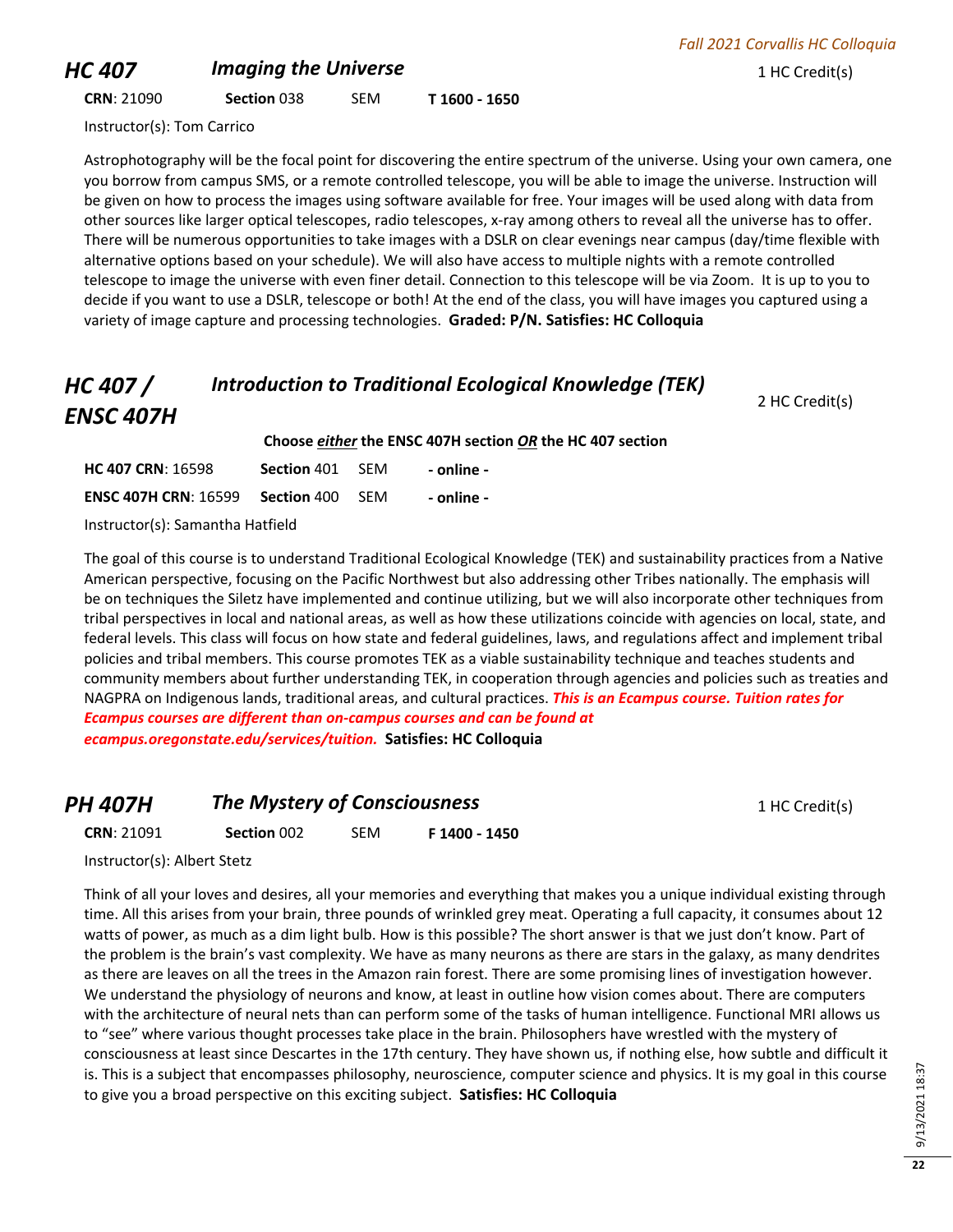## **BA 160H B-Engaged** 2 HC Credit(s)

*This course is shared with a section for COB Dean's Academy students. Honors students should register for section 019 and choose either section 010, 012, or 014.*

| <b>CRN: 15234</b> | Section 019 | REC. | F0900 - 0950                         | Sandra Neubaum |
|-------------------|-------------|------|--------------------------------------|----------------|
|                   |             |      | AND choose one lecture section below |                |
| <b>CRN: 15235</b> | Section 010 | LEC. | TTh 1100 - 1150                      | Staff TBD      |
| <b>CRN: 15237</b> | Section 012 | LEC. | TTh 1300 - 1350                      | Staff TBD      |
| <b>CRN: 15713</b> | Section 014 | LEC. | TTh 1400 - 1450                      | Staff TBD      |

Understand and accomplish college-level academic work and explore OSU resources and options that will enhance your college experience and success. Opportunity to connect with faculty and peers with common interests in a supportive learning environment. Recitation is common with non-honors (Recitation in this case is the main large meeting and the lectures are the small breakouts). **This course is shared with a section for COB Dean's Academy students. Honors students should register for section 019 and choose either section 010, 012, or 014. 2 out of the 3 OSU credits earned will count toward Honors College requirements.** RESTRICTIONS: For first-year business students only. **Satisfies: HC Elective**

### **BA 211H Financial Accounting Example 2011** *Financial Accounting* 4 HC Credit(s)

*This course is shared with a section for COB Dean's Academy students. Honors students should register for section 001.*

**CRN**: 15618 **Section** 001 LEC **TTh 0800 - 0950**

Instructor(s): Terrence Blackburne

Accounting information from the perspective of external users, principally investors and creditors. Emphasis on the preparation and interpretation of financial statements, income recognition and determination, and asset valuation. PREREQS: (MTH 111 OR MTH 241 OR MTH 251/251H) OR Placement Test MPT(24) OR Placement Test MPAL(060). RESTRICTIONS: Business majors/minors only. Sophomore standing required. **This course is shared with a section for COB Dean's Academy students. Honors students should register for section 001. Satisfies: HC Elective**

## **BA 230H Business Law I BA 230H Business Law I A ALC Credit(s)**

*This course is shared with a section for COB Dean's Academy students. Honors students should register for section 001.*

**CRN**: 19688 **Section** 001 LEC **TR 1000 - 1150**

Instructor(s): Inara Scott

Nature and function of law in our business society. Obligations arising out of agency, contract formation and breach, crimes, torts, warranty, regulation of competition, and international aspects thereof. RESTRICTIONS: Business majors/minors only. Sophomore standing required. **This course is shared with a section for COB Dean's Academy students. Honors students should register for section 001. Satisfies: HC Elective**

**23**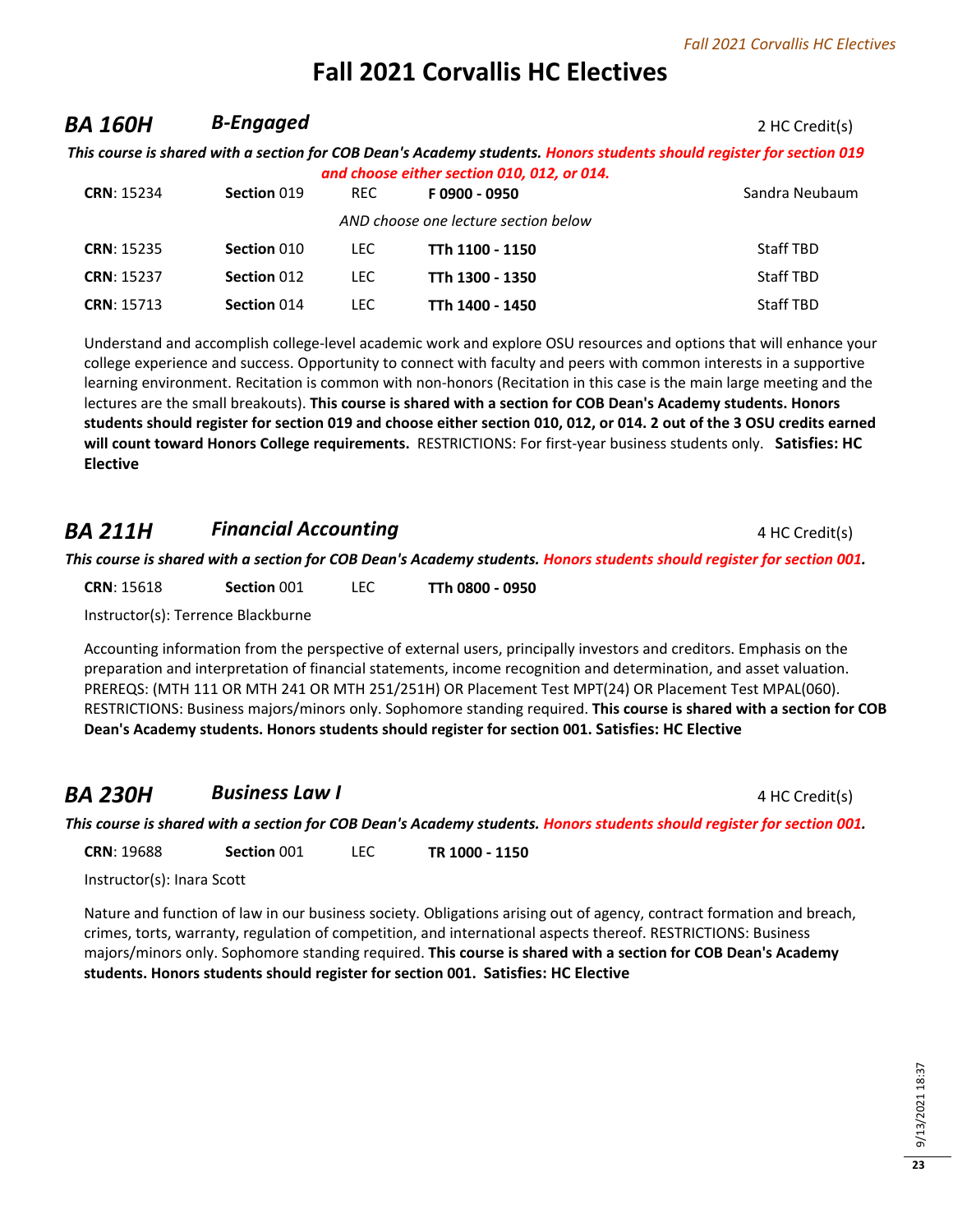### **BA 352H** *Managing Individual and Team Performance* 4 HC Credit(s)

*This course is shared with a section for COB Dean's Academy students. Honors students should register for section 001.*

**CRN**: 18323 **Section** 001 LEC **MW 800 - 950**

Instructor(s): Qi Zhang

Diagnose individual and small-group behavior and develop skill in improving individual and small-group performance in entrepreneurial and established ventures. Emphasis on professional skill development and the practical application of theory and research. Concepts of ethics, diversity and cross-cultural relations are integrated throughout the course. PREREQS: (COMM 111/111H or COMM 114/114H or COMM 218/218H) AND (WR 222 or WR 323 or WR 327 or WR 327H or HC 199). RESTRICTIONS: For Business majors/minors only. Minimum of junior standing required. **This course is shared with a section for COB Dean's Academy students. Honors students should register for section 001. Satisfies: HC Elective**

### **BA 370H Business Information Systems Overview** 4 HC Credit(s)

*This course is shared with a section for COB Dean's Academy students. Honors students should register for section 001.*

**CRN**: 18325 **Section** 001 LEC **MW 1200 - 1350**

Instructor(s): Vipin Arora

Introduce students to the field of information management. Topics include information systems technology, the strategic role of IT, the business applications of networks, databases and Internet technologies, and the development and implementation of information systems. Use relational database models to design a real-world case study. PREREQS: BA 270/270H or BA 302 RESTRICTIONS: For Business majors/minors only. Minimum of junior standing required. **This course is shared with a section for COB Dean's Academy students. Honors students should register for section 001. Satisfies: HC Elective**

| <b>BI 445H</b>             | <b>Evolution</b> |      |                 | 3 HC Credit(s) |
|----------------------------|------------------|------|-----------------|----------------|
| <b>CRN: 16632</b>          | Section 001      | LEC. | TTh 1400 - 1520 |                |
| Instructor(s): Molly Burke |                  |      |                 |                |

Formal analysis of genetic and ecological mechanisms producing evolutionary change; special topics include speciation, ecological constraints, adaptive radiations, paleontology, biogeography, the origin of life, molecular evolution, and human evolution. PREREQS: BI 311/311H. **Satisfies: HC Elective**

| <b>CBEE 211H</b> | <b>Material Balances and Stoichiometry</b> | 1 HC Credit(s) |
|------------------|--------------------------------------------|----------------|
|------------------|--------------------------------------------|----------------|

Register for *all three* of the sections below.

| <b>CRN: 14234</b> | Section 001 | TEC.       | MF 1200 - 1250 |
|-------------------|-------------|------------|----------------|
| <b>CRN: 14235</b> | Section 010 | RFC.       | W 1200 - 1250  |
| <b>CRN: 14236</b> | Section 011 | <b>STU</b> | W 1400 - 1450  |

Instructor(s): Skip Rochefort

Material balances, thermophysical, and thermochemical calculations. Lecture and recitation common with non-honors. Studio is reserved for honors students only. Students must enroll in CBEE 211H lecture, recitation, and studio. **1 out of the 3 OSU credits earned counts toward Honors College requirements.** PREREQS: MTH 252/252H and general chemistry and second-year standing in engineering. **Satisfies: HC Elective**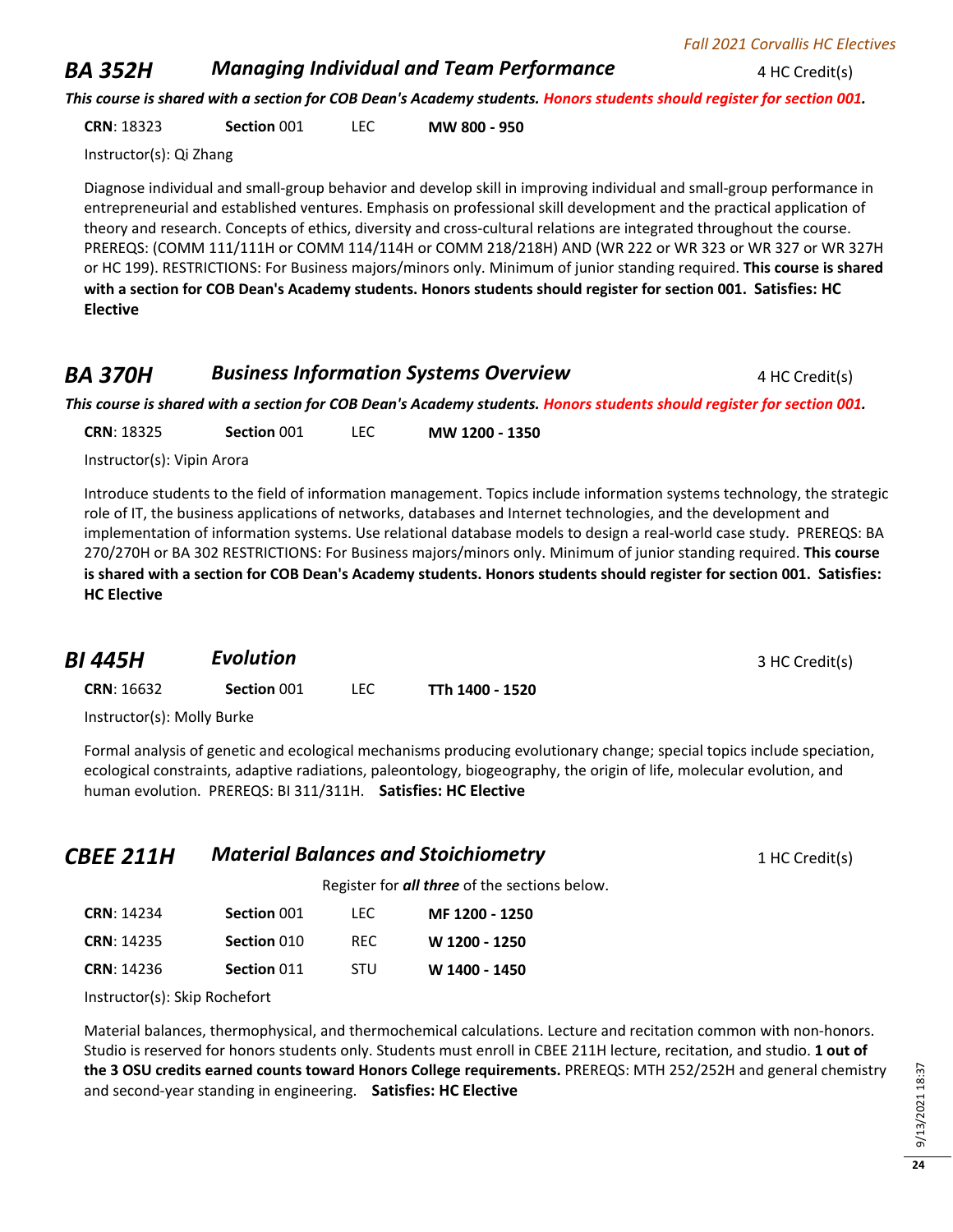### **CH 361H Experimental Chemistry I CH 361H Experimental Chemistry I** 3 HC Credit(s)

| <b>CRN: 11788</b> | Section 001 | TEC. | M 1600 - 1650                    |
|-------------------|-------------|------|----------------------------------|
|                   |             |      | And choose one lab section below |
| <b>CRN: 11789</b> | Section 011 | I AB | TTh 800 - 1120                   |
| <b>CRN: 11790</b> | Section 012 | I AB | TTh 1300 - 1620                  |
| <b>CRN: 17274</b> | Section 013 | I AR | WF 1200 - 1520                   |

Instructor(s): Kevin Gable

First term of the integrated laboratory program for chemistry majors and biochemistry/biophysics majors, combining first hand techniques in organic, physical, and analytical chemistry. This is an advanced chemistry laboratory emphasizing organic chemistry techniques, use of instrumentation and computers, along with technical report writing. Students develop critical thinking skills and learn essential technical standards of: acidification, filtration, weighing, titration, recrystallization, melting point determination, organic synthesis of water sensitive compounds, product isolation, fractional distillation, gas chromatography, and scientific data analysis using spreadsheets. Each student will keep a legal scientific laboratory notebook and receive training in proper use of chemicals, chemical fume hoods, Personal Protective Equipment (PPE), and how to determine chemical hazards using Material Safety Data Sheets (MSDS). **Contact the Chemistry department for registration.** PREREQ: (CH 221, CH 222, AND CH 223) OR (CH 224H, CH 225H, AND CH 226H) OR (CH 231/231H, CH 232/232H, CH 233/233H AND (CH 261/261H OR CH 271), (CH 262/262H OR 272), AND (CH 263/263H OR 273)) AND (MTH 251/251H AND (PH 201 OR PH 211) AND CH 334). MTH 251/2 RESTRICTIONS: Only Chemistry, Biochemistry and Biophysics majors/minors/options may enroll. **Course Fee \$44 (non-refundable). Satisfies: HC Elective**

# **CH 461H Experimental Chemistry II CH 461H 3 HC Credit(s)**

|                   |             | Register for one lecture/lab pairing |                          |  |
|-------------------|-------------|--------------------------------------|--------------------------|--|
| <b>CRN: 11998</b> | Section 001 | LEC.                                 | TTh 1200 - 1320          |  |
| <b>CRN: 12017</b> | Section 010 | I AB                                 | T1330-1550 & Th1200-1550 |  |
|                   | <b>OR</b>   |                                      |                          |  |
| <b>CRN: TBD</b>   | Section 002 | LEC.                                 | MW 1100 - 1150           |  |
| <b>CRN: TRD</b>   | Section 020 | I AB                                 | MW 1200 - 1450           |  |
|                   |             |                                      |                          |  |

Instructor(s): Christine Pastorek

Integrated laboratory for junior level chemistry majors and related disciplines concentrating on modern techniques in analytical chemistry. Students learn the basics of scientific instrumentation by building their own absorption and fluorescence spectrometers from electronic and optical modules. Firsthand experience is also gained using a variety of commercial instrumentation, such as diode array UV-Vis, scanning fluorimeter, HPLC, AA and ICPAES. Real samples are analyzed throughout the term, and a special project of the student's design is a final highlight. See the course web page for examples of past projects. **Contact the Chemistry department for registration.** PREREQS: CH 362/362H AND CH 421 AND CH 440. CH 421 and CH 440 can be taken simultaneously to this course. RESTRICTIONS: For chemistry majors/minors only. **Course Fee \$44 (non-refundable). Satisfies: HC Elective**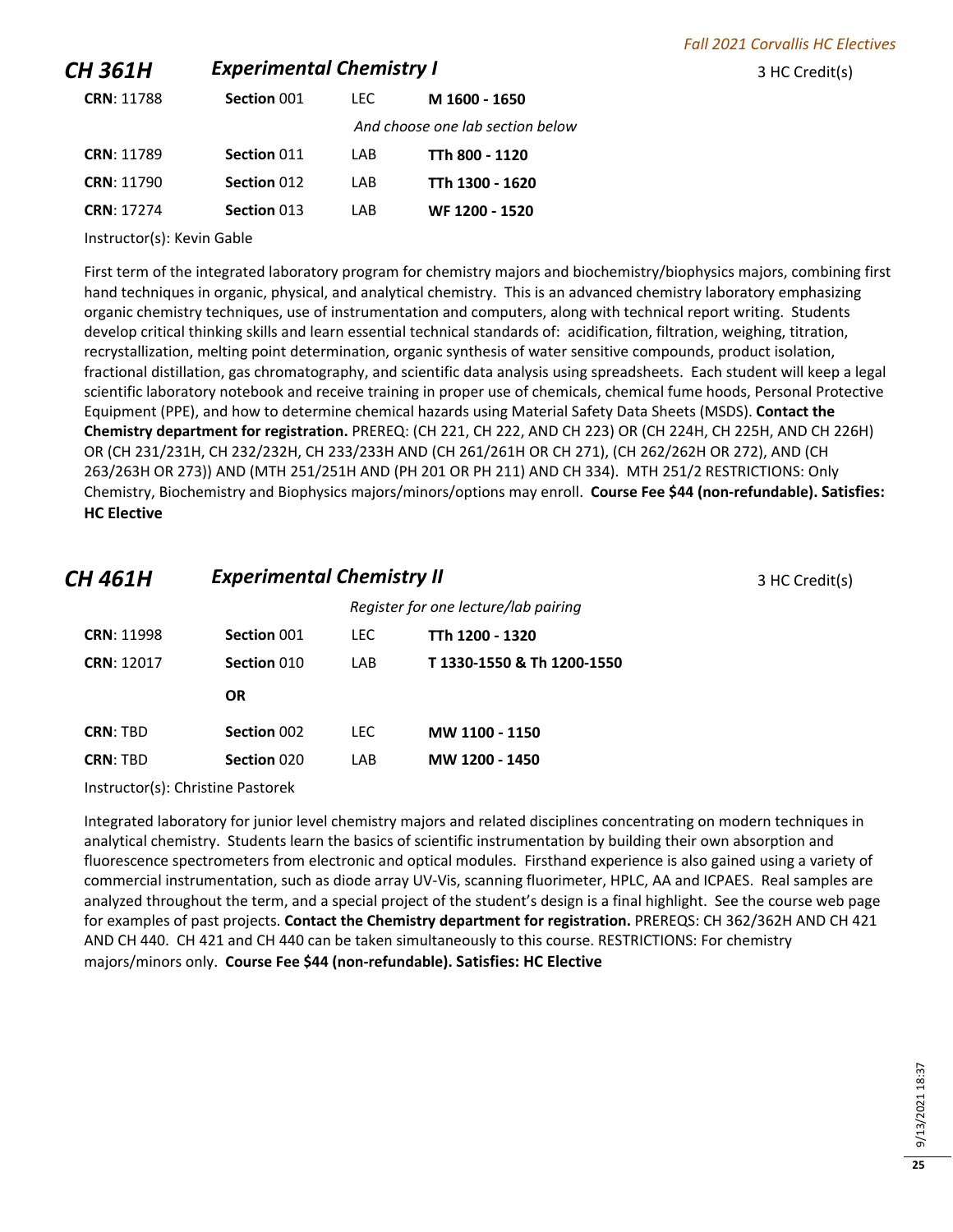### **CH 464H Experimental Chemistry II CH 464H Experimental Chemistry II 1 Experimental Chemistry II**

*Register for both the lecture and the lab*

| <b>CRN: 11791</b> | Section 001 | TEC. | M 1300 - 1350             |
|-------------------|-------------|------|---------------------------|
| <b>CRN: 11999</b> | Section 011 | I AB | M 1400-1650 & W 1300-1650 |

Instructor(s): Christine Pastorek

Senior level integrated laboratory for chemistry majors and related disciplines such as biochemistry, physics, and engineering. Covers experimental techniques of analytical, organic, inorganic, and physical chemistry, with the emphasis on the latter two. **Contact the Chemistry department for registration.** PREREQS: CH 362/362H AND CH 442 (or approval of instructor). CH 442 can be taken concurrently. RESTRICTIONS: For chemistry majors/minors only. CH 461 or CH 324 are recommended. **Course Fee \$44 (non-refundable). Satisfies: HC Elective**

### **CHE 331H •• Transport Phenomena I** 1 **HC Credit(s)** 1 HC Credit(s)

*Register for both the lecture and the studio*

| <b>CRN: 14247</b> | Section 001 | LEC.       | <b>MWF 800 - 850</b> |
|-------------------|-------------|------------|----------------------|
| <b>CRN: 18261</b> | Section 010 | <b>STU</b> | MF 1300 - 1350       |

Instructor(s): Tala Navab-Daneshmand

Fundamentals and application of momentum and energy transfer phenomena to fluid flow for the design of industrial chemical engineering equipment. Lecture common with non-honors. Recitation is reserved for HC students only. **1 out of the 4 OSU credits earned counts toward Honors College requirements.** PREREQ: MTH 256/256H AND CBEE 212/212H. CBEE 212/212H can be taken concurrently. RESTRICTIONS: Must be in Pro-School in the College of Engineering to enroll in this course. **Satisfies: HC Elective**

| <b>CS 321H</b> | <b>Introduction to Theory of Computation</b> | 3 HC Credit(s) |
|----------------|----------------------------------------------|----------------|
|                |                                              |                |

**CRN**: 16541 **Section** 001 LEC **MWF 1400 - 1450**

Instructor(s): Juli Schutfort

Survey of models of computation including finite automata, formal grammars, and Turing machines. PREREQS: CS 261 AND (CS 225 OR MTH 231). Restrictions: Must be in Pro-School in the College of Engineering. Not for Computer Science Double Degree students. **Satisfies: HC Elective**

### **DSGN 341H Design Thinking and Process Innovation** 4 HC Credit(s)

*This course is shared with a section for COB Dean's Academy students. Honors students should register for section 001.*

**CRN**: 18461 **Section** 001 LEC **MW 1000 - 1150**

Instructor(s): Andrea Marks

Application of a qualitative, multi-method approach to gain insight into how the consumer experience can be improved within a given context. Application of design thinking principles to identify and develop solutions to improve consumer experience within a given context. Restrictions: For Apparel Design, Merchandising Management, Interior Design, and Design & Innovation Management students only. Minimum of junior standing required. **This course is shared with a section for COB Dean's Academy students. Honors students should register for section 001. Satisfies: HC Elective**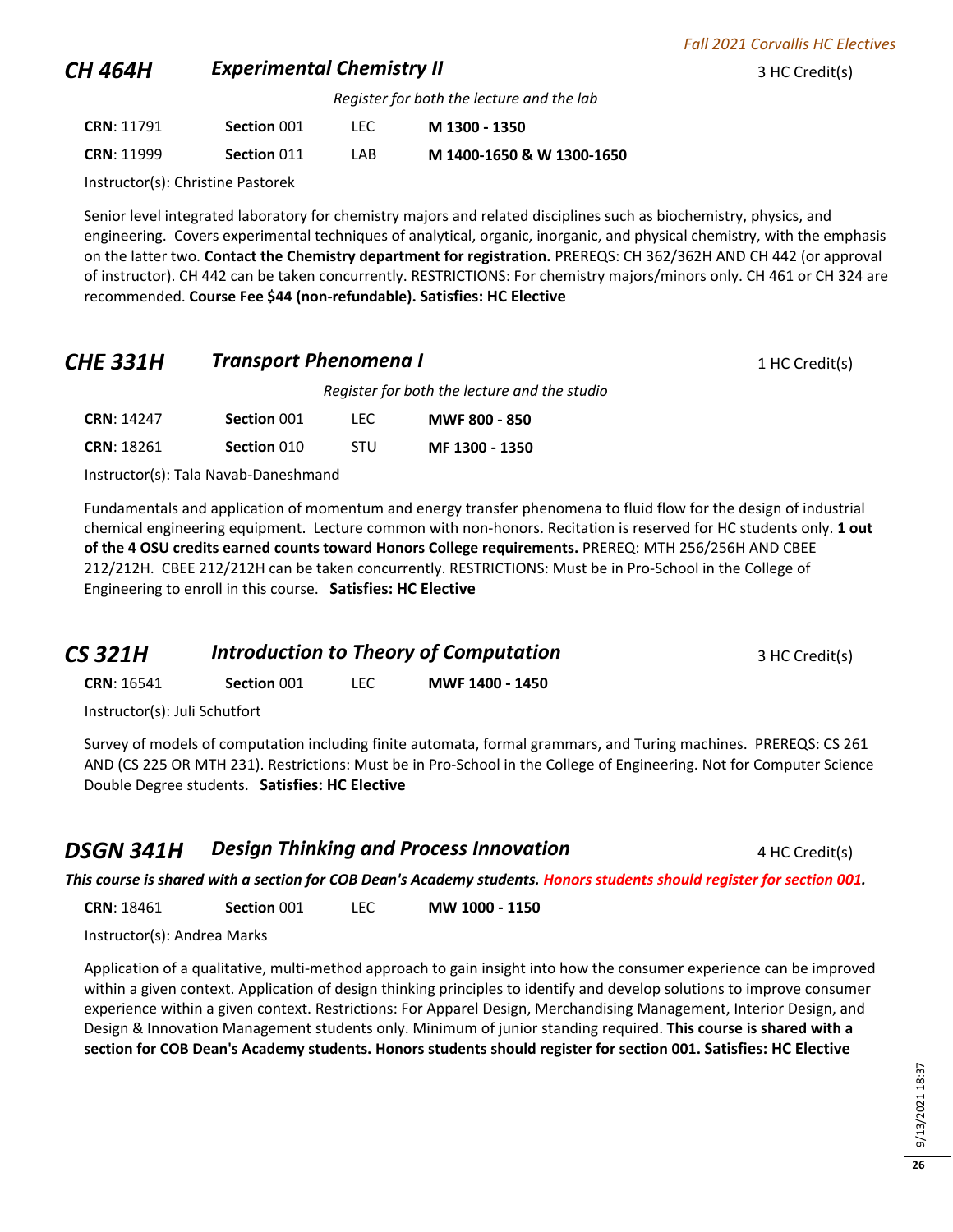### *ENGR 100H* The Oregon State Engineering Student 1 HC Credit(s)

|                   |           |             |            | Choose one LEC/STU <b>pairing</b> |                                                          |                         |
|-------------------|-----------|-------------|------------|-----------------------------------|----------------------------------------------------------|-------------------------|
| <b>CRN: 20698</b> |           | Section 010 | <b>LEC</b> | TTh 1400 - 1450                   | Engineering for People,                                  | Frank Chaplen           |
| <b>CRN: 20726</b> |           | Section 011 | <b>STU</b> | Th 1600 - 1750                    | Climate, and Ecosystems                                  | Frank Chaplen           |
|                   | <b>OR</b> |             |            |                                   |                                                          |                         |
| <b>CRN: 20699</b> |           | Section 020 | <b>LEC</b> | TTh 1400 - 1450                   | Engineering for a                                        | Meghna Babbar-Sebens    |
| CRN: 20700        |           | Section 021 | STU        | Th 1600 - 1750                    | <b>Resilient World</b>                                   | Meghna Babbar-Sebens    |
|                   | <b>OR</b> |             |            |                                   |                                                          |                         |
| <b>CRN: 20701</b> |           | Section 030 | <b>LEC</b> | TTh 1400 - 1450                   | <b>Engineering Systems for</b>                           | Paula De Szoeke         |
| <b>CRN: 20702</b> |           | Section 031 | <b>STU</b> | Th 1600 - 1750                    | a Better World                                           | Paula De Szoeke         |
|                   | <b>OR</b> |             |            |                                   |                                                          |                         |
| <b>CRN: 20708</b> |           | Section 060 | LEC        | TTh 1500 - 1550                   | <b>Engineering for Health</b>                            | Christine Kelly         |
| <b>CRN: 20709</b> |           | Section 061 | <b>STU</b> | Th 1600 - 1750                    |                                                          | Christine Kelly         |
|                   | <b>OR</b> |             |            |                                   |                                                          |                         |
| <b>CRN: 20712</b> |           | Section 080 | <b>LEC</b> | TTh 1500 - 1550                   | Power to the People:                                     | Eduardo Cotilla-Sanchez |
| <b>CRN: 20713</b> |           | Section 081 | STU        | Th 1600 - 1750                    | <b>Energy Access and</b><br><b>Environmental Justice</b> | Eduardo Cotilla-Sanchez |
|                   | <b>OR</b> |             |            |                                   |                                                          |                         |
| <b>CRN: 20716</b> |           | Section 110 | LEC        | TTh 1500 - 1550                   | Sensors in the Wild:                                     | Matthew Johnston        |
| CRN: 20717        |           | Section 111 | STU        | Th 1600 - 1750                    | Electronics for Health,<br>Environment, & Infrastructure | Matthew Johnston        |
|                   | <b>OR</b> |             |            |                                   |                                                          |                         |
| <b>CRN: 20718</b> |           | Section 120 | <b>LEC</b> | TTh 1500 - 1550                   | <b>Empowering Society:</b>                               | <b>Ted Brekken</b>      |
| CRN: 20719        |           | Section 121 | <b>STU</b> | Th 1600 - 1750                    | <b>Fundamentals of Energy</b><br>Production & Usage      | Ted Brekken             |

Enables students to be successful both at Oregon State and in their engineering careers. Illustrates and uses effective teaming practices that account for social justice and equity. Analyzes professional codes of conduct and ethical practices in engineering professions through the lens of multidisciplinary and societally relevant engineering challenges. Develops critical thinking skills to collaboratively identify engineering problems and to articulate possible solutions. Engages students in major exploration through the lens of engineering challenges. Lecture common with non-Honors. **1 out of the 3 OSU credits earned counts toward Honors College requirements. Satisfies: HC Elective**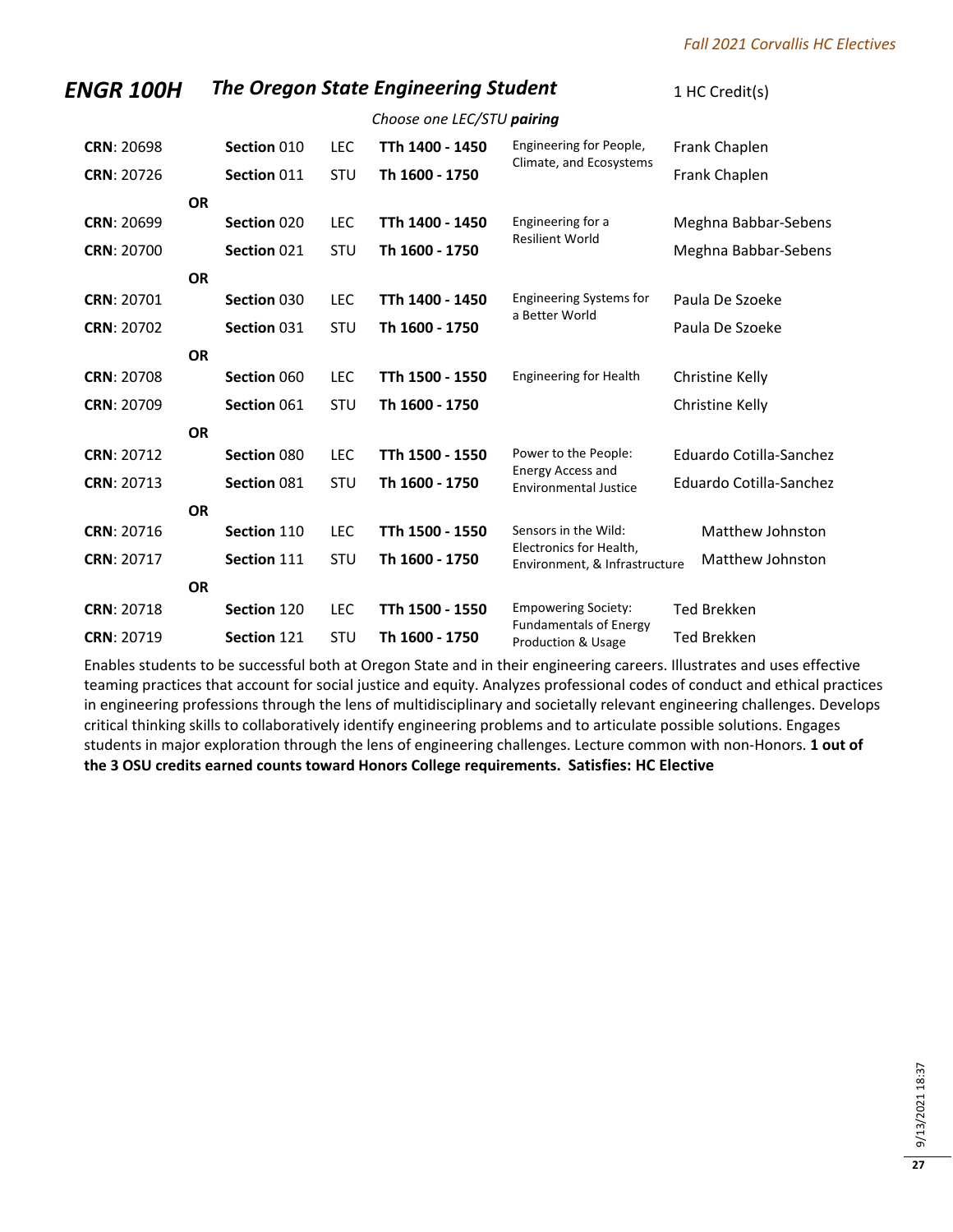### *ENGR 201H* **Electrical Fundamentals I 3 HC Credit(s)** 3 HC Credit(s)

*Register for both the lecture and the lab*

| <b>CRN: 16442</b> | Section 001 | LEC  | MW 1400 - 1450 |
|-------------------|-------------|------|----------------|
| <b>CRN: 16443</b> | Section 010 | I AB | Th 1000 - 1150 |

Instructor(s): Matthew Johnston

Analysis of linear circuits. Circuit laws and theorems. DC responses of circuits. Operational amplifier characteristics and applications. PREREQ: MTH 251/251H AND MTH 252/252H. For Pre-Engineering, Engineering, and Forestry students only. **Satisfies: HC Elective**

### *ENGR 211H* **Statics** 3 HC Credit(s)

*Register for both the lecture and the recitation*

| <b>CRN: 15937</b> | Section 001 | TEC.       | MW 1600 - 1650 |
|-------------------|-------------|------------|----------------|
| <b>CRN: 15938</b> | Section 020 | <b>REC</b> | F 1000 - 1150  |

Instructor(s): Staff TBD

Analysis of forces induced in structures and machines by various types of loading. PREREQS: MTH 252/252H. Sophomore standing in Engineering. RESTRICTIONS: For Pre-Engineering, Engineering, Pre-Forestry, and Forestry students only. **Satisfies: HC Elective**

### *HC 002 / HC 409 HC Peer Mentor Program* <sup>0</sup> or 1 HC Credit(s)

*Register for ONE of the sections below. HC 002 is worth 0 credits. HC 409 is worth 1 credit.*

| <b>HC 002 CRN: 17399</b> | Section 001 | Ind Stu     | W 1700 - 1750 | 0 HC Credit(s) |
|--------------------------|-------------|-------------|---------------|----------------|
| <b>HC 409 CRN: 15050</b> | Section 009 | <b>PRAC</b> | W 1700 - 1750 | 1 HC Credit(s) |
| <b>HC 002 CRN: 17400</b> | Section 002 | Ind Stu     | F 1200 - 1250 | 0 HC Credit(s) |
| <b>HC 409 CRN: 15152</b> | Section 010 | <b>PRAC</b> | F 1200 - 1250 | 1 HC Credit(s) |

Instructor(s): Emily Garcia

For participating mentors in the Honors College Peer Mentoring Program. This course will explore a number of topics that are pertinent to a peer mentor's role including: Peer mentoring theory, challenges faced by first-year and transfer students, the impact of peer mentoring on minoritized student populations, effective communication, cultural competency, etc. The goal of the course is to allow students to learn effective peer mentoring strategies through practical application of theory and self-reflection. **Satisfies: HC Elective**

**28**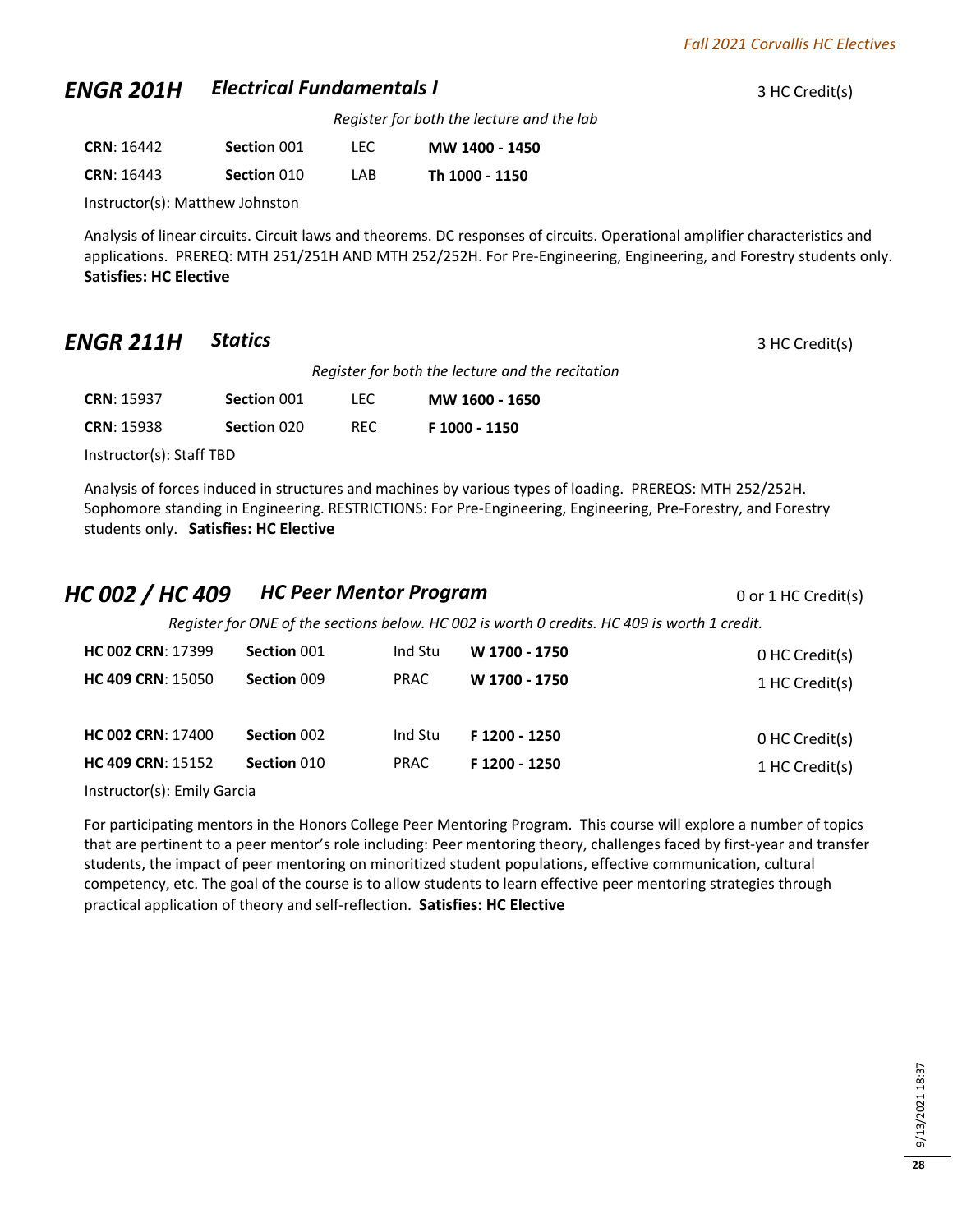### **HC 409 Civic Engagement Civic Engagement** 1 HC Credit(s)

### **CRN**: 13877 **Section** 005 PRAC

Instructor(s): Leanna Dillon

The Center for Civic Engagement provides an opportunity for honors students to earn credit while participating in an ongoing community engagement project within the local community. Participating honors students commit to serving on average 2-3 hours per week within their project site, keep track of their service hours, and complete a 2 page reflection paper due at the end of the term. Additional information, including placement opportunities, is available at: https://sli.oregonstate.edu/cce. Students must meet with an HC advisor to complete a Learning Agreement and a CCE staff member to discuss placement opportunities. Placement must take place prior to the start of the term. **Graded: P/N. Satisfies: HC Elective**

**HC 409 Conversants Conversants 1** HC Credit(s)

**CRN**: 11030 **Section** 007 PRAC

Instructor(s): Leanna Dillon

The INTO OSU Cultural Ambassador Conversant Program provides an opportunity for honors students to earn credit while participating in a mutual cultural exchange. Participating honors students commit to meeting on average one hour per week with their international partner, keep a log of the times and places they met and the topics discussed, and complete a 2 page reflections paper due at the end of the term. Program information including the application process, is available at http://oregonstate.edu/international/cultural-ambassador. Students must meet with an HC advisor to complete a Learning Agreement. Applications must be submitted online no later than the end of week 1. **Graded: P/N. Satisfies: HC Elective**

### *HC 002 / HC 409 HC Peer Mentor Program* <sup>0</sup> or 1 HC Credit(s)

*Register for ONE of the sections below. HC 002 is worth 0 credits. HC 409 is worth 1 credit.*

| <b>HC 002 CRN: 17399</b> | Section 001 | Ind Stu | W 1700 - 1750 | 0 HC Credit(s) |
|--------------------------|-------------|---------|---------------|----------------|
| <b>HC 409 CRN: 15050</b> | Section 009 | PRAC    | W 1700 - 1750 | 1 HC Credit(s) |
| <b>HC 002 CRN: 17400</b> | Section 002 | Ind Stu | F 1200 - 1250 | 0 HC Credit(s) |
| <b>HC 409 CRN: 15152</b> | Section 010 | PRAC    | F 1200 - 1250 | 1 HC Credit(s) |

Instructor(s): LeeAnn Baker

For participating mentors in the Honors College Peer Mentoring Program. This course will explore a number of topics that are pertinent to a peer mentor's role including: Peer mentoring theory, challenges faced by first-year and transfer students, the impact of peer mentoring on minoritized student populations, effective communication, cultural competency, etc. The goal of the course is to allow students to learn effective peer mentoring strategies through practical application of theory and self-reflection. **Satisfies: HC Elective**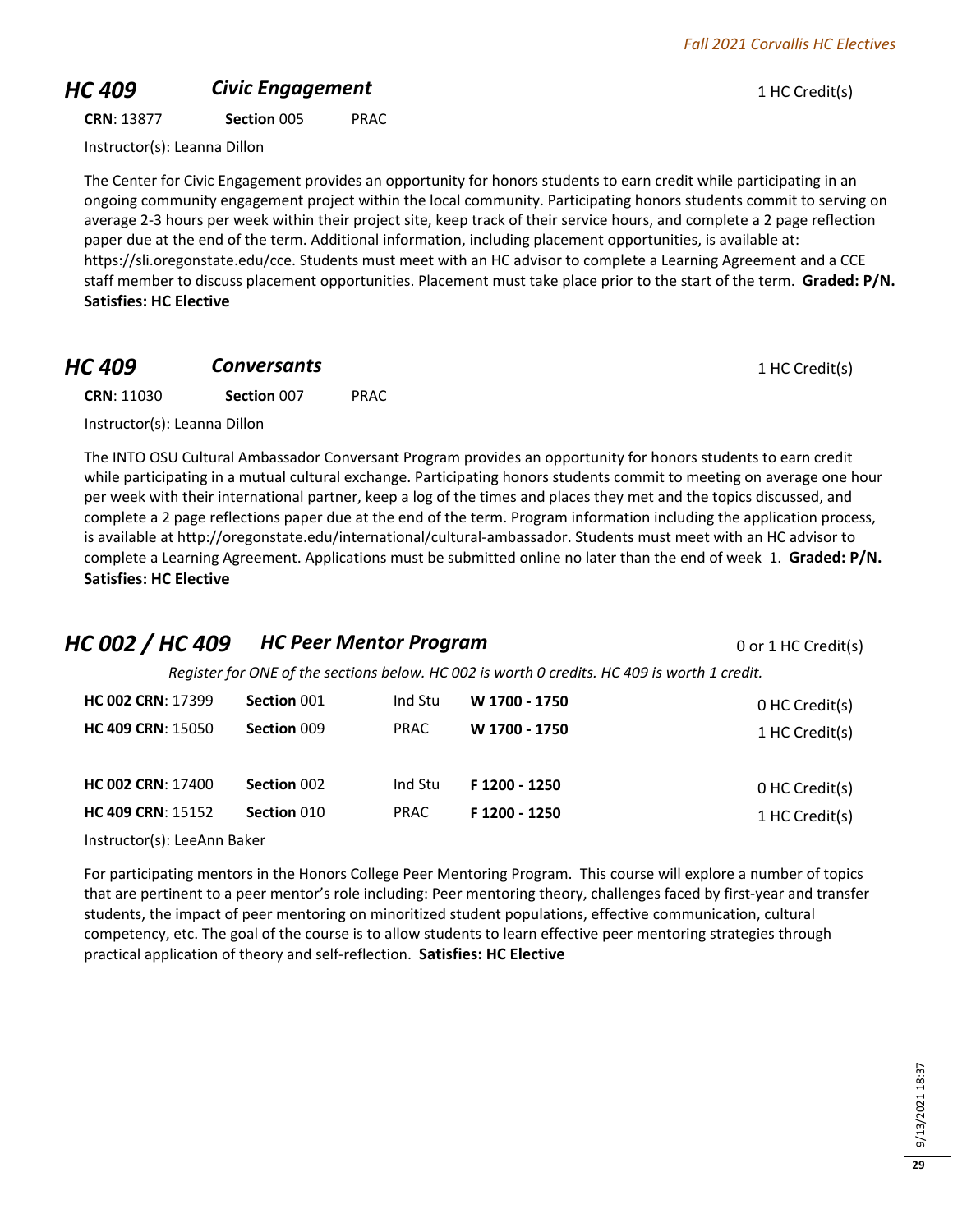### *MATS 321H Introduction to Materials Science* 4 HC Credit(s)

**CRN**: 17367 **Section** 001 LEC **TTh 1200 - 1350**

Instructor(s): David Cann

Crystal structure, microstructure, and physical properties of metals, ceramics, polymers, composites, and amorphous materials. Also includes elementary mechanical behavior and phase equilibria. PREREQS: CH 202 or CH 222 or CH 232/232H or CH 224H. RESTRICTIONS: For Electrical & Computer Engineering, Chemical Engineering, Manufacturing Engineering, Mechanical Engineering, Industrual Engineering, Nuclear Engineering, and Materials Science majors/minors only. Minimum of junior standing is required. **Satisfies: HC Elective**

| <b>ME 373H</b>              | <b>Mechanical Engineering Methods</b> |      |                                                                                                            | 4 HC Credit(s) |
|-----------------------------|---------------------------------------|------|------------------------------------------------------------------------------------------------------------|----------------|
| <b>CRN: 20156</b>           | Section 001                           | LEC. | MW 1000 - 1150                                                                                             |                |
| Instructor(s): Sourabh Apte |                                       |      |                                                                                                            |                |
|                             |                                       |      | Analytical and numerical methods for solving representative mechanical engineering problems. PREREQS: ENGR |                |

Analytical and numerical methods for solving representative mechanical engineering problems. PREREQS: ENGR 112/112H and MTH 256/256H and MTH 341. For Mechanical Engineering students only. **Satisfies: HC Elective**

| <b>ME 382H</b> | <b>Introduction to Design</b> | 1 HC Credit(s) |
|----------------|-------------------------------|----------------|
|----------------|-------------------------------|----------------|

*Register for both the lecture and the lab*

| <b>CRN: 13567</b>                                                                                                                                                                                                                                                                                           | Section 001 | TEC. | MWF 1500 - 1550 |
|-------------------------------------------------------------------------------------------------------------------------------------------------------------------------------------------------------------------------------------------------------------------------------------------------------------|-------------|------|-----------------|
| <b>CRN: 13568</b>                                                                                                                                                                                                                                                                                           | Section 010 | I AB | F 1000 - 1150   |
| $\mathbf{r}$ , $\mathbf{r}$ , $\mathbf{r}$ , $\mathbf{r}$ , $\mathbf{r}$ , $\mathbf{r}$ , $\mathbf{r}$ , $\mathbf{r}$ , $\mathbf{r}$ , $\mathbf{r}$ , $\mathbf{r}$ , $\mathbf{r}$ , $\mathbf{r}$ , $\mathbf{r}$ , $\mathbf{r}$ , $\mathbf{r}$ , $\mathbf{r}$ , $\mathbf{r}$ , $\mathbf{r}$ , $\mathbf{r}$ , |             |      |                 |

Instructor(s): Staff TBD

This Honors section will include short seminars and discussions on contemporary research on topics in design methodology and marine renewable energy. Lecture common with non-Honors. **1 out of the 4 OSU credits earned counts toward Honors College requirements.** PREREQS: ENGR 248 and ME 250 and PH 211/211H. ME 250 can be taken concurrently. RESTRICTIONS: Must be enrolled in the College of Engineering. Engineering Physics, Manufacturing Engineering, Mechanical Engineering, Industrial Engineering, and Nuclear Engineering majors/minors only. ME 316 is recommended. **Satisfies: HC Elective**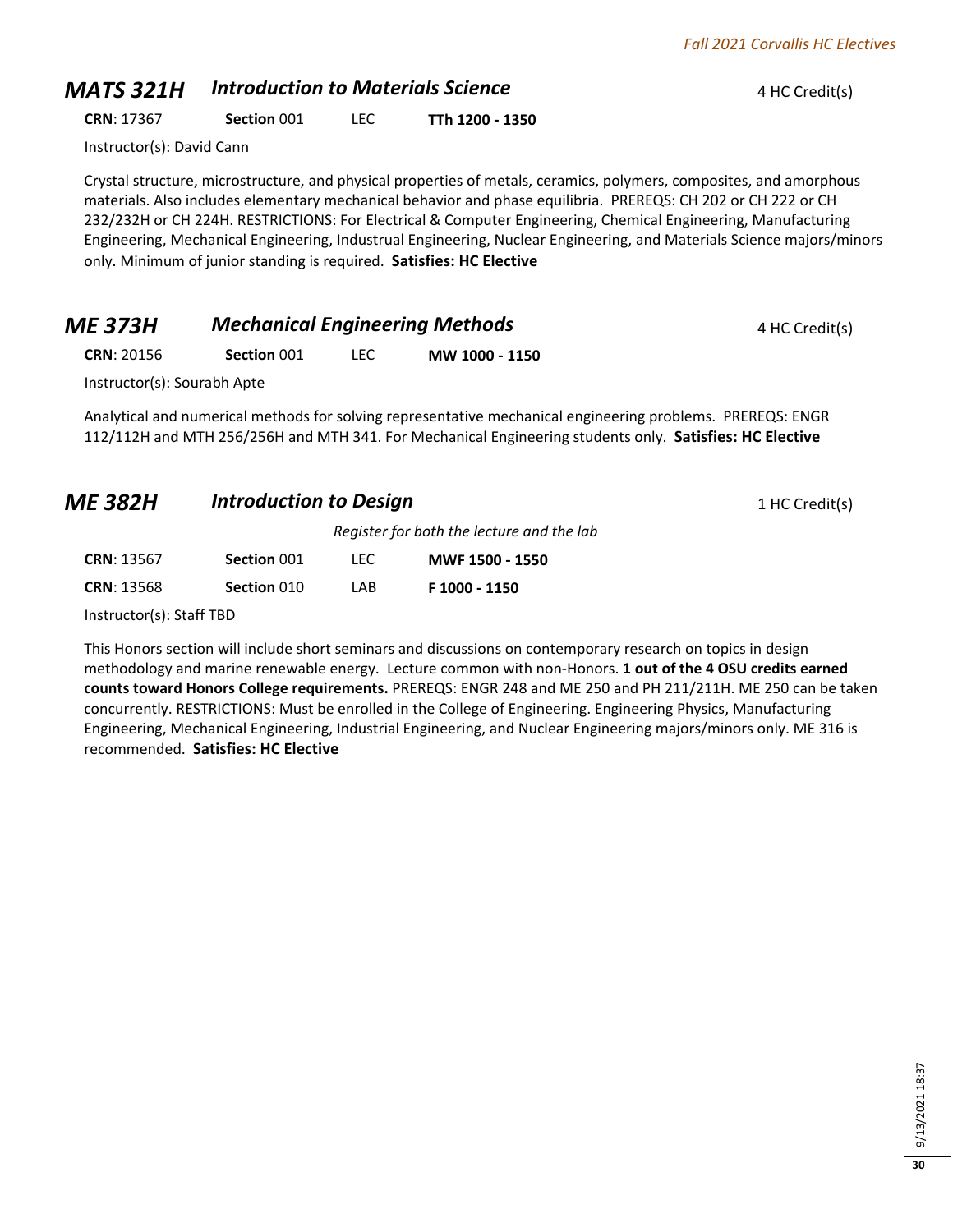## **ME/NSE 332H Beat Transfer 4 HC Credit(s)**

*Manufacturing, Mechanical, and Industrial Engineering students should register for ME 332H. Nuclear Engineering students should register for NSE 332H.*

| <b>ME 332H CRN: 20142</b>  | Section 001 | -LEC | TTh 800 - 950 |
|----------------------------|-------------|------|---------------|
| <b>NSE 332H CRN: 20145</b> | Section 001 | -LEC | TTh 800 - 950 |

Instructor(s): Deborah Pence

Analyzes conductive, convective and radiative energy transfer using control volume and differential analysis and prediction of transport properties.

PREREQS:

- **for ME 332H**: ME 331/331H or NSE 331/331H or NE 331/331H. RESTRICTIONS for ME 332H: For Manufacturing, Mechanical, or Industrial Engineering majors only. Must be enrolled in the College of Engineering. Minimum of junior standing is required.
- **for NSE 332H**: ME 331/331H or NSE 331/331H or NE 331/331H. RESTRICTIONS for NSE 332H: For Nuclear Engineering majors only. Must be enrolled in the College of Engineering.

### **Satisfies: HC Elective**

| <b>MTH 252H</b> | Integral Calculus | 4 HC Credit(s) |
|-----------------|-------------------|----------------|
|-----------------|-------------------|----------------|

*MTH 252H does not have a recitation – that time is built into the lecture.*

**CRN**: 14182 **Section** 002 LEC **MW 1000 - 1150**

Instructor(s): Scott Peterson

The integral is the second big idea in calculus. In the same way that the derivative measures rate of change, the integral measures net change. Applications in physics, engineering and geometry are numerous. Definite integrals, elementary applications to area, force, and work. Integral tables and basic techniques of integration, calculus of logarithmic and exponential functions, polar coordinates, applications to areas, volumes, force, work, and growth and decay problems. PREREQS: MTH 251/251H. **Course Fee \$10. Satisfies: HC Elective**

| MTH 254H          | <b>Vector Calculus I</b> |      |                                                                                                                          | 4 HC Credit(s)      |
|-------------------|--------------------------|------|--------------------------------------------------------------------------------------------------------------------------|---------------------|
|                   |                          |      | Choose one lecture section below.<br>MTH 254H <b>does not</b> have a recitation $-$ that time is built into the lecture. |                     |
| <b>CRN: 11793</b> | Section 001              | TEC. | MW 1400 - 1550                                                                                                           | <b>Filix Maisch</b> |
| <b>CRN: 13178</b> | Section 002              | TEC. | MW 1200 - 1350                                                                                                           | Hoe Woon Kim        |

Vectors and geometry: coordinate systems, scalar product. Real-Valued Functions of Several Variables: partial and directional derivatives, gradient, extreme values. Multiple Integrals: change of coordinates, applications. Vector valuedfunctions: arc length and curvature of space curves, normal and tangential components of acceleration. PREREQS: MTH 252/252H. **Course Fee \$10. Satisfies: HC Elective**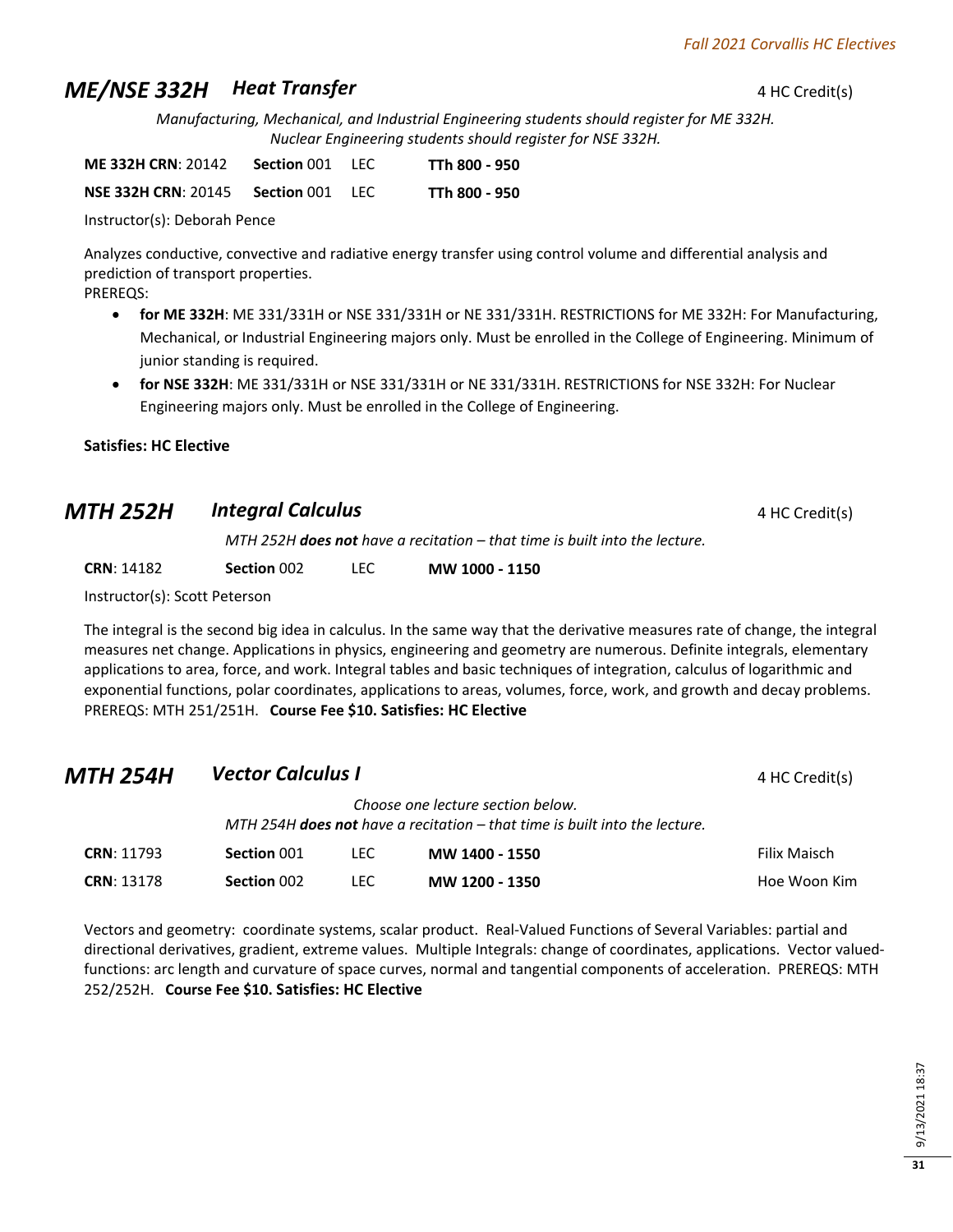# **NSE/ME 332H**  Heat Transfer **4 HC Credit(s)** 4 HC Credit(s)

*Manufacturing, Mechanical, and Industrial Engineering students should register for ME 332H. Nuclear Engineering students should register for NSE 332H.*

| <b>ME 332H CRN: 20142</b> | <b>Section 001 LEC</b> | TTh 800 - 950 |
|---------------------------|------------------------|---------------|
|                           |                        |               |

| NSE 332H CRN: 20145 | <b>Section 001 LEC</b> |  | TTh 800 - 950 |
|---------------------|------------------------|--|---------------|
|---------------------|------------------------|--|---------------|

Instructor(s): Deborah Pence

Analyzes conductive, convective and radiative energy transfer using control volume and differential analysis and prediction of transport properties.

### PREREQS:

- **for ME 332H**: ME 331/331H or NSE 331/331H or NE 331/331H. RESTRICTIONS for ME 332H: For Manufacturing, Mechanical, or Industrial Engineering majors only. Must be enrolled in the College of Engineering. Minimum of junior standing is required.
- **for NSE 332H**: ME 331/331H or NSE 331/331H or NE 331/331H. RESTRICTIONS for NSE 332H: For Nuclear Engineering majors only. Must be enrolled in the College of Engineering.

### **Satisfies: HC Elective**

| <b>PH 221H</b>    | <b>Recitation for Physics 211</b> |     | 1 HC Credit(s) |  |
|-------------------|-----------------------------------|-----|----------------|--|
| <b>CRN: 12565</b> | Section 001                       | REC | T 1100 - 1150  |  |

Instructor(s): Elizabeth Gire

Honors recitation reserved for HC students enrolled in lecture/lab sections of PH 211 or PH 211H. One-hour weekly session for the development of problem-solving skills in calculus-based general physics. COREQ: PH 211/211H. **Graded: P/N. Satisfies: HC Elective**

| <b>PH 222H</b> | <b>Recitation for Physics 212</b> | 1 HC Credit(s) |
|----------------|-----------------------------------|----------------|
|                |                                   |                |

**CRN**: 17369 **Section** 002 REC **Th 1100 - 1150**

Instructor(s): David Roundy

Honors recitation reserved for HC students enrolled in lecture/lab sections of PH 212 or PH 212H. One-hour weekly session for the development of problem-solving skills in calculus-based general physics. COREQ: PH 212/212H. **Graded: P/N. Satisfies: HC Elective**

| 4 HC Credit(s) |
|----------------|
|                |

**CRN**: 20135 **Section** 001 LEC **TTh 1200 - 1350**

Instructor(s): Jason McCarley

Foundational course explores quantitative methods in psychological science to prepare students for further study in research methods in psychological science. Topics include descriptive statistics, hypothesis testing, correlation, one-way or two-way ANOVA, regression, controversies and emerging practices in open psychological science. PREREQS: PSY 201/201H and PSY 202/202H and MTH 105 and ST 201 and (PHL 121. WR 222, or WR 327). **Satisfies: HC Elective**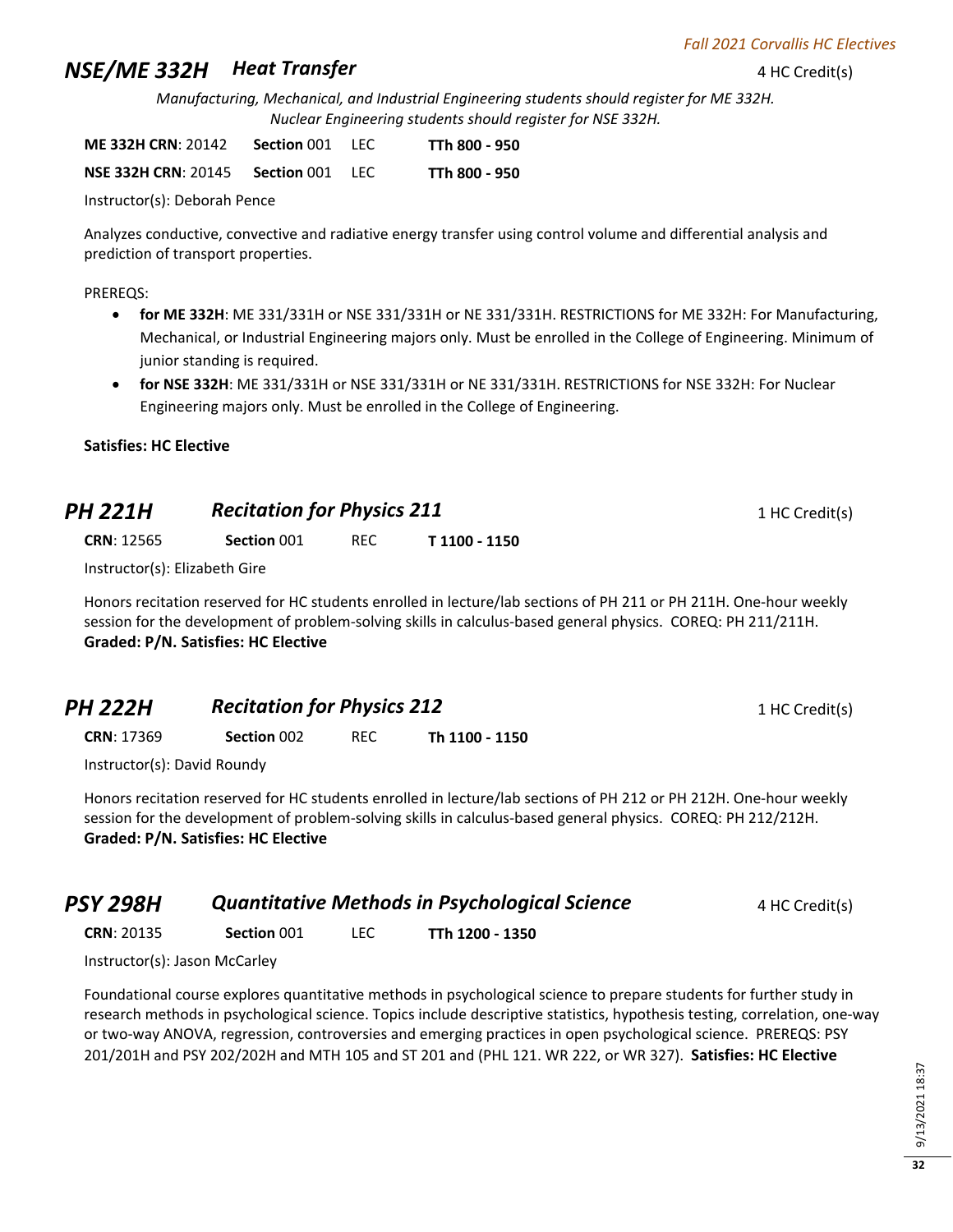## **PSY 399H Honors Psychology Research** 1 HC Credit(s)

**CRN**: 18346 **Section** 002 LEC **M 1500 - 1550**

Instructor(s): Juan Hu

Explore opportunities in research labs and develop essential research skills necessary to be a productive member of a research team. Discuss how undergraduate theses are completed in research labs. Document skills for graduate school and job applications. **Graded: P/N. Satisfies: HC Elective**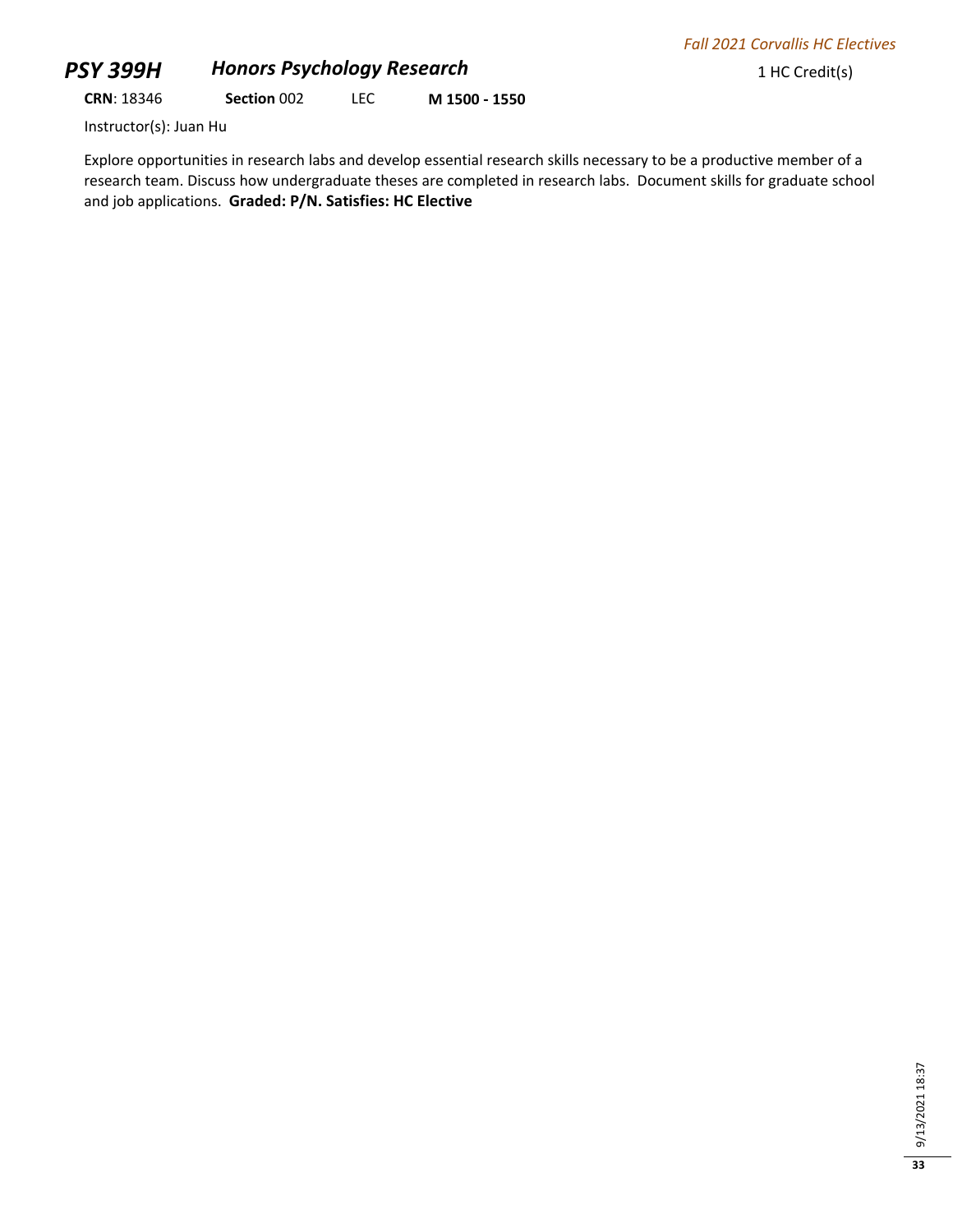# **Fall 2021 Corvallis HC Thesis/Research/Projects**

| <b>HC 408</b>     | <b>Thesis Stage 1: Plan</b> |            |                                                           | 1 HC Credit(s)   |
|-------------------|-----------------------------|------------|-----------------------------------------------------------|------------------|
| <b>CRN: 20149</b> | Section 006                 | <b>SEM</b> | M 1600 - 1650                                             | Jeremy Townley   |
| <b>CRN: 20151</b> | Section 007                 | <b>SEM</b> | T 1600 - 1650                                             | Rebekah Lancelin |
| <b>CRN: 20152</b> | Section 008                 | <b>SEM</b> | W 1500 - 1550                                             | Kassena Hillman  |
| <b>CRN: 20153</b> | Section 009                 | <b>SEM</b> | W 1800 - 1850                                             | Susan Rodgers    |
| <b>CRN: 20154</b> | Section 010                 | <b>SEM</b> | Th 1500 - 1550                                            | Beau Baca        |
| <b>CRN: 20155</b> | Section 011                 | <b>SEM</b> | F900 - 950<br>This section is for transfer students only. | Leanna Dillon    |

HC 408 Stage 1: Plan will introduce you to the Thesis Success in Stages (TheSIS) process, as well as to some of the research happening at OSU and how undergraduate students can take part. You'll explore ways that your own interests, academic or otherwise, can be a springboard to a thesis topic, and discover the benefits of doing a thesis that go well beyond your time at OSU. By the end of the term, you'll have a (flexible) plan of action in place for the years ahead. *Beginning in Fall 2021, this course is required for all first-year and transfer students and must be taken within the first three terms in the Honors College. For fall term, students whose last names begin with A-G should register for one of the above sections. Section 011 is intended for transfer students.* **Graded: P/N. Satisfies: HC Elective / Thesis**

| HC 408            | <b>Thesis Stage 2: Explore &amp; Build</b> |            | 1 HC Credit(s)                                  |  |
|-------------------|--------------------------------------------|------------|-------------------------------------------------|--|
| <b>CRN: 13018</b> | Section 001                                | <b>HYR</b> | W 1700 - 1750<br>Meets weeks 2, 4, 6, & 10 only |  |
|                   | Instructor(s): Kassena Hillman & Staff TBD |            |                                                 |  |

Thesis Stage 2: Explore & Build will guide you through the second stage of the Thesis Success in Stages (TheSIS) process. In this class you will explore the many resources at the HC and OSU to help you find a mentor and a project, build strategies for a successful thesis experience, learn the components of the thesis, and plan out your next steps. You will also hear from students and faculty with recent experience in the thesis process. You do not need to have a thesis idea to be in Stage 2. This course is a hybrid course that consists of weekly online assignments and one hour in-person class meetings weeks 2, 4, 6, & 10. This course will be team taught with an HC Academic Advisor and HC faculty. **Meets weeks 2, 4, 6, & 10 only. Graded: P/N. Satisfies: HC Thesis/Research/Projects**

### **HC 408 Thesis Stage 2: Explore & Build** 1 HC Credit(s)

**CRN**: 18571 **Section** 400 **online**

Instructor(s): Kassena Hillman

Thesis Stage 2: Explore & Build will guide you through the second stage of the Thesis Success in Stages (TheSIS) process. In this class you will explore the many resources at the HC and OSU to help you find a mentor and a project, build strategies for a successful thesis experience, learn the components of the thesis, and plan out your next steps. You will also hear from students and faculty with recent experience in the thesis process. You do not need to have a thesis idea to be in Stage 2. *This is an Ecampus course. Tuition rates for Ecampus courses are different than on-campus courses and can be found at ecampus.oregonstate.edu/services/tuition.* **Graded: P/N. Satisfies: HC Thesis/Research/Projects**